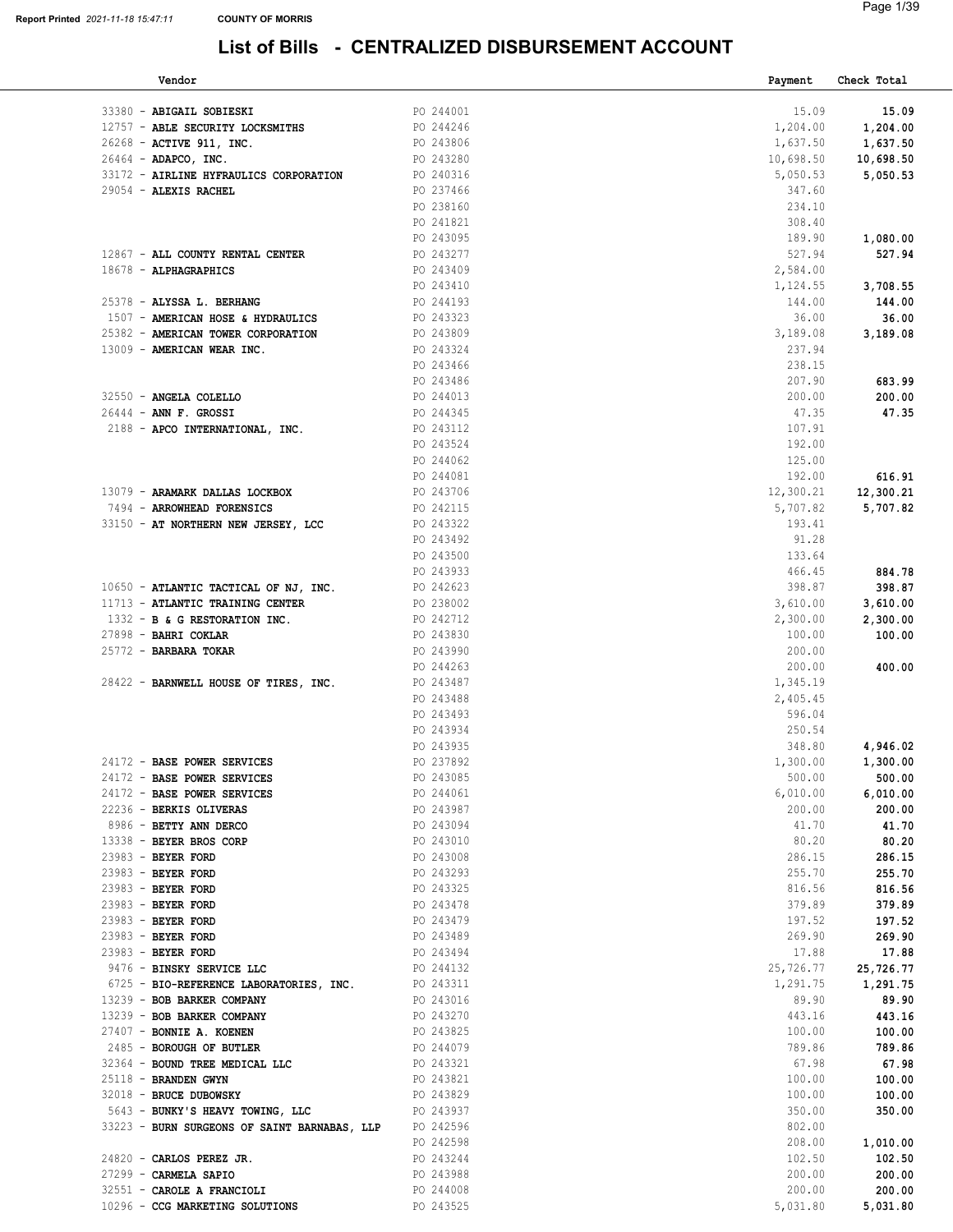| Vendor                                                           |                        | Payment                   | Check Total       |
|------------------------------------------------------------------|------------------------|---------------------------|-------------------|
|                                                                  |                        |                           |                   |
| 13708 - CDW GOVERNMENT LLC                                       | PO 243415              | 367.89                    | 367.89            |
| 13708 - CDW GOVERNMENT LLC                                       | PO 243416              | 99.06                     | 99.06             |
| 20542 - CELLEBRITE INC.                                          | PO 243294              | 4,300.00                  | 4,300.00          |
| 4735 - CERBO LUMBER & HARDWARE                                   | PO 243401              | 56.10                     | 56.10             |
| 24625 - CFCS - HOPE HOUSE                                        | PO 244149              | 21,666.00                 | 21,666.00         |
|                                                                  |                        |                           |                   |
| 4649 - CHARLES UTTER                                             | PO 244185              | 90.00                     | 90.00             |
| 29506 - CHASAN, LAMPARELLO, MALLON<br>1627 - CHEMUNG SUPPLY CORP | PO 244037<br>PO 243326 |                           | 5,767.29 5,767.29 |
| 1627 - CHEMUNG SUPPLY CORP                                       |                        | 13,732.00                 | 13,732.00         |
| 28266 - CHERYL LYNN                                              | PO 244346              | 30.77                     | 30.77             |
| $28373 - CHLIC$                                                  | PO 244022              | 3,966,239.39 3,966,239.39 |                   |
| 27896 - CHRISTA SMITH                                            | PO 243848              | 100.00                    | 100.00            |
|                                                                  |                        |                           |                   |
| 26915 - CHRISTINE CORCORAN                                       | PO 243834              | 100.00                    | 100.00            |
| 31518 - CHRISTOPHER A. CANARELI                                  | PO 243820              | 100.00                    | 100.00            |
| 23947 - COLONIAL TELEVISION                                      | PO 243403              | 1,229.90                  | 1,229.90          |
| 8549 - COMMERCIAL FURNITURE RESOURCE INC. PO 237576              |                        | 3,856.00                  | 3,856.00          |
| $30711 - CONNECTEK$                                              | PO 243662              | 10,890.00                 | 10,890.00         |
| 27936 - CONTINENTAL TRADING & HARDWARE, INC. PO 243977           |                        | 638.82                    |                   |
|                                                                  |                        |                           |                   |
|                                                                  | PO 244249              | 638.82                    | 1,277.64          |
| 26101 - COOPER ELECTRIC SUPPLY CO.                               | PO 242600              | 844.50                    | 844.50            |
| 21755 - CORE PROMOTIONS, LLC                                     | PO 243404<br>PO 244364 | 1,012.56                  | 1,012.56          |
| 21755 - CORE PROMOTIONS, LLC                                     |                        | 9.98                      |                   |
|                                                                  | PO 244364              | 140.42                    | 150.40            |
| 21755 - CORE PROMOTIONS, LLC                                     |                        | 772.45                    | 772.45            |
| 14021 - COUNTY BUSINESS SYSTEMS INC                              | PO 244371<br>PO 243899 | 1,649.00                  |                   |
|                                                                  |                        |                           |                   |
|                                                                  | PO 244122              | 765.00                    | 2,414.00          |
| 14022 - COUNTY COLLEGE OF MORRIS                                 | PO 244829              | 417,576.59                | 417,576.59        |
| 14027 - COUNTY COLLEGE OF MORRIS                                 |                        | 17,430.00                 | 17,430.00         |
| 14031 - COUNTY CONCRETE CORP.                                    | PO 244864<br>PO 244202 | 211.25                    | 211.25            |
| 13 - COUNTY OF MORRIS                                            | PO 244839              | 7,856.92                  | 7,856.92          |
| 13 - COUNTY OF MORRIS                                            |                        | 156.40                    | 156.40            |
| 13 - COUNTY OF MORRIS                                            | PO 244862<br>PO 244863 | 135,306.30                | 135,306.30        |
|                                                                  |                        |                           |                   |
| 14041 - COUNTY WELDING SUPPLY CO PO 242760                       |                        | 14.75                     | 14.75             |
| 24293 - CRAIG GOSS                                               | PO 244075              | 120.00                    | 120.00            |
| 29633 - CRANE ASSOCIATES, P.C.                                   | PO 243522              | 2,500.00                  | 2,500.00          |
| 24342 - CROSSTOWN PLUMBING SUPPLY INC. PO 244323                 |                        | 5,586.07                  | 5,586.07          |
| $12523$ - D&B AUTO SUPPLY                                        | PO 243002              | 3,072.08                  |                   |
|                                                                  | PO 243005              | 165.21                    |                   |
|                                                                  | PO 243290              | 1,869.54                  |                   |
|                                                                  |                        |                           |                   |
|                                                                  | PO 243480              | 2,197.36                  |                   |
|                                                                  | PO 243495              | 225.34                    |                   |
|                                                                  | PO 243926              | 164.65                    |                   |
|                                                                  | PO 243940              | 959.57                    | 8,653.75          |
| $12523 - DB$ AUTO SUPPLY                                         | PO 243941              | 95.53                     |                   |
|                                                                  | PO 244066              | 917.42                    | 1,012.95          |
| $15642$ - DALE KRAMER                                            | PO 244000              | 10.65                     |                   |
|                                                                  | PO 244330              | 983.27                    | 993.92            |
|                                                                  |                        |                           |                   |
| 33534 - DAN CARTER                                               | PO 244873              | 805.36                    | 805.36            |
| 31521 - DANIEL ANELLO                                            | PO 243836              | 100.00                    | 100.00            |
| 33262 - DANIEL S. GRIECO                                         | PO 243826              | 100.00                    | 100.00            |
| 29474 - DANIELLE PAOLELLA                                        | PO 243843              | 100.00                    | 100.00            |
| 18414 - DAVID WEBER OIL COMPANY                                  | PO 243939              | 1,873.68                  | 1,873.68          |
| 21922 - DEIRDRE'S HOUSE                                          | PO 243441              | 1,000.00                  | 1,000.00          |
| 28719 - DELTA DENTAL INSURANCE COMPANY                           | PO 243632              | 2,658.27                  |                   |
|                                                                  |                        |                           |                   |
|                                                                  | PO 244019              | 13,508.43                 | 16,166.70         |
| 28637 - DELTA DENTAL OF NEW JERSEY, INC. PO 243629               |                        | 1,481.76                  | 1,481.76          |
| 28637 - DELTA DENTAL OF NEW JERSEY, INC. PO 244024               |                        | 19,376.93                 | 19,376.93         |
| 32844 - DELTA-T GROUP NORTH JERSEY, INC.                         | PO 243570              | 931.00                    |                   |
|                                                                  | PO 243729              | 940.50                    | 1,871.50          |
| 33249 - DENICE HILL                                              | PO 244336              | 121.00                    | 121.00            |
| 14265 - DENTRUST DENTAL INC.                                     | PO 243312              | 4,335.00                  | 4,335.00          |
| 22536 - DIANA KRUG                                               | PO 243999              | 31.29                     | 31.29             |
|                                                                  |                        |                           |                   |
| 33106 - DIRECT ENERGY BUSINESS                                   | PO 244057              | 402.59                    |                   |
|                                                                  | PO 244331              | 925.76                    | 1,328.35          |
| 24349 - DIRECT ENERGY BUSINESS MARKETING                         | PO 244286              | 3,130.00                  | 3,130.00          |
| 24349 - DIRECT ENERGY BUSINESS MARKETING                         | PO 244320              | 898.28                    | 898.28            |
| 8735 - DIRECT TV INC                                             | PO 243801              | 12.25                     | 12.25             |
| 14379 - DOVER BRAKE & CLUTCH CO INC                              | PO 243288              | 10.00                     |                   |
|                                                                  | PO 243289              | 253.60                    |                   |
|                                                                  |                        |                           |                   |
|                                                                  | PO 243481              | 439.62                    | 703.22            |
| 1707 - DREW PAOLELLA                                             | PO 243819              | 100.00                    | 100.00            |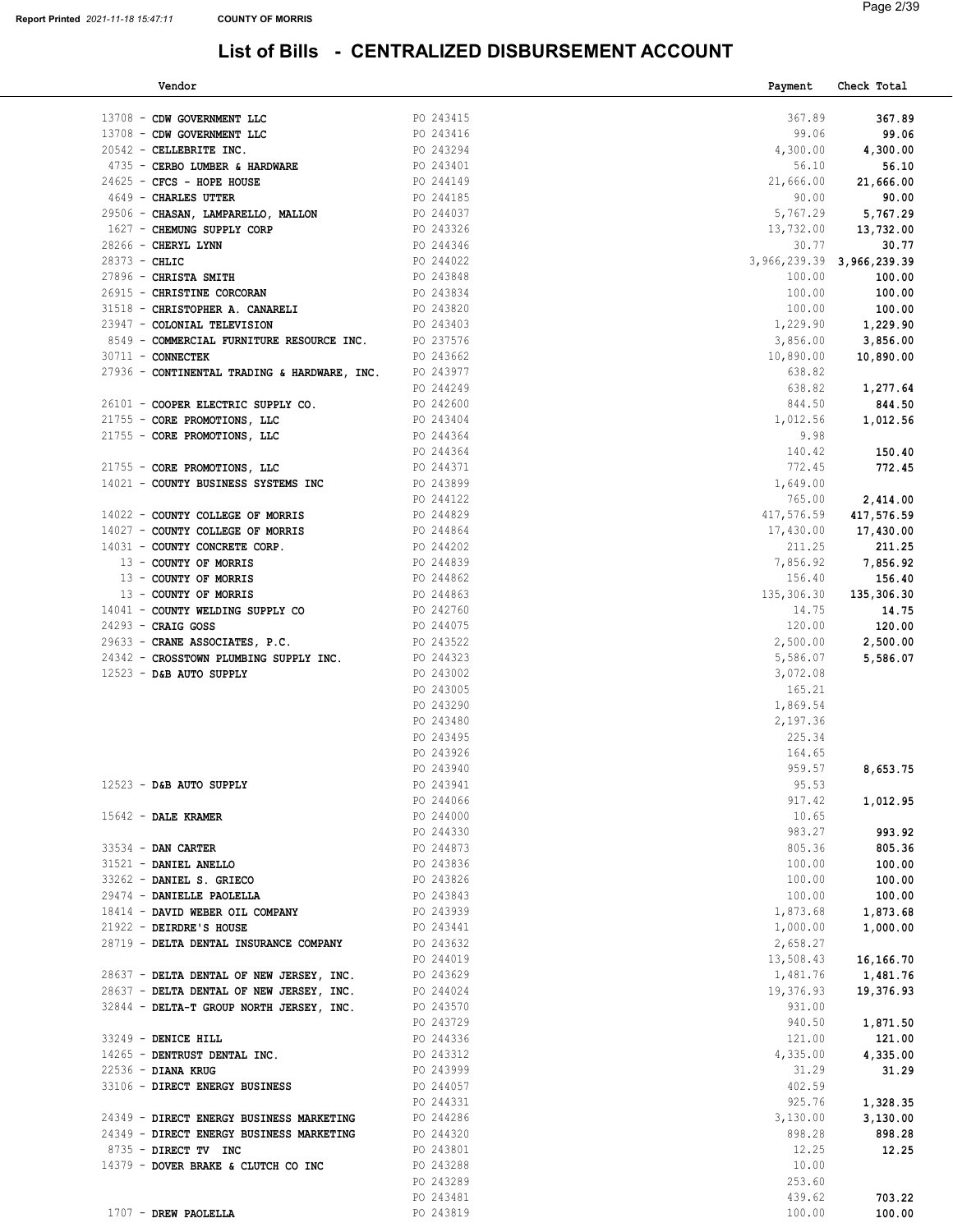| Vendor                                                    |                        |           | Payment   | Check Total |
|-----------------------------------------------------------|------------------------|-----------|-----------|-------------|
|                                                           |                        |           |           |             |
| 20478 - DRUGSCAN INC                                      |                        | PO 242389 | 235.00    | 235.00      |
| 322 - EAGLE AUTO & TRUCK SERVICES INC.                    |                        | PO 244018 | 675.00    | 675.00      |
| 21799 - EDWARD SHAPLEY                                    |                        | PO 244347 | 16.98     | 16.98       |
| 32377 - ELIZABETH SUTULA                                  |                        | PO 244268 | 200.00    | 200.00      |
| 2047 - EMPLOYMENT HORIZONS ENTERPRISES INC $\,$ PO 244292 |                        |           | 70,941.00 | 70,941.00   |
| 14569 - ENVIRONMENTAL SYSTEMS                             |                        | PO 243720 | 1,237.00  | 1,237.00    |
| 31109 - EPIPHANY COMMUNITY SERVICES, INC PO 244106        |                        |           | 2,000.00  | 2,000.00    |
| 6007 - ESPOSITO'S ICE SERVICE                             | PO 244035              |           | 36.00     | 36.00       |
| 32013 - EUGENIA M KOSAKOWSKI                              |                        | PO 244011 | 200.00    | 200.00      |
| 27899 - EVELYN JENKINS                                    |                        | PO 243831 | 100.00    | 100.00      |
|                                                           |                        |           |           |             |
| 3549 - EZ WHEELS DRIVING SCHOOL                           |                        | PO 243866 | 1,706.24  | 1,706.24    |
| 31519 - FARAH HILAL                                       |                        | PO 243832 | 100.00    | 100.00      |
| $14668$ - FEDEX                                           |                        | PO 243791 | 65.62     | 65.62       |
| $14668$ - FEDEX                                           |                        | PO 244158 | 192.67    | 192.67      |
| 32146 - FIRST ASSISTANT PROSECUTORS ASSOCIATION PO 243436 |                        |           | 200.00    | 200.00      |
| 25548 - FIRST PRIORITY EMERGENCY                          |                        | PO 243329 | 1,274.54  | 1,274.54    |
| 31635 - FISHER SCIENTIFIC COMPANY, LLC                    |                        | PO 244016 | 159.22    | 159.22      |
| 32845 - FITNESS COACHING LLC                              |                        | PO 243873 | 1,067.18  | 1,067.18    |
| 28666 - FLAGSHIP HEALTH SYSTEMS, INC.                     |                        | PO 244020 | 2,386.50  | 2,386.50    |
| 12151 - FLEMINGTON BUICK CHEVROLET                        | PO 242997              |           | 177.33    |             |
|                                                           |                        |           | 93.58     |             |
|                                                           | PO 243000              |           |           | 270.91      |
| 2147 - FLEMINGTON DEPT STORE INC                          | PO 240135              |           | 3,624.81  |             |
|                                                           |                        | PO 241265 | 1,282.00  |             |
|                                                           |                        | PO 242755 | 2,355.00  |             |
|                                                           | PO 243254<br>PO 244277 |           | 941.50    | 8,203.31    |
| 32060 - FLOORMAT MANAGEMENT, INC.                         |                        |           | 125.01    | 125.01      |
| 30205 - FRANCES DAURIA                                    | PO 244007              |           | 200.00    | 200.00      |
| 32008 - FRANCES GERO                                      | PO 244043              |           | 200.00    | 200.00      |
| 14795 - FRENCH & PARRELLO ASSOCIATES                      |                        | PO 232645 | 2,244.38  |             |
|                                                           | PO 235300              |           | 3,974.83  | 6,219.21    |
| 5747 - GAETANA GENCARELLI                                 |                        | PO 243822 | 100.00    | 100.00      |
|                                                           |                        |           |           |             |
| 14841 - GALETON GLOVES                                    |                        | PO 242843 | 422.33    | 422.33      |
| $714$ - GALLS, LLC                                        |                        | PO 243581 | 1,446.77  | 1,446.77    |
| 14123 - GANNETT NJ NEWSPAPERS                             |                        | PO 244208 | 96.92     | 96.92       |
| 14123 - GANNETT NJ NEWSPAPERS                             |                        | PO 244209 | 102.08    | 102.08      |
| 14123 - GANNETT NJ NEWSPAPERS                             |                        | PO 244210 | 113.26    | 113.26      |
| 14123 - GANNETT NJ NEWSPAPERS                             |                        | PO 244211 | 103.80    | 103.80      |
| 30139 - GARDEN STATE HARLEY-DAVIDSON                      | PO 243418              |           | 1,524.16  | 1,524.16    |
| 9822 - GARDEN STATE VINYL DESIGN LLC                      |                        | PO 243253 | 790.00    |             |
|                                                           |                        | PO 243398 | 295.00    | 1,085.00    |
| 14887 - GENERAL PLUMBING SUPPLY INC.                      |                        | PO 244055 | 10.80     | 10.80       |
| 9915 - GEORGE COPPOLA                                     |                        | PO 244006 | 200.00    | 200.00      |
| 33196 - GPC-NAPA AUTO PARTS                               |                        | PO 244029 | 277.44    | 277.44      |
| 32561 - GRACE A LABIANCA                                  |                        | PO 243986 | 200.00    |             |
|                                                           |                        |           |           | 200.00      |
| 32540 - GRACIE LAMI                                       |                        | PO 244036 | 200.00    | 200.00      |
| $14984 -$ GRAINGER                                        |                        | PO 242225 | 308.36    |             |
|                                                           |                        | PO 244252 | 9,856.75  | 10,165.11   |
| 11784 - GRANT WRITING USA                                 |                        | PO 243109 | 455.00    | 455.00      |
| 19122 - GRASS ROOTS TURF PRODUCTS INC                     |                        | PO 244200 | 358.00    | 358.00      |
| 25522 - HARRY L. SCHWARZ & CO.                            |                        | PO 243813 | 5,130.00  |             |
|                                                           |                        | PO 243813 | 3,510.00  | 8,640.00    |
| 28520 - HEAD START COMMUNITY                              |                        | PO 244148 | 650.00    | 650.00      |
| 32108 - HEATHER J. DARLING                                |                        | PO 244312 | 90.12     | 90.12       |
| 8685 - HENRY SCHEIN INC                                   |                        | PO 243569 | 3.48      |             |
|                                                           |                        |           |           |             |
|                                                           |                        | PO 243712 | 538.78    | 542.26      |
| 21459 - HERC RENTALS                                      |                        | PO 243967 | 3,455.21  | 3,455.21    |
| 928 - HINDSIGHT, INC                                      |                        | PO 243453 | 11,285.18 | 11,285.18   |
| 33272 - HOME CARE AND HOSPICE ASSOCIATION OF NJ PO 244367 |                        |           | 233.23    | 233.23      |
| 31914 - HOME DEPOT USA, INC.                              |                        | PO 243572 | 2,131.50  | 2,131.50    |
| 20737 - HOOVER TRUCK CENTERS INC                          |                        | PO 242899 | 3,120.99  | 3,120.99    |
| 20737 - HOOVER TRUCK CENTERS INC                          |                        | PO 243042 | 19.72     | 19.72       |
| 10636 - HUNAN WOK                                         |                        | PO 243775 | 148.19    |             |
|                                                           |                        | PO 243785 | 245.44    |             |
|                                                           |                        | PO 243807 | 137.28    | 530.91      |
| $27650 - IAFN$                                            |                        | PO 242118 | 1,105.52  | 1,105.52    |
|                                                           |                        |           |           |             |
| 27409 - IBRAHIM COKLAR                                    |                        | PO 243842 | 100.00    | 100.00      |
| 28642 - ILHAN COKLAR                                      |                        | PO 243818 | 100.00    | 100.00      |
| 26660 - ILIFF-RUGGIERO FUNERAL HOME INC.                  |                        | PO 244133 | 8,700.00  | 8,700.00    |
| 1664 - INGRAM LIBRARY SERVICES                            |                        | PO 243540 | 4,563.39  |             |
|                                                           |                        | PO 243541 | 450.11    | 5,013.50    |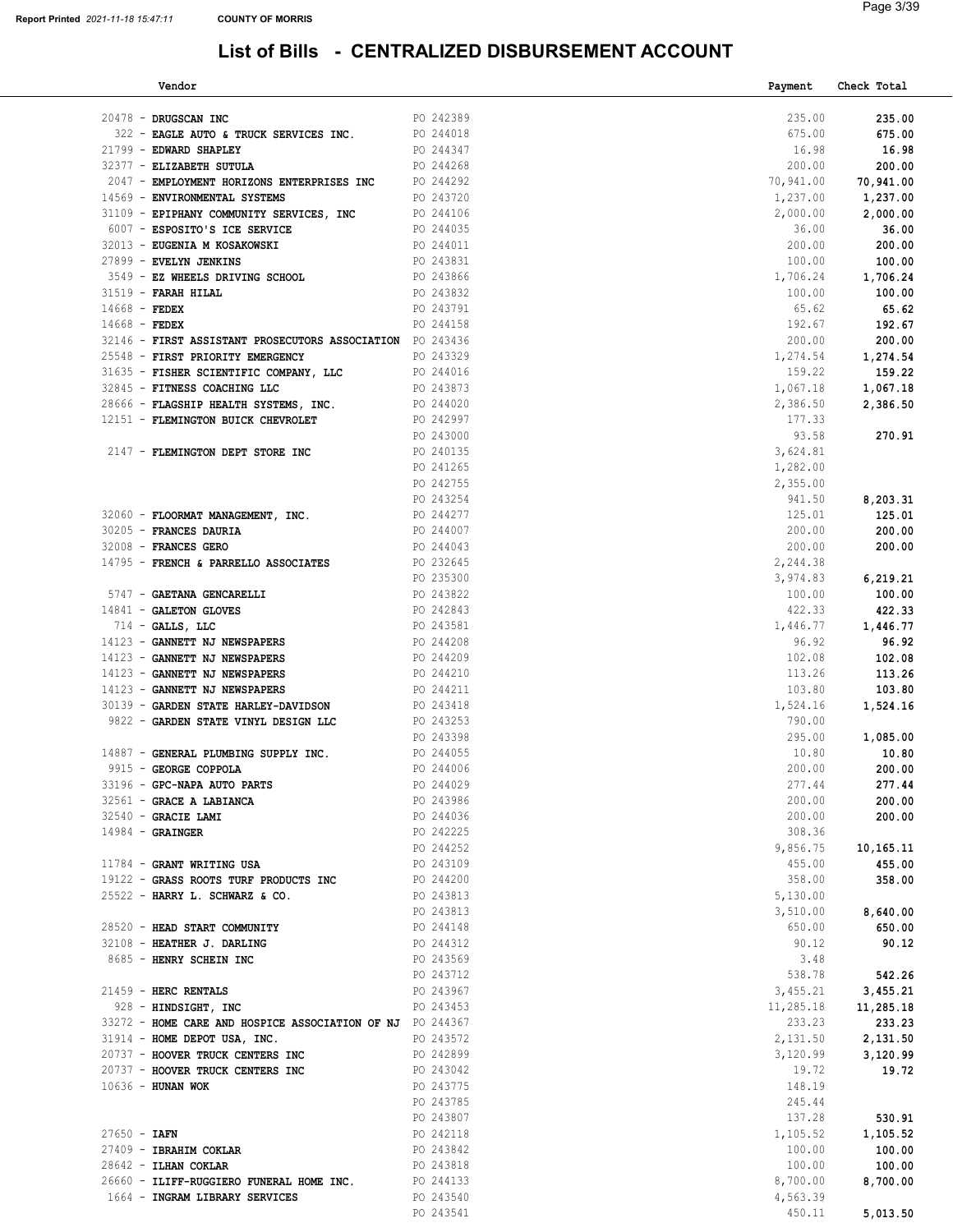| Vendor                                                                                           |                        | Payment            | Check Total        |
|--------------------------------------------------------------------------------------------------|------------------------|--------------------|--------------------|
|                                                                                                  |                        |                    |                    |
| 1664 - INGRAM LIBRARY SERVICES                                                                   | PO 243542              | 3,120.44           |                    |
|                                                                                                  | PO 243543              | 2,247.67           | 5,368.11           |
| 1664 - INGRAM LIBRARY SERVICES                                                                   | PO 243544              | 1,829.03           |                    |
|                                                                                                  | PO 243548              | 284.83             | 2,113.86           |
| 1664 - INGRAM LIBRARY SERVICES                                                                   | PO 243607              | 2,553.76           | 2,553.76           |
| 25455 - INTERNATIONAL ACADEMIES OF                                                               | PO 243963              | 27.00<br>570.00    | 27.00              |
| 30135 - INVESTIGATIVE FORENSICS CONSULTING                                                       | PO 243393<br>PO 243786 | 756.90             |                    |
| 28218 - IRFAN COKLAR                                                                             | PO 243847              | 100.00             | 1,326.90<br>100.00 |
| 29583 - J.A. ALEXANDER INC.                                                                      | PO 244548              | 38,901.37          |                    |
|                                                                                                  | PO 244548              | 364, 944.77        |                    |
|                                                                                                  | PO 244549              | 26,793.61          |                    |
|                                                                                                  | PO 244549              | 1,694.59           |                    |
|                                                                                                  | PO 244590              | 42,644.29          | 474,978.63         |
| 9916 - JACQUELINE ARBOLINO                                                                       | PO 243839              | 100.00             | 100.00             |
| 33473 - JAKE M FEDERICO                                                                          | PO 244267              | 200.00             | 200.00             |
| 5459 - JAMES LASPINA                                                                             | PO 244083              | 3.00               | 3.00               |
| 29002 - JAMES R MAY                                                                              | PO 243817              | 100.00             | 100.00             |
| 2801 - JAMES SWEENEY                                                                             | PO 243841              | 100.00             | 100.00             |
| $29015$ - JANET HOOPER                                                                           | PO 244009              | 200.00             | 200.00             |
| 12565 - JANET WINSTON                                                                            | PO 243995              | 200.00             |                    |
|                                                                                                  | PO 244265              | 200.00             | 400.00             |
| 28905 - JAVIER CHAPARRO                                                                          | PO 244344              | 199.73             | 199.73             |
| 32319 - JAY HILL REPAIRS                                                                         | PO 241834<br>PO 243302 | 4,950.00           |                    |
| 31520 - JAYSON KOHUT                                                                             | PO 243840              | 2,120.00<br>200.00 | 7,070.00<br>200.00 |
| 960 - JERSEY CENTRAL POWER & LIGHT                                                               | PO 242977              | 472.66             | 472.66             |
| 960 - JERSEY CENTRAL POWER & LIGHT                                                               | PO 243051              | 1,633.41           | 1,633.41           |
| 960 - JERSEY CENTRAL POWER & LIGHT                                                               | PO 243523              | 475.67             | 475.67             |
| 960 - JERSEY CENTRAL POWER & LIGHT                                                               | PO 243616              | 789.69             | 789.69             |
| 960 - JERSEY CENTRAL POWER & LIGHT                                                               | PO 243725              | 37.69              | 37.69              |
| 960 - JERSEY CENTRAL POWER & LIGHT                                                               | PO 243800              | 1,152.04           | 1,152.04           |
| 960 - JERSEY CENTRAL POWER & LIGHT                                                               | PO 244078              | 1,070.72           | 1,070.72           |
| 960 - JERSEY CENTRAL POWER & LIGHT                                                               | PO 244289              | 417.89             | 417.89             |
| 960 - JERSEY CENTRAL POWER & LIGHT                                                               | PO 244290              | 216.89             | 216.89             |
| 25516 - JESSICA BICZAK                                                                           | PO 243816<br>PO 243896 | 125.00<br>763.00   | 125.00<br>763.00   |
| 32391 - JESSICA FIGUEROA<br>32539 - JOHN J FERRENCE JR                                           | PO 244042              | 200.00             | 200.00             |
| 9801 - JOHN PALMIERI                                                                             | PO 244004              | 12.68              | 12.68              |
| 26133 - JOHN TUGMAN                                                                              | PO 243073              | 59.00              | 59.00              |
| 12452 - JOHNSON & JOHNSON, ESQS                                                                  | PO 243456              | 2,728.00           | 2,728.00           |
| 21614 - JOHNSON MIRMIRAN AND THOMPSON, INC.                                                      | PO 225973              | 5,996.16           | 5,996.16           |
| $32556 - JOSEPH K WARD$                                                                          | PO 243994              | 200.00             | 200.00             |
| 31921 - JULIE CASIERE                                                                            | PO 244014              | 200.00             | 200.00             |
| 7432 - JUNE WITTY                                                                                | PO 243062              | 33.40              | 33.40              |
| 15574 - KENVIL POWER EQUIPMENT, INC.                                                             | PO 243117<br>PO 243992 | 186.18<br>200.00   | 186.18             |
| 32485 - KIMBERLY J VAZQUEZ<br>28852 - KIMBERLY M. JOHNSON                                        | PO 244266              | 200.00             | 200.00<br>200.00   |
| 33265 - KIMMAGE PUBLISHING                                                                       | PO 243777              | 111.50             | 111.50             |
| 30872 - LANDS' END BUSINESS OUTFITTERS                                                           | PO 243070              | 1,494.39           | 1,494.39           |
| 12726 - LANGUAGE LINE SERVICES                                                                   | PO 243454              | 147.90             | 147.90             |
| 29836 - LARRY KAUFMAN                                                                            | PO 243828              | 100.00             | 100.00             |
| 33276 - LEADER GROVE, LLC                                                                        | PO 243804              | 175.00             |                    |
|                                                                                                  | PO 243968              | 175.00             | 350.00             |
| $26914$ - LEE BICZAK                                                                             | PO 243838              | 100.00             | 100.00             |
| 33245 - LEGAL & LIABILITY RISK MGMT INSTITUTE                                                    | PO 242934              | 590.00             | 590.00             |
| 20653 - LEGAL SERVICES OF NORTHWEST<br>$5855 -$ LEXIS NEXIS                                      | PO 244109<br>PO 242704 | 8,100.00<br>58.00  | 8,100.00           |
| 5068 - LEXIS NEXIS/ MATTHEW BENDER                                                               | PO 243792              | 223.74             | 58.00<br>223.74    |
| 15775 - LIFESAVERS INC                                                                           | PO 243745              | 6.50               | 6.50               |
| 5989 - LINCOLN TECHNICAL INSTITUTE                                                               | PO 243869              | 800.00             | 800.00             |
| $21126$ - LINDA ALVEN                                                                            | PO 243846              | 100.00             | 100.00             |
| 519 - LINDA SMOLAN                                                                               | PO 243998              | 742.00             | 742.00             |
| 53 - LOVEYS PIZZA & GRILL                                                                        | PO 243798              | 167.92             | 167.92             |
| 25304 - MAGNET FORENSICS USA, INC.                                                               | PO 242010              | 4,950.00           | 4,950.00           |
| 25304 - MAGNET FORENSICS USA, INC.                                                               | PO 242016              | 6,570.00           | 6,570.00           |
| 31526 - MANGIANO PIZZA RESTAURANT AND CATERING<br>31526 - MANGIANO PIZZA RESTAURANT AND CATERING | PO 243413<br>PO 243803 | 345.34<br>137.87   | 345.34             |
| 31526 - MANGIANO PIZZA RESTAURANT AND CATERING                                                   | PO 243985              | 388.09             | 137.87<br>388.09   |
| 31526 - MANGIANO PIZZA RESTAURANT AND CATERING                                                   | PO 244337              | 870.00             | 870.00             |
|                                                                                                  |                        |                    |                    |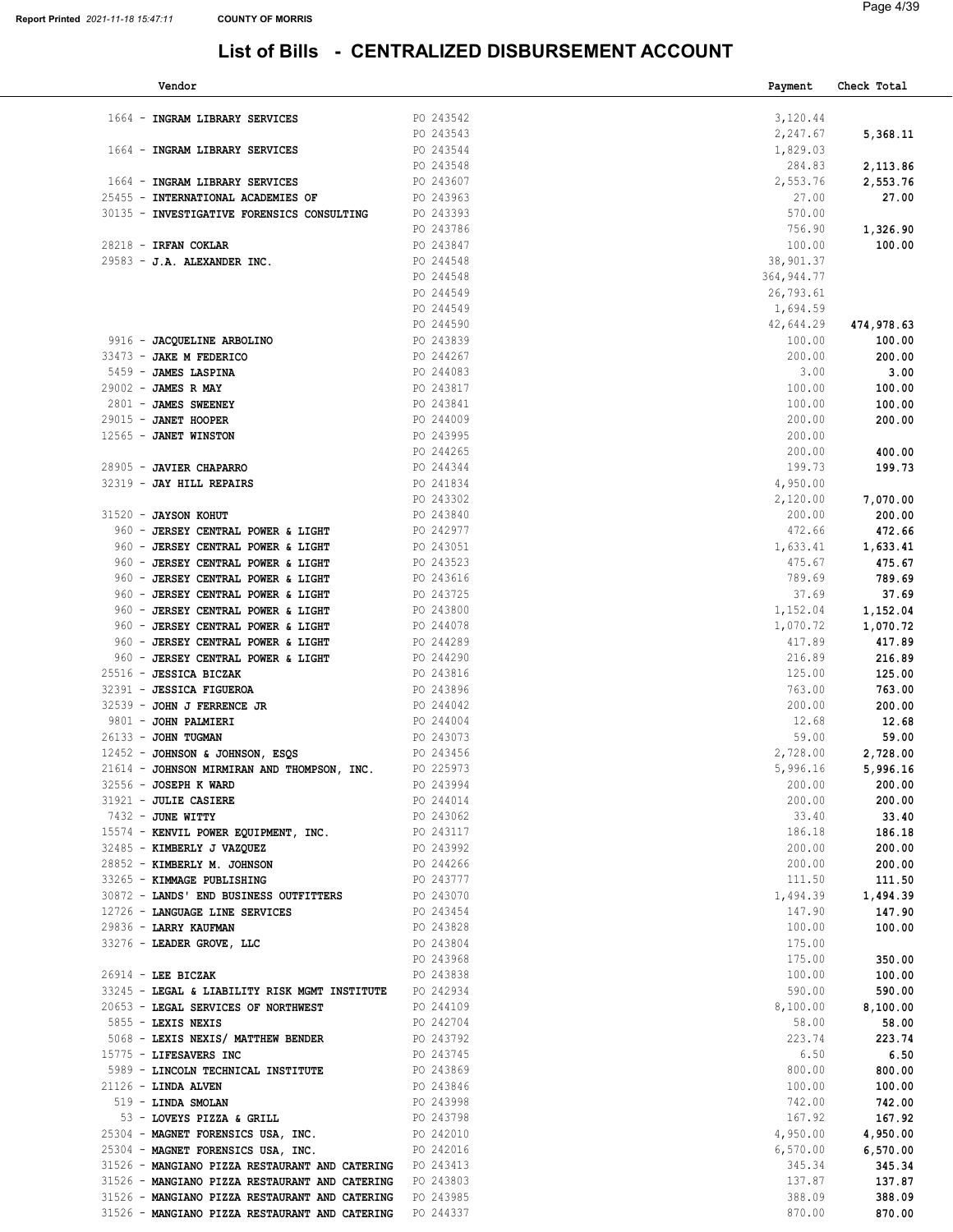| Vendor                                                   |               | Payment     | Check Total |
|----------------------------------------------------------|---------------|-------------|-------------|
|                                                          |               |             |             |
| PO 242511<br>32821 - MARIA'S PLACE, LLC                  |               | 141.65      | 141.65      |
| PO 244316<br>17406 - MARILYN ROSSY                       |               | 15.94       |             |
|                                                          | PO 244333     | 404.64      | 420.58      |
| 28643 - MATTHEW JENKINS                                  | PO 243845     | 100.00      | 100.00      |
| 32453 - MC LEAGUE OF MUNICIPALITIES PO 244082            |               | 50.00       | 50.00       |
| 32274 - MCCLOSKEY MECHANICAL INC. PO 242979              |               | 1,198.80    |             |
|                                                          | PO 244325     | 7,484.51    |             |
|                                                          | PO 244349     | 26,329.97   | 35,013.28   |
| 25792 - MCGRATH MUNICIPAL EQUIPMENT, LLC PO 243271       |               | 1,889.00    | 1,889.00    |
| 16096 - MCMASTER-CARR SUPPLY CO                          | PO 243267     | 142.24      | 142.24      |
|                                                          | PO 244107     | 9,222.00    |             |
| 16129 - MENTAL HEALTH ASSOCIATION OF                     |               |             | 9,222.00    |
| PO 244059<br>16158 - MGL PRINTING SOLUTIONS              |               | 562.00      | 562.00      |
| 29844 - MICHAEL PUZIO                                    | PO 243824     | 100.00      | 100.00      |
| 1766 - MICHELE PUZIO                                     | PO 243844     | 100.00      | 100.00      |
| 28632 - MICHELLE ADRIANA ABREU                           | PO 244262     | 200.00      | 200.00      |
| 295 - MID-ATLANTIC TRUCK CENTRE INC PO 243043            |               | 442.04      | 442.04      |
| 26538 - MIKE MOLDE                                       | PO 244101     | 580.47      | 580.47      |
| 33478 - MONICA CORREA                                    | PO 244240     | 250.00      | 250.00      |
| 19478 - MORRIS COUNTY CHAMBER OF                         | PO 243868     | 400.00      | 400.00      |
| 21659 - MORRIS COUNTY HISPANIC-                          | PO 244865     | 4,000.00    | 4,000.00    |
| 24551 - MORRIS COUNTY LEAGUE OF MUNICIPALITIES PO 243146 |               | 50.00       | 50.00       |
|                                                          |               |             |             |
| 24551 - MORRIS COUNTY LEAGUE OF MUNICIPALITIES PO 243532 |               | 350.00      | 350.00      |
| 12819 - MORRIS COUNTY MUA                                | PO 243298     | 1,652.00    | 1,652.00    |
| 19483 - MORRIS COUNTY MUNICIPAL                          | PO 243518     | 432.39      | 432.39      |
| 16321 - MORRISTOWN LUMBER &                              | PO 243297     | 20.59       |             |
|                                                          | PO 243576     | 115.74      |             |
|                                                          | PO 243666     | 26.97       |             |
|                                                          | PO 243782     | 31.68       |             |
|                                                          | PO 243944     | 29.99       | 224.97      |
| 17110 - MORRISTOWN, POSTMASTER                           | PO 243658     | 800.00      | 800.00      |
| 15709 - MUNICIPAL EMERGENCY SERVICES                     | PO 242941     | 1,824.00    | 1,824.00    |
| PO 244280<br>19523 - N.J. NATURAL GAS COMPANY            |               | 53.17       |             |
|                                                          | PO 244281     | 37.33       |             |
|                                                          |               | 308.16      |             |
|                                                          | PO 244282     |             |             |
|                                                          | PO 244283     | 70.27       |             |
|                                                          | PO 244284     | 356.36      | 825.29      |
| 22504 - NANCY WALLACE                                    | PO 243993     | 200.00      | 200.00      |
| 21122 - NATIONAL FUEL OIL INC.                           | $PQ = 242906$ | 29, 117. 16 | 29, 117. 16 |
| 21122 - NATIONAL FUEL OIL INC.                           | PO 244763     | 7,089.04    |             |
|                                                          | PO 244763     | 48,353.98   | 55,443.02   |
| 33275 - NEW JERSEY BUSINESS &                            | PO 243880     | 395.00      | 395.00      |
| 16552 - NEWBRIDGE SERVICES INC                           | PO 243875     | 1,375.00    |             |
|                                                          | PO 243882     | 3,575.00    |             |
|                                                          | PO 243883     | 557.00      | 5,507.00    |
| 33378 - NICOLAS SIINO                                    | PO 244002     | 14.34       | 14.34       |
| 23981 - NIELSEN DODGE - C-J-R                            | PO 242991     | 114.72      | 114.72      |
|                                                          | PO 243472     | 174.90      |             |
| 23981 - NIELSEN DODGE - C-J-R                            |               |             | 174.90      |
| 23981 - NIELSEN DODGE - C-J-R                            | PO 243497     | 74.72       | 74.72       |
| 28914 - NIELSEN RT 46, INC.                              | PO 243482     | 608.64      | 608.64      |
| 17819 - NJ ADVANCE MEDIA                                 | PO 241275     | 1,524.60    | 1,524.60    |
| 10594 - NJ STATE ASSOCIATION OF                          | PO 222428     | 1,200.00    |             |
|                                                          | PO 244003     | 950.00      | 2,150.00    |
| 10182 - NORTHEASTERN ARBORIST SUPPLY                     | PO 243374     | 472.16      | 472.16      |
| 16752 - NORWESCAP, INC.                                  | PO 244152     | 727.00      | 727.00      |
| 30167 - NOTO-WYNKOOP FUNERAL HOME                        | PO 244135     | 1,666.00    | 1,666.00    |
| 16764 - NU-WAY CONCESSIONAIRES INC                       | PO 244110     | 21,044.03   |             |
|                                                          | PO 244111     | 119,166.99  |             |
|                                                          | PO 244112     | 26,362.49   |             |
|                                                          | PO 244113     | 9,051.70    |             |
|                                                          | PO 244114     | 10,151.50   |             |
|                                                          |               |             |             |
|                                                          | PO 244115     | 5,075.75    | 190,852.46  |
| 21542 - NW FINANCIAL GROUP LLC                           | PO 244866     | 450.00      | 450.00      |
| 31759 - O'DONNELL MCCOY HELENIAK, LLC                    | PO 244038     | 1,550.00    | 1,550.00    |
| 21565 - OCLC ONLINE COMPUTER                             | PO 242198     | 1,075.67    | 1,075.67    |
| 26726 - OFFICE CONCEPTS GROUP, INC.                      | PO 243598     | 426.26      | 426.26      |
| 26726 - OFFICE CONCEPTS GROUP, INC.                      | PO 243774     | 65.17       | 65.17       |
| 26726 - OFFICE CONCEPTS GROUP, INC.                      | PO 244070     | 235.97      | 235.97      |
| 26726 - OFFICE CONCEPTS GROUP, INC.                      | PO 244216     | 325.44      | 325.44      |
| 25021 - ONE SOURCE OF NEW JERSEY LLC                     | PO 242477     | 602.04      | 602.04      |
| 25021 - ONE SOURCE OF NEW JERSEY LLC                     | PO 243281     | 221.38      | 221.38      |
|                                                          |               |             |             |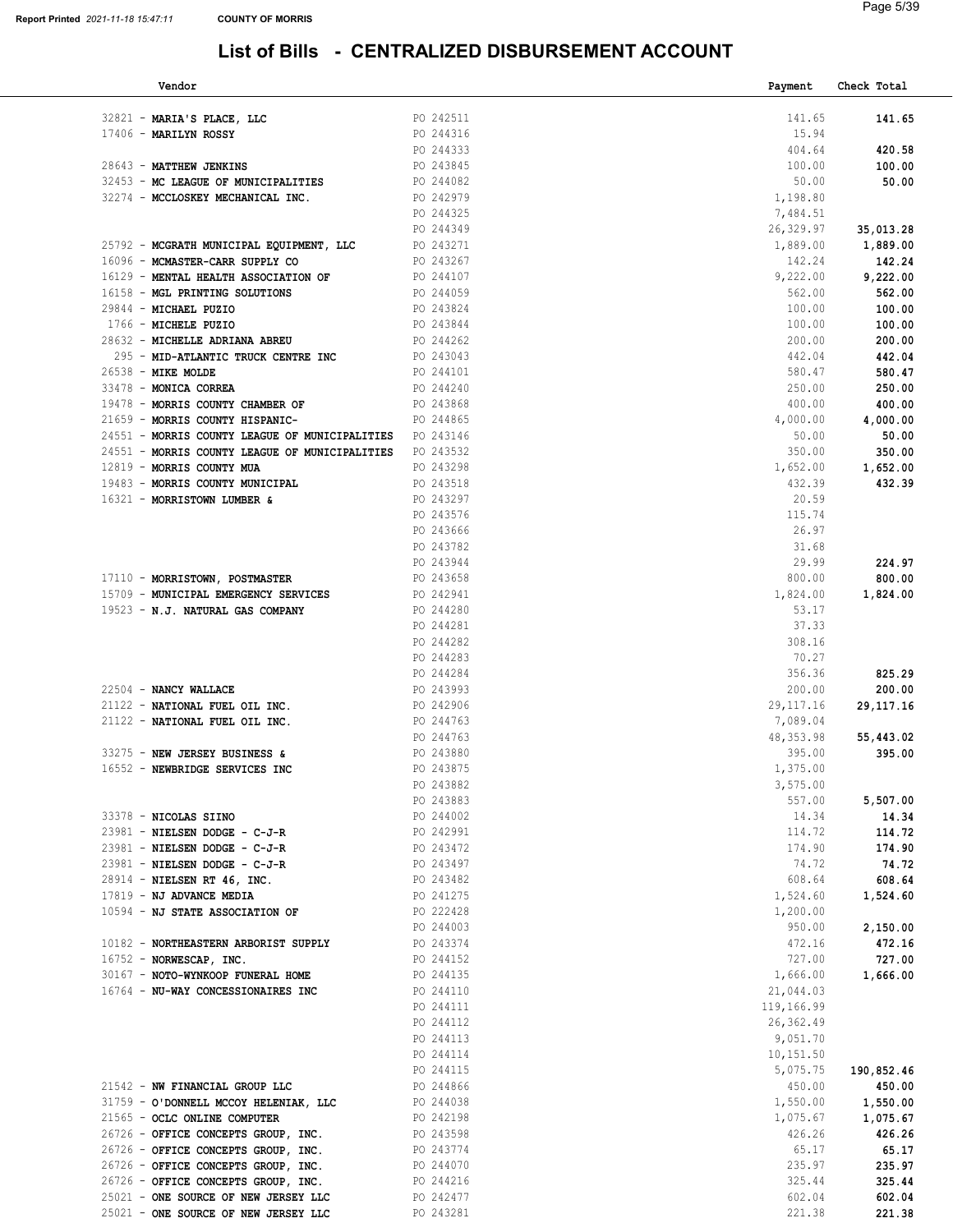|               | Page 6/39 |
|---------------|-----------|
|               |           |
| <b>COUNT:</b> |           |

| Vendor                                  |           | Payment    | Check Total |
|-----------------------------------------|-----------|------------|-------------|
| 9292 - OPEN SYSTEMS INTEGRATORS, INC.   | PO 243889 | 64,608.18  |             |
|                                         | PO 243909 | 1,000.00   | 65,608.18   |
| 27151 - PARAGON RESTORATION CO.         | PO 244872 | 61,700.80  | 61,700.80   |
| 32746 - PARENTS OF AUTISTIC CHILDREN    | PO 242988 | 650.00     | 650.00      |
| 16918 - PASSAIC COUNTY POLICE ACADEMY   | PO 243124 | 350.00     | 350.00      |
| 26293 - PATRICIA A CHIAROLANZA          | PO 244012 | 200.00     |             |
|                                         |           |            | 200.00      |
| 25411 - PATRICIA W. GIBBONS             | PO 244015 | 285.32     | 285.32      |
| 29475 - PATRICK O'DONNELL               | PO 243835 | 100.00     | 100.00      |
| 32227 - PAUL PAPAMARKOS                 | PO 243694 | 285.03     | 285.03      |
| 32298 - PAULUS, SOKOLOWSKI & SARTOR LLC | PO 217032 | 1,414.00   | 1,414.00    |
| 7632 - PESI INC.                        | PO 243122 | 879.98     | 879.98      |
| 32004 - PET GOODS ROXBURY, LLC          | PO 243332 | 1,553.76   | 1,553.76    |
| 17019 - PHILLIPSBURG SCHOOL BASED       | PO 243862 | 800.00     |             |
|                                         | PO 243863 | 800.00     |             |
|                                         | PO 243870 | 6,105.00   |             |
|                                         | PO 243871 | 1,200.00   |             |
|                                         | PO 243872 | 2,970.00   |             |
|                                         | PO 243874 | 400.00     |             |
|                                         | PO 243877 | 5,835.00   |             |
|                                         | PO 243878 | 2,120.00   | 20,230.00   |
| 17019 - PHILLIPSBURG SCHOOL BASED       | PO 243879 | 7,155.00   | 7,155.00    |
| 7683 - PHILOMENA A BREDBENNER           | PO 243984 | 200.00     | 200.00      |
| 17047 - PINO CONSULTING GROUP INC.      | PO 244562 | 530,000.00 | 530,000.00  |
| 28765 - PMI TECHNOLOGIES                | PO 242167 | 255.30     | 255.30      |
| 33181 - POLYGON                         | PO 240553 | 1,083.20   | 1,083.20    |
| 24970 - POWERDMS, INC.                  | PO 243950 | 5,411.03   | 5,411.03    |
| 4812 - PREVENTION IS KEY                | PO 244105 | 12,083.00  | 12,083.00   |
| 24230 - PRIORITY DISPATCH CORP.         | PO 243520 | 3,650.00   | 3,650.00    |
| 7872 - QUENCH USA, INC.                 | PO 243802 | 207.00     | 207.00      |
| $264$ - R & J CONTROL, INC.             | PO 242717 | 5,121.00   | 5,121.00    |
|                                         | PO 242826 | 182.58     |             |
| 17215 - R.S. KNAPP CO. INC.             |           |            |             |
|                                         | PO 243961 | 1,667.04   | 1,849.62    |
| 32428 - RED DOOR LEGAL SERVICES         | PO 243444 | 3,690.00   | 3,690.00    |
| 29982 - REDICARE LLC                    | PO 243357 | 36.59      |             |
|                                         | PO 243475 | 55.74      | 92.33       |
| 29466 - RICCIARDI BROTHERS, INC         | PO 243721 | 240.89     | 240.89      |
| 19765 - RICOH AMERICAS CORPORATION      | PO 243163 | 43.26      |             |
|                                         | PO 244060 | 1,141.54   | 1,184.80    |
| $28741$ - RICOH USA, INC.               | PO 243457 | 1,736.77   | 1,736.77    |
| 28741 - RICOH USA, INC.                 | PO 243596 | 18.55      | 18.55       |
| 28741 - RICOH USA, INC.                 | PO 243612 | 199.01     | 199.01      |
| 28741 - RICOH USA, INC.                 | PO 243929 | 80.64      | 80.64       |
| 28741 - RICOH USA, INC.                 | PO 244044 | 920.68     | 920.68      |
| 28741 - RICOH USA, INC.                 | PO 244056 | 623.95     | 623.95      |
| 28741 - RICOH USA, INC.                 | PO 244160 | 914.96     | 914.96      |
| 28226 - RIVERVIEW PAVING, INC.          | PO 244459 | 260,741.34 | 260,741.34  |
| 28455 - ROBERT & SON, INC.              | PO 243498 | 9,935.00   | 9,935.00    |
| 23739 - ROBERT J. KENNEDY               | PO 243997 | 18.48      | 18.48       |
| 2379 - ROBERT SICKLEY                   | PO 244311 | 74.95      | 74.95       |
| 20142 - ROBOTECH CAD SOLUTIONS          | PO 243881 | 1,680.00   |             |
|                                         | PO 243949 | 1,680.00   | 3,360.00    |
| 31598 - SANCHEZ ENGRAVING LLC           | PO 243996 | 89.00      | 89.00       |
| 29041 - SIGN A RAMA LEDGEWOOD           | PO 243092 | 210.00     | 210.00      |
| $17668$ - SIRCHIE                       | PO 242119 | 4,394.95   | 4,394.95    |
| 17699 - SMITH MOTOR CO., INC.           | PO 243473 | 272.50     |             |
|                                         | PO 243474 | 1,177.39   |             |
|                                         | PO 243483 | 16.58      | 1,466.47    |
| 17755 - SOUTHEAST MORRIS COUNTY         | PO 244023 | 3,260.62   | 3,260.62    |
| 17755 - SOUTHEAST MORRIS COUNTY         | PO 244276 | 6,196.10   | 6,196.10    |
| 17762 - SPARWICK CONTRACTING, INC.      | PO 244525 | 220,387.30 | 220,387.30  |
| 17772 - SPEEDWELL ELECTRIC MOTORS       | PO 244248 | 985.00     | 985.00      |
| 16675 - STATE TOXICOLOGY LABORATORY     | PO 240980 | 90.00      | 90.00       |
| $1718$ - SUSAN DOWNS                    | PO 243837 | 100.00     | 100.00      |
| $1705$ - SUSAN JAEGER                   | PO 243833 | 100.00     | 100.00      |
| 11429 - SUSSEX COUNTY MUA               | PO 243363 | 491.25     | 491.25      |
| $28641$ - TAGE HILAL                    | PO 243823 | 100.00     | 100.00      |
| $11318$ - TARA SANTA                    | PO 243814 | 125.00     | 125.00      |
| 17990 - TELESEARCH INC                  | PO 243337 | 850.85     |             |
|                                         | PO 243696 | 680.68     |             |
|                                         | PO 243726 | 850.85     |             |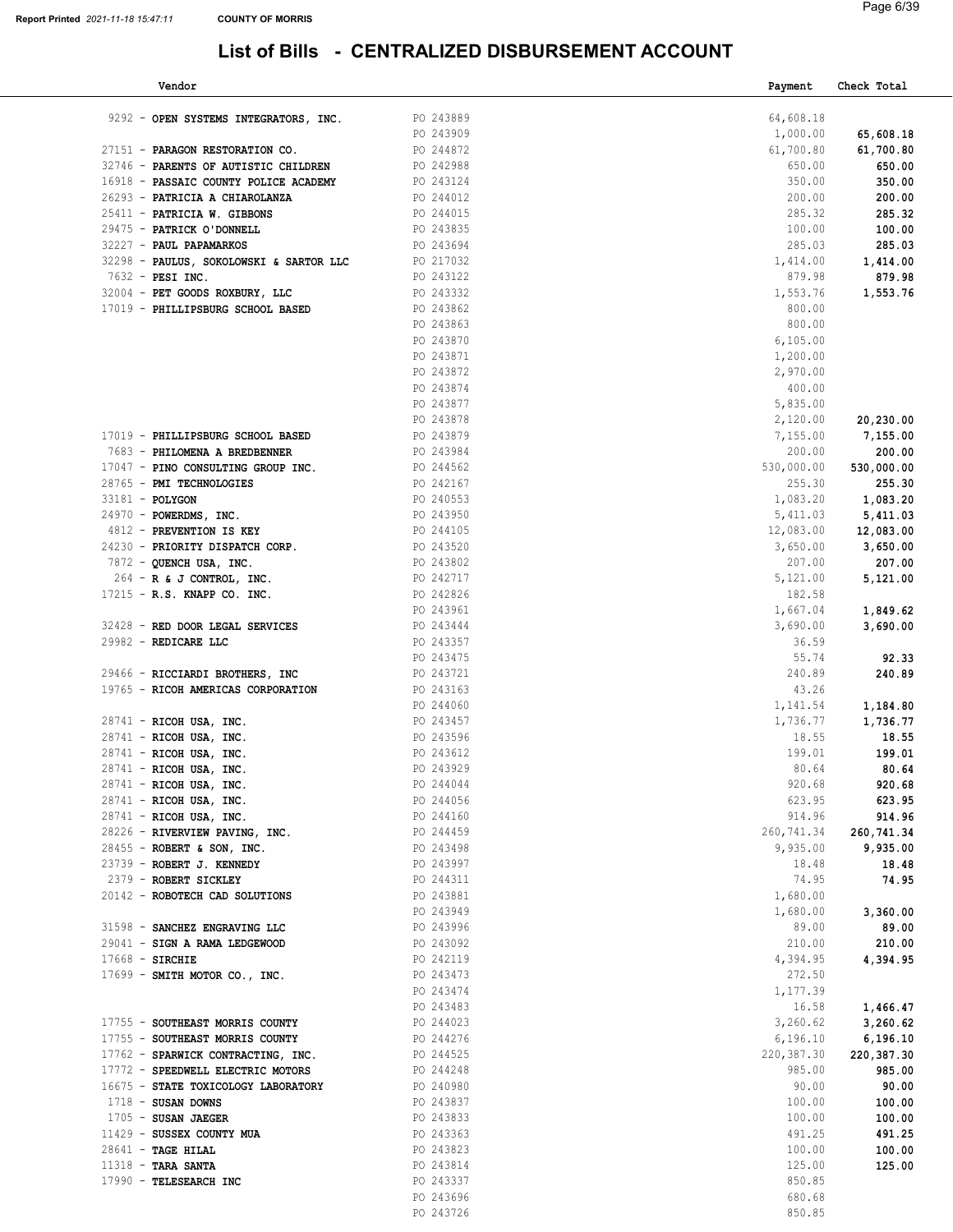| Vendor                                                     |           | Payment    | Check Total |
|------------------------------------------------------------|-----------|------------|-------------|
|                                                            |           |            |             |
|                                                            | PO 243867 | 2,241.40   | 4,623.78    |
| 26513 - TERESA DUCKWORTH                                   | PO 244034 | 60.00      | 60.00       |
| 33112 - TEXAS A&M UNIVERSITY ENGINEERING EXT. SE PO 237428 |           | 4,690.00   | 4,690.00    |
| 27366 - THE GODFATHER OF MORRISTOWN                        | PO 243344 | 154.03     | 154.03      |
| 27366 - THE GODFATHER OF MORRISTOWN                        | PO 243808 | 122.59     | 122.59      |
| 27366 - THE GODFATHER OF MORRISTOWN                        | PO 243983 | 284.35     | 284.35      |
| 27366 - THE GODFATHER OF MORRISTOWN                        | PO 244138 | 242.49     | 242.49      |
| 33088 - THERESA SAMARTIN-DUCEY                             | PO 243827 | 100.00     | 100.00      |
| $11542$ - THOMAS LAIRD                                     | PO 243904 | 663.67     | 663.67      |
| 24933 - THOMAS POLLIO                                      | PO 241279 | 101.22     | 101.22      |
| 24933 - THOMAS POLLIO                                      | PO 243011 | 151.00     | 151.00      |
| 24933 - THOMAS POLLIO                                      | PO 244065 | 59.19      | 59.19       |
| 10812 - THOMSON REUTER-WEST                                | PO 241459 | 909.34     | 909.34      |
| 10812 - THOMSON REUTER-WEST                                | PO 241471 | 630.63     | 630.63      |
| 10812 - THOMSON REUTER-WEST                                | PO 241550 | 884.34     | 884.34      |
| 10812 - THOMSON REUTER-WEST                                | PO 242179 | 447.60     | 447.60      |
| 10812 - THOMSON REUTER-WEST                                | PO 242764 | 884.34     | 884.34      |
| 10812 - THOMSON REUTER-WEST                                | PO 242766 | 566.63     | 566.63      |
| 10812 - THOMSON REUTER-WEST                                | PO 242844 | 1,084.46   | 1,084.46    |
| 10812 - THOMSON REUTER-WEST                                | PO 243458 | 447.60     | 447.60      |
| 21479 - TIOGA SOLAR MORRIS COUNTY 1 LLC                    | PO 244319 | 703.89     | 703.89      |
| 32003 - TITLE LINES LLC                                    | PO 243449 | 2,241.00   | 2,241.00    |
| 32003 - TITLE LINES LLC                                    | PO 243529 | 1,026.00   | 1,026.00    |
| 32003 - TITLE LINES LLC                                    | PO 243533 | 608.00     | 608.00      |
| 6641 - TO THE ESTATE OF AGNES BROWN                        | PO 238676 | 629.40     | 629.40      |
| 281 - TOMAR INDUSTRIES INC                                 | PO 243032 | 646.95     | 646.95      |
| 9099 - TONY SANCHEZ LTD                                    | PO 242478 | 70.55      |             |
|                                                            | PO 243499 | 462.19     | 532.74      |
| 22942 - TRACY WADHAMS                                      | PO 244264 | 200.00     | 200.00      |
| 25362 - TRANSAXLE LLC                                      | PO 242905 | 312.58     | 312.58      |
| 25362 - TRANSAXLE LLC                                      | PO 243948 | 2,733.35   | 2,733.35    |
| 20672 - TRAUMA TRAINING FX INC                             | PO 239778 | 723.80     | 723.80      |
| 11758 - TREASURER-STATE OF NJ                              | PO 243545 | 832.00     | 832.00      |
| $20009$ - TRUGREEN                                         | PO 244058 | 335.87     | 335.87      |
| 25209 - TURN OUT UNIFORMS, INC.                            | PO 243309 | 618.47     | 618.47      |
| 25209 - TURN OUT UNIFORMS, INC.                            | PO 243571 | 989.89     | 989.89      |
| 33474 - TYLER C HAYDUK                                     | PO 244334 | 10.61      | 10.61       |
| 4144 - U-LINE SHIPPING SUPPLY                              | PO 242845 | 208.21     |             |
|                                                            | PO 242975 | 3,560.39   |             |
|                                                            | PO 243138 | 699.48     | 4,468.08    |
| 29540 - U.S. BANK OPERATIONS CENTER                        | PO 244321 | 8,914.86   | 8,914.86    |
| 31502 - U.S. SECURITY ASSOCIATES                           | PO 243459 | 1,409.05   | 1,409.05    |
| 18232 - UNITED PARCEL SERVICE                              | PO 243182 | 132.00     | 132.00      |
| 31713 - UNITED SITE SERVICES NORTHEAST, INC. PO 243952     |           | 698.00     | 698.00      |
| 446 - UNITRONIX DATA SYSTEMS INC                           | PO 242737 | 9,195.55   | 9,195.55    |
| $1286$ - VERIZON                                           | PO 243744 | 7,213.70   | 7,213.70    |
| $1286 - VERIZON$                                           | PO 243790 | 312.17     | 312.17      |
| 28202 - VILLAGE SHOP RITE                                  | PO 244429 | 187.75     | 187.75      |
| 7037 - VILLAGE SUPER MARKET, INC.                          | PO 243799 | 1,717.56   | 1,717.56    |
| 29016 - VIRGINIA CACERES                                   | PO 244040 | 200.00     | 200.00      |
| 11197 - VIRGINIA MICHELIN                                  | PO 244203 | 279.40     | 279.40      |
| 9032 - VMG GROUP                                           | PO 244769 | 121,528.75 | 121,528.75  |
| 6146 - W.B. MASON COMPANY INC                              | PO 242280 | 14,721.26  | 14,721.26   |
| 6146 - W.B. MASON COMPANY INC                              | PO 243461 | 99.57      | 99.57       |
| 6146 - W.B. MASON COMPANY INC                              | PO 243462 | 49.96      | 49.96       |
| 6146 - W.B. MASON COMPANY INC                              | PO 243463 | 113.94     | 113.94      |
| 6146 - W.B. MASON COMPANY INC                              | PO 243464 | 127.44     | 127.44      |
| 6146 - W.B. MASON COMPANY INC                              | PO 243465 | 16.33      | 16.33       |
| 6146 - W.B. MASON COMPANY INC                              | PO 243476 | 11.99      | 11.99       |
| 6146 - W.B. MASON COMPANY INC                              | PO 243527 | 111.75     | 111.75      |
| 6146 - W.B. MASON COMPANY INC                              | PO 243546 | 257.14     | 257.14      |
| 6146 - W.B. MASON COMPANY INC                              | PO 243597 | 4.47       | 4.47        |
| 6146 - W.B. MASON COMPANY INC                              | PO 243778 | 19.99      | 19.99       |
|                                                            | PO 243793 | 268.20     |             |
| 6146 - W.B. MASON COMPANY INC                              | PO 243900 | 32.24      | 268.20      |
| 6146 - W.B. MASON COMPANY INC                              | PO 243972 | 117.45     | 32.24       |
| 6146 - W.B. MASON COMPANY INC                              |           |            | 117.45      |
| 6146 - W.B. MASON COMPANY INC                              | PO 243981 | 35.76      | 35.76       |
| 6146 - W.B. MASON COMPANY INC                              | PO 244027 | 1.90       | 1.90        |
| 6146 - W.B. MASON COMPANY INC                              | PO 244028 | 134.10     | 134.10      |
| 6146 - W.B. MASON COMPANY INC                              | PO 244212 | 10.08      | 10.08       |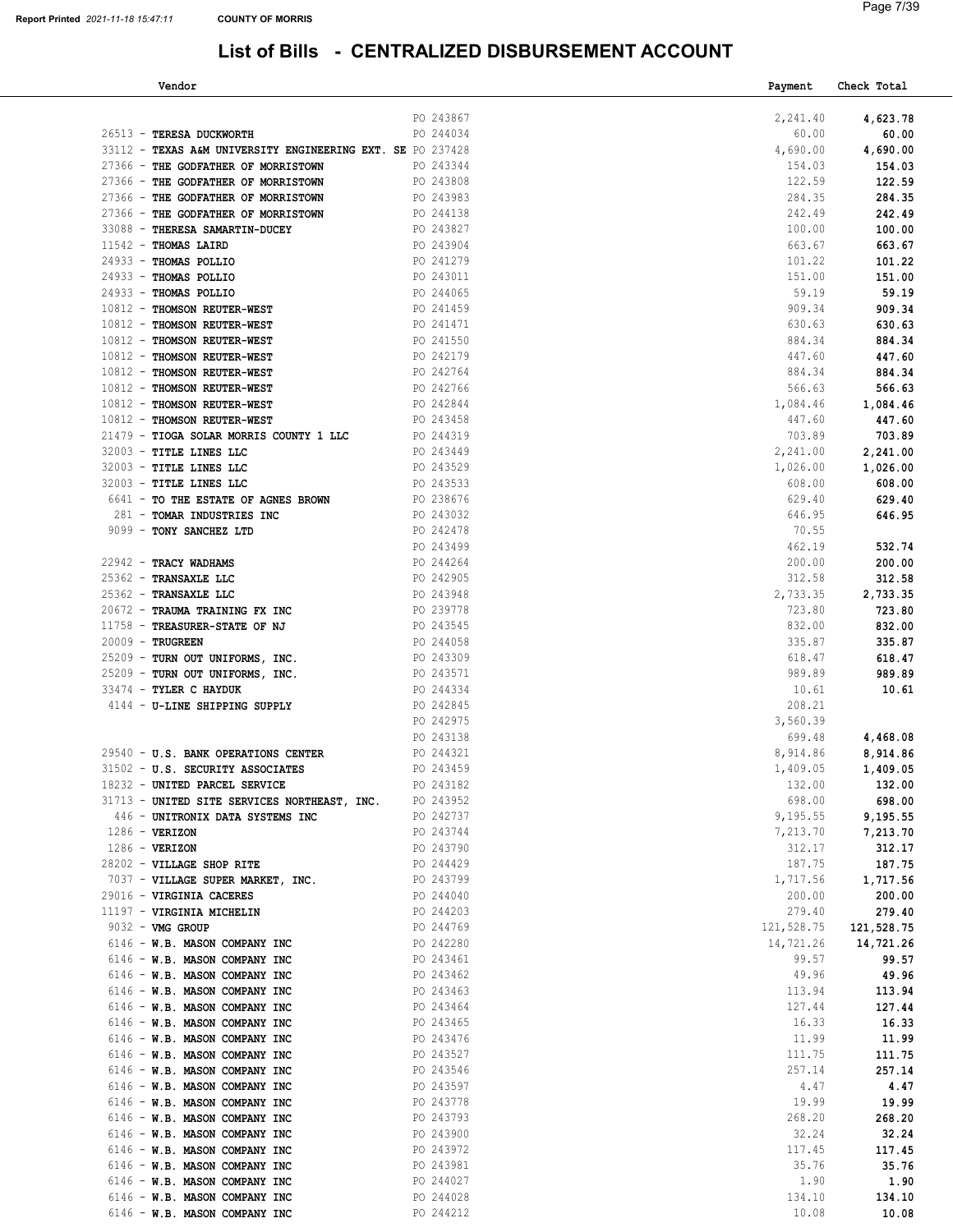| Vendor                                        |              | Payment   | Check Total  |
|-----------------------------------------------|--------------|-----------|--------------|
| 18395 - WASHINGTON TWP MUNICIPAL              | PO 243368    | 2,643.27  | 2,643.27     |
| 24231 - WATERS, MCPHERSON, MCNEILL, P.C.      | PO 243450    | 217.00    | 217.00       |
| 24231 - WATERS, MCPHERSON, MCNEILL, P.C.      | PO 243691    | 29,672.50 | 29,672.50    |
| 24231 - WATERS, MCPHERSON, MCNEILL, P.C.      | PO 243691    | 62.00     | 62.00        |
| 24231 - WATERS, MCPHERSON, MCNEILL, P.C.      | PO 243692    | 2,183.00  | 2,183.00     |
| $32222 - W E I S S - A U G$ , INC             | PO 243864    | 5,000.00  |              |
|                                               | PO 243865    | 10,000.00 | 15,000.00    |
| 18453 - WHARTON WATER DEPARTMENT              | PO 244322    | 642.77    | 642.77       |
| 13246 - WILLIAM F. BARNISH                    | PO 243649    | 4,949.76  | 4,949.76     |
| 13246 - WILLIAM F. BARNISH                    | PO 244127    | 9,430.21  | 9,430.21     |
| 13246 - WILLIAM F. BARNISH                    | PO 244128    | 9,430.21  | 9,430.21     |
| 13246 - WILLIAM F. BARNISH                    | PO 244129    | 2,938.91  | 2,938.91     |
| 13246 - WILLIAM F. BARNISH                    | PO 244130    | 2,938.92  | 2,938.92     |
| 29685 - WURTH USA INC.                        | PO 243485    | 276.12    |              |
|                                               | PO 244091    | 406.12    | 682.24       |
| $20820 - Y - PERS INC$                        | PO 243932    | 546.00    | 546.00       |
| TOTAL                                         |              |           | 7,370,495.91 |
| Total to be paid from Fund 01 Current Fund    | 5,792,163.92 |           |              |
| Total to be paid from Fund 02 Grant Fund      | 861,110.41   |           |              |
| Total to be paid from Fund 04 County Capital  | 561,852.40   |           |              |
| Total to be paid from Fund 13 Dedicated Trust | 155,369.18   |           |              |
|                                               |              |           |              |

7,370,495.91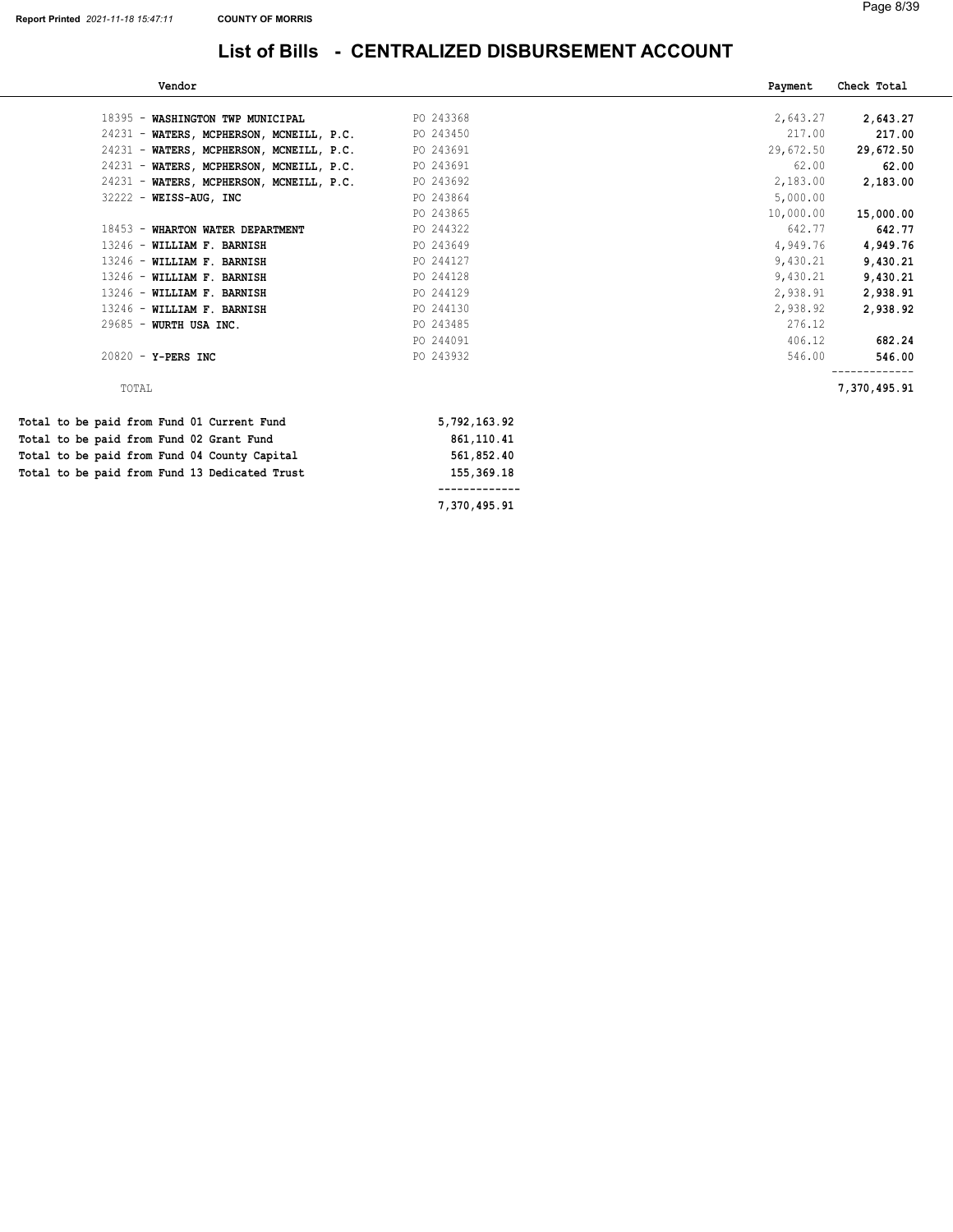Report Printed 2021-11-18 15:47:17 COUNTY OF MORRIS

| Account                     | P0#<br>Vendor                                                             | Description         | Payment          | Account Total            |
|-----------------------------|---------------------------------------------------------------------------|---------------------|------------------|--------------------------|
|                             |                                                                           | <b>Current Fund</b> |                  |                          |
| <b>County Administrator</b> |                                                                           |                     |                  |                          |
|                             | 244216 OFFICE CONCEPTS GROUP, INC.                                        |                     | 325.44           |                          |
| 01-201-20-100100-058        | Office Supplies & Stationery                                              | TOTAL FOR ACCOUNT   |                  | 325.44                   |
|                             | 244839 COUNTY OF MORRIS                                                   |                     | 384.01           |                          |
| 01-201-20-100100-068        | Postage & Metered Mail                                                    | TOTAL FOR ACCOUNT   |                  | 384.01                   |
|                             | 244060 RICOH AMERICAS CORPORATION                                         |                     | 1,141.54         |                          |
| 01-201-20-100100-164        | Office Machines - Rental                                                  | TOTAL FOR ACCOUNT   |                  | 1,141.54                 |
|                             | TOTAL for County Administrator                                            |                     |                  | ------------<br>1,850.99 |
| <b>Personnel</b>            |                                                                           |                     |                  |                          |
|                             | 244839 COUNTY OF MORRIS                                                   |                     | 10.51            |                          |
| 01-201-20-105100-068        | Postage & Metered Mail                                                    | TOTAL FOR ACCOUNT   |                  | 10.51                    |
|                             | 243981 W.B. MASON COMPANY INC                                             |                     | 35.76            |                          |
| 01-201-20-105100-095        | Other Administrative Supplies                                             | TOTAL FOR ACCOUNT   |                  | 35.76                    |
|                             | <b>TOTAL for Personnel</b>                                                |                     |                  | ============<br>46.27    |
|                             |                                                                           |                     |                  |                          |
|                             | <b>Board of Chosen Freeholders</b>                                        |                     |                  |                          |
|                             | 244839 COUNTY OF MORRIS<br>244839 COUNTY OF MORRIS                        |                     | 0.53<br>1,088.36 |                          |
| 01-201-20-110100-068        | Postage & Metered Mail                                                    | TOTAL FOR ACCOUNT   |                  | 1,088.89                 |
|                             | 243532 MORRIS COUNTY LEAGUE OF MUNICIPALITIES                             |                     | 200.00           |                          |
|                             | 243532 MORRIS COUNTY LEAGUE OF MUNICIPALITIES<br>244429 VILLAGE SHOP RITE |                     | 50.00<br>187.75  |                          |
| 01-201-20-110100-079        | Special Projects                                                          | TOTAL FOR ACCOUNT   |                  | 437.75                   |
|                             | 244059 MGL PRINTING SOLUTIONS                                             |                     | 128.00           |                          |
|                             | 244059 MGL PRINTING SOLUTIONS                                             |                     | 46.00            |                          |
| 01-201-20-110100-084        | 244059 MGL PRINTING SOLUTIONS<br>Other Outside Services                   | TOTAL FOR ACCOUNT   | 388.00           | 562.00                   |
|                             |                                                                           |                     |                  | ============             |
|                             | TOTAL for Board of Chosen Freeholders                                     |                     |                  | 2,088.64                 |
| <b>Clerk of the Board</b>   |                                                                           |                     |                  |                          |
|                             | 244211 GANNETT NJ NEWSPAPERS                                              |                     | 103.80           |                          |
|                             | 244209 GANNETT NJ NEWSPAPERS<br>244208 GANNETT NJ NEWSPAPERS              |                     | 102.08<br>96.92  |                          |
|                             | 244210 GANNETT NJ NEWSPAPERS                                              |                     | 113.26           |                          |
| 01-201-20-110105-022        | Advertising                                                               | TOTAL FOR ACCOUNT   |                  | 416.06                   |
|                             | 243532 MORRIS COUNTY LEAGUE OF MUNICIPALITIES                             |                     | 50.00            |                          |
| 01-201-20-110105-079        | Special Projects                                                          | TOTAL FOR ACCOUNT   |                  | 50.00                    |
|                             | TOTAL for Clerk of the Board                                              |                     |                  | ------------<br>466.06   |
| <b>County Clerk</b>         |                                                                           |                     |                  |                          |
|                             | 242844 THOMSON REUTER-WEST                                                |                     | 356.00           |                          |
| 01-201-20-120100-028        | 242844 THOMSON REUTER-WEST<br>Books & Periodicals                         | TOTAL FOR ACCOUNT   | 728.46           | 1,084.46                 |
|                             |                                                                           |                     |                  |                          |
| 01-201-20-120100-068        | 244839 COUNTY OF MORRIS<br>Postage & Metered Mail                         | TOTAL FOR ACCOUNT   | 1,439.14         | 1,439.14                 |
|                             | 243182 UNITED PARCEL SERVICE                                              |                     | 132.00           |                          |
|                             |                                                                           |                     |                  |                          |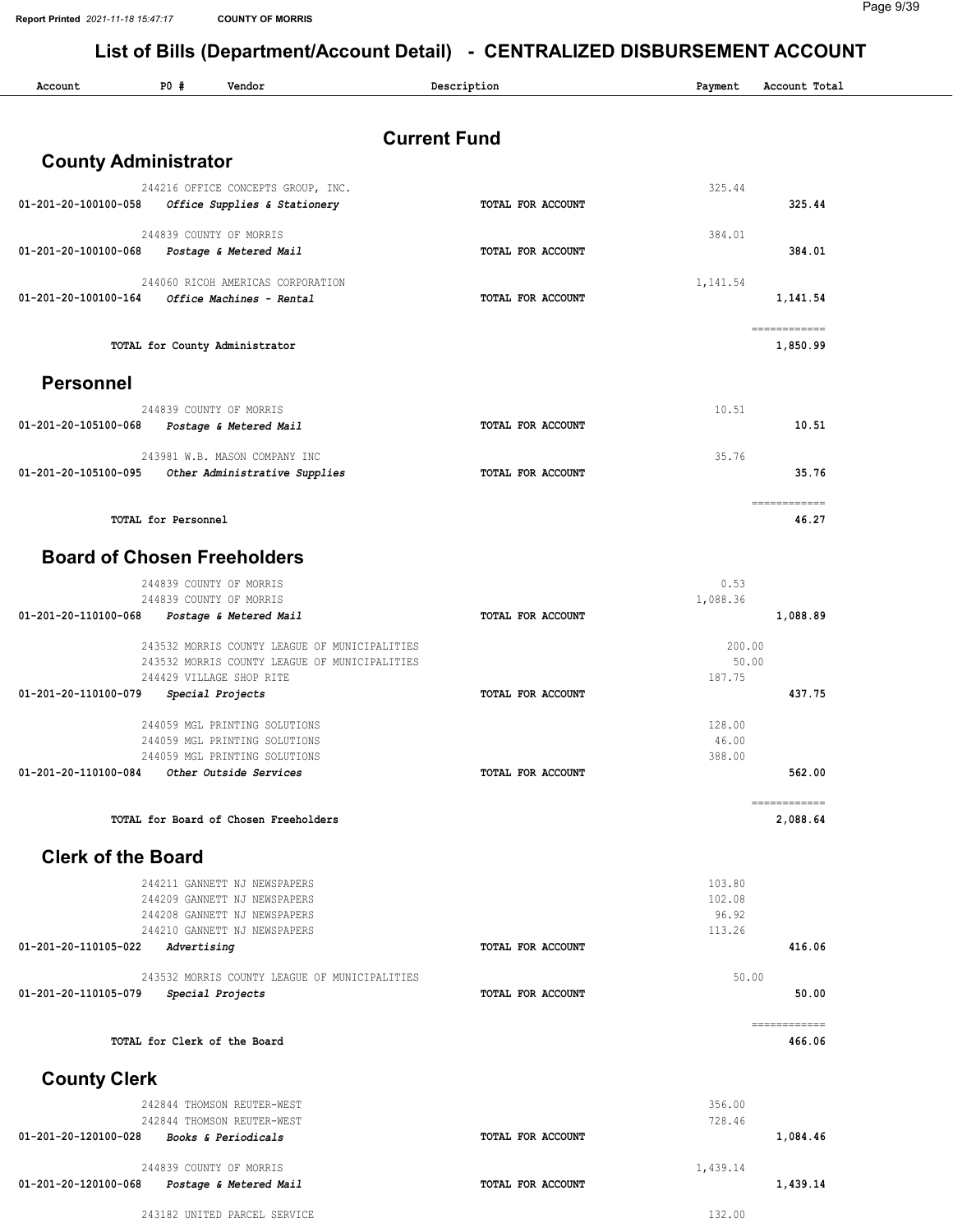| Account                            | P0#                                           | Vendor                                                   | Description       | Payment          | Account Total                                                                                                                                                                                                                                                                                                                                                                                                                                                                              |
|------------------------------------|-----------------------------------------------|----------------------------------------------------------|-------------------|------------------|--------------------------------------------------------------------------------------------------------------------------------------------------------------------------------------------------------------------------------------------------------------------------------------------------------------------------------------------------------------------------------------------------------------------------------------------------------------------------------------------|
| <b>County Clerk</b>                |                                               |                                                          |                   |                  |                                                                                                                                                                                                                                                                                                                                                                                                                                                                                            |
| 01-201-20-120100-084               |                                               | Other Outside Services                                   | TOTAL FOR ACCOUNT |                  | 132.00                                                                                                                                                                                                                                                                                                                                                                                                                                                                                     |
|                                    |                                               | 243527 W.B. MASON COMPANY INC                            |                   | 111.75           |                                                                                                                                                                                                                                                                                                                                                                                                                                                                                            |
| 01-201-20-120100-095               |                                               | Other Administrative Supplies                            | TOTAL FOR ACCOUNT |                  | 111.75                                                                                                                                                                                                                                                                                                                                                                                                                                                                                     |
|                                    |                                               | 244082 MC LEAGUE OF MUNICIPALITIES                       |                   | 50.00            |                                                                                                                                                                                                                                                                                                                                                                                                                                                                                            |
| 01-201-20-120100-185               | 244345 ANN F. GROSSI<br>Food                  |                                                          | TOTAL FOR ACCOUNT | 34.98            | 84.98                                                                                                                                                                                                                                                                                                                                                                                                                                                                                      |
|                                    |                                               |                                                          |                   |                  | $\begin{minipage}{0.9\linewidth} \begin{tabular}{l} \multicolumn{2}{l}{} & \multicolumn{2}{l}{} & \multicolumn{2}{l}{} \\ \multicolumn{2}{l}{} & \multicolumn{2}{l}{} & \multicolumn{2}{l}{} \\ \multicolumn{2}{l}{} & \multicolumn{2}{l}{} & \multicolumn{2}{l}{} \\ \multicolumn{2}{l}{} & \multicolumn{2}{l}{} & \multicolumn{2}{l}{} \\ \multicolumn{2}{l}{} & \multicolumn{2}{l}{} & \multicolumn{2}{l}{} \\ \multicolumn{2}{l}{} & \multicolumn{2}{l}{} & \multicolumn{2}{l}{} \\ \$ |
|                                    | TOTAL for County Clerk                        |                                                          |                   |                  | 2,852.33                                                                                                                                                                                                                                                                                                                                                                                                                                                                                   |
| <b>County Board of Elections</b>   |                                               |                                                          |                   |                  |                                                                                                                                                                                                                                                                                                                                                                                                                                                                                            |
|                                    |                                               | 242167 PMI TECHNOLOGIES                                  |                   | 255.30           |                                                                                                                                                                                                                                                                                                                                                                                                                                                                                            |
| 01-201-20-121100-022               | Advertising                                   |                                                          | TOTAL FOR ACCOUNT |                  | 255.30                                                                                                                                                                                                                                                                                                                                                                                                                                                                                     |
|                                    |                                               | 244839 COUNTY OF MORRIS                                  |                   | 130.70           |                                                                                                                                                                                                                                                                                                                                                                                                                                                                                            |
| 01-201-20-121100-068               |                                               | Postage & Metered Mail                                   | TOTAL FOR ACCOUNT |                  | 130.70                                                                                                                                                                                                                                                                                                                                                                                                                                                                                     |
|                                    | 243410 ALPHAGRAPHICS                          |                                                          |                   | 1,124.55         |                                                                                                                                                                                                                                                                                                                                                                                                                                                                                            |
| 01-201-20-121100-069               | Printing                                      |                                                          | TOTAL FOR ACCOUNT |                  | 1,124.55                                                                                                                                                                                                                                                                                                                                                                                                                                                                                   |
|                                    |                                               | 244042 JOHN J FERRENCE JR                                |                   | 200.00           |                                                                                                                                                                                                                                                                                                                                                                                                                                                                                            |
|                                    |                                               | 243987 BERKIS OLIVERAS                                   |                   | 200.00           |                                                                                                                                                                                                                                                                                                                                                                                                                                                                                            |
|                                    |                                               | 243986 GRACE A LABIANCA                                  |                   | 200.00           |                                                                                                                                                                                                                                                                                                                                                                                                                                                                                            |
|                                    | 244009 JANET HOOPER                           |                                                          |                   | 200.00<br>200.00 |                                                                                                                                                                                                                                                                                                                                                                                                                                                                                            |
|                                    | 244007 FRANCES DAURIA                         | 243984 PHILOMENA A BREDBENNER                            |                   | 200.00           |                                                                                                                                                                                                                                                                                                                                                                                                                                                                                            |
|                                    | 244043 FRANCES GERO                           |                                                          |                   | 200.00           |                                                                                                                                                                                                                                                                                                                                                                                                                                                                                            |
|                                    | 244006 GEORGE COPPOLA                         |                                                          |                   | 200.00           |                                                                                                                                                                                                                                                                                                                                                                                                                                                                                            |
|                                    |                                               | 244040 VIRGINIA CACERES                                  |                   | 200.00           |                                                                                                                                                                                                                                                                                                                                                                                                                                                                                            |
|                                    | 243993 NANCY WALLACE                          |                                                          |                   | 200.00           |                                                                                                                                                                                                                                                                                                                                                                                                                                                                                            |
|                                    |                                               | 244012 PATRICIA A CHIAROLANZA                            |                   | 200.00           |                                                                                                                                                                                                                                                                                                                                                                                                                                                                                            |
|                                    |                                               | 244011 EUGENIA M KOSAKOWSKI<br>244008 CAROLE A FRANCIOLI |                   | 200.00<br>200.00 |                                                                                                                                                                                                                                                                                                                                                                                                                                                                                            |
|                                    | 244014 JULIE CASIERE                          |                                                          |                   | 200.00           |                                                                                                                                                                                                                                                                                                                                                                                                                                                                                            |
|                                    | 244036 GRACIE LAMI                            |                                                          |                   | 200.00           |                                                                                                                                                                                                                                                                                                                                                                                                                                                                                            |
|                                    |                                               | 243992 KIMBERLY J VAZQUEZ                                |                   | 200.00           |                                                                                                                                                                                                                                                                                                                                                                                                                                                                                            |
|                                    | 243988 CARMELA SAPIO                          |                                                          |                   | 200.00           |                                                                                                                                                                                                                                                                                                                                                                                                                                                                                            |
|                                    | 243995 JANET WINSTON                          |                                                          |                   | 200.00           |                                                                                                                                                                                                                                                                                                                                                                                                                                                                                            |
|                                    | 243990 BARBARA TOKAR                          |                                                          |                   | 200.00           |                                                                                                                                                                                                                                                                                                                                                                                                                                                                                            |
|                                    | 243994 JOSEPH K WARD<br>244013 ANGELA COLELLO |                                                          |                   | 200.00<br>200.00 |                                                                                                                                                                                                                                                                                                                                                                                                                                                                                            |
|                                    | 244263 BARBARA TOKAR                          |                                                          |                   | 200.00           |                                                                                                                                                                                                                                                                                                                                                                                                                                                                                            |
|                                    | 244264 TRACY WADHAMS                          |                                                          |                   | 200.00           |                                                                                                                                                                                                                                                                                                                                                                                                                                                                                            |
|                                    | 244265 JANET WINSTON                          |                                                          |                   | 200.00           |                                                                                                                                                                                                                                                                                                                                                                                                                                                                                            |
|                                    |                                               | 244262 MICHELLE ADRIANA ABREU                            |                   | 200.00           |                                                                                                                                                                                                                                                                                                                                                                                                                                                                                            |
|                                    |                                               | 244268 ELIZABETH SUTULA<br>244266 KIMBERLY M. JOHNSON    |                   | 200.00<br>200.00 |                                                                                                                                                                                                                                                                                                                                                                                                                                                                                            |
|                                    |                                               | 244267 JAKE M FEDERICO                                   |                   | 200.00           |                                                                                                                                                                                                                                                                                                                                                                                                                                                                                            |
| 01-201-20-121100-096               | <i>Election Officer</i>                       |                                                          | TOTAL FOR ACCOUNT |                  | 5,600.00                                                                                                                                                                                                                                                                                                                                                                                                                                                                                   |
|                                    |                                               | TOTAL for County Board of Elections                      |                   |                  | ------------<br>7,110.55                                                                                                                                                                                                                                                                                                                                                                                                                                                                   |
|                                    |                                               |                                                          |                   |                  |                                                                                                                                                                                                                                                                                                                                                                                                                                                                                            |
| <b>Superintendent of Elections</b> |                                               |                                                          |                   |                  |                                                                                                                                                                                                                                                                                                                                                                                                                                                                                            |
|                                    | 244316 MARILYN ROSSY                          |                                                          |                   | 15.94            |                                                                                                                                                                                                                                                                                                                                                                                                                                                                                            |
| 01-201-20-121105-057               |                                               | National Voter Registration                              | TOTAL FOR ACCOUNT |                  | 15.94                                                                                                                                                                                                                                                                                                                                                                                                                                                                                      |
| 01-201-20-121105-068               |                                               | 244839 COUNTY OF MORRIS<br>Postage & Metered Mail        | TOTAL FOR ACCOUNT | 7.04             | 7.04                                                                                                                                                                                                                                                                                                                                                                                                                                                                                       |
|                                    |                                               |                                                          |                   |                  |                                                                                                                                                                                                                                                                                                                                                                                                                                                                                            |
|                                    |                                               | 244001 ABIGAIL SOBIESKI                                  |                   | 15.09            |                                                                                                                                                                                                                                                                                                                                                                                                                                                                                            |
|                                    | 244002 NICOLAS SIINO                          |                                                          |                   | 14.34            |                                                                                                                                                                                                                                                                                                                                                                                                                                                                                            |
|                                    | 244004 JOHN PALMIERI<br>243999 DIANA KRUG     |                                                          |                   | 12.68<br>13.16   |                                                                                                                                                                                                                                                                                                                                                                                                                                                                                            |
|                                    |                                               |                                                          |                   |                  |                                                                                                                                                                                                                                                                                                                                                                                                                                                                                            |

243999 DIANA KRUG 18.13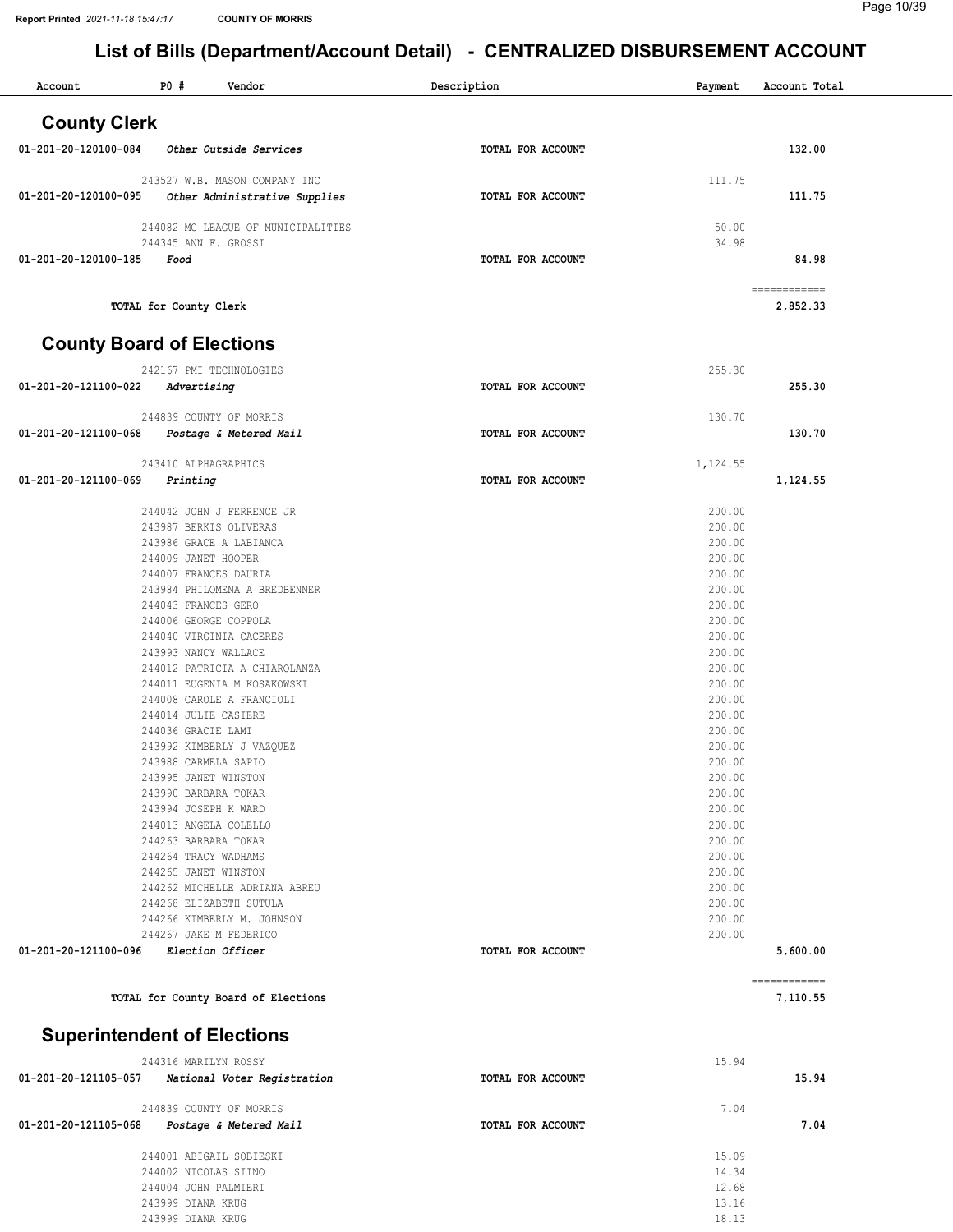| Account              | P0#                                | Vendor                                        | Description       | Payment | Account Total |
|----------------------|------------------------------------|-----------------------------------------------|-------------------|---------|---------------|
|                      | <b>Superintendent of Elections</b> |                                               |                   |         |               |
|                      |                                    |                                               |                   |         |               |
|                      |                                    | 243997 ROBERT J. KENNEDY                      |                   | 18.48   |               |
|                      |                                    | 243344 THE GODFATHER OF MORRISTOWN            |                   | 144.03  |               |
|                      |                                    | 243344 THE GODFATHER OF MORRISTOWN            |                   | 10.00   |               |
|                      |                                    | 243798 LOVEYS PIZZA & GRILL                   |                   | 167.92  |               |
|                      |                                    | 243803 MANGIANO PIZZA RESTAURANT AND CATERING |                   | 137.87  |               |
|                      | 243775 HUNAN WOK                   |                                               |                   | 133.71  |               |
|                      | 243775 HUNAN WOK                   |                                               |                   | 14.48   |               |
|                      | 243807 HUNAN WOK                   |                                               |                   | 87.24   |               |
|                      | 243807 HUNAN WOK                   |                                               |                   | 50.04   |               |
|                      |                                    | 243808 THE GODFATHER OF MORRISTOWN            |                   | 122.59  |               |
|                      | 243785 HUNAN WOK                   |                                               |                   | 245.44  |               |
|                      |                                    | 243983 THE GODFATHER OF MORRISTOWN            |                   | 284.35  |               |
|                      |                                    | 243985 MANGIANO PIZZA RESTAURANT AND CATERING |                   | 388.09  |               |
|                      | 244333 MARILYN ROSSY               |                                               |                   | 213.43  |               |
|                      | 244333 MARILYN ROSSY               |                                               |                   | 79.10   |               |
|                      | 244333 MARILYN ROSSY               |                                               |                   | 9.60    |               |
|                      | 244333 MARILYN ROSSY               |                                               |                   | 6.01    |               |
|                      | 244333 MARILYN ROSSY               |                                               |                   | 47.74   |               |
|                      | 244333 MARILYN ROSSY               |                                               |                   | 23.94   |               |
|                      | 244333 MARILYN ROSSY               |                                               |                   | 24.82   |               |
|                      | 244330 DALE KRAMER                 |                                               |                   | 166.65  |               |
|                      | 244330 DALE KRAMER                 |                                               |                   | 290.23  |               |
|                      | 244330 DALE KRAMER                 |                                               |                   | 124.79  |               |
|                      | 244330 DALE KRAMER                 |                                               |                   | 148.98  |               |
|                      | 244330 DALE KRAMER                 |                                               |                   | 60.51   |               |
|                      | 244330 DALE KRAMER                 |                                               |                   | 192.11  |               |
|                      | 244334 TYLER C HAYDUK              |                                               |                   | 10.61   |               |
|                      |                                    | 243413 MANGIANO PIZZA RESTAURANT AND CATERING |                   | 345.34  |               |
|                      |                                    | 244344 JAVIER CHAPARRO                        |                   | 19.59   |               |
|                      |                                    | 244344 JAVIER CHAPARRO                        |                   | 16.95   |               |
|                      |                                    | 244344 JAVIER CHAPARRO                        |                   | 15.96   |               |
|                      |                                    | 244344 JAVIER CHAPARRO                        |                   | 16.48   |               |
|                      |                                    | 244344 JAVIER CHAPARRO                        |                   | 19.38   |               |
|                      |                                    | 244344 JAVIER CHAPARRO                        |                   | 19.19   |               |
|                      |                                    | 244344 JAVIER CHAPARRO                        |                   | 18.34   |               |
|                      |                                    | 244344 JAVIER CHAPARRO                        |                   | 16.95   |               |
|                      |                                    | 244344 JAVIER CHAPARRO                        |                   | 39.94   |               |
|                      |                                    | 244344 JAVIER CHAPARRO                        |                   | 16.95   |               |
| 01-201-20-121105-104 |                                    | Electronic Voting Machine                     | TOTAL FOR ACCOUNT |         | 3,821.23      |

TOTAL for Superintendent of Elections 3,844.21

County Elections (Cty Clerk)

| 241275 NJ ADVANCE MEDIA             |                   | 1,524.60 |  |
|-------------------------------------|-------------------|----------|--|
| 01-201-20-121110-022<br>Advertising | TOTAL FOR ACCOUNT | 1,524.60 |  |
| 243814 TARA SANTA                   |                   | 125.00   |  |
| 243816 JESSICA BICZAK               |                   | 125.00   |  |
| 243817 JAMES R MAY                  |                   | 100.00   |  |
| 243818 ILHAN COKLAR                 |                   | 100.00   |  |
| 243819 DREW PAOLELLA                |                   | 100.00   |  |
| 243820 CHRISTOPHER A. CANARELI      |                   | 100.00   |  |
| 243821 BRANDEN GWYN                 |                   | 100.00   |  |
| 243822 GAETANA GENCARELLI           |                   | 100.00   |  |
| 243823 TAGE HILAL                   |                   | 100.00   |  |
| 243824 MICHAEL PUZIO                |                   | 100.00   |  |
| 243825 BONNIE A. KOENEN             |                   | 100.00   |  |
| 243826 DANIEL S. GRIECO             |                   | 100.00   |  |
| 243827 THERESA SAMARTIN-DUCEY       |                   | 100.00   |  |
| 243828 LARRY KAUFMAN                |                   | 100.00   |  |
| 243829 BRUCE DUBOWSKY               |                   | 100.00   |  |
| 243830 BAHRI COKLAR                 |                   | 100.00   |  |
| 243831 EVELYN JENKINS               |                   | 100.00   |  |
| 243832 FARAH HILAL                  |                   | 100.00   |  |
| 243833 SUSAN JAEGER                 |                   | 100.00   |  |
| 243834 CHRISTINE CORCORAN           |                   | 100.00   |  |
| 243835 PATRICK O'DONNELL            |                   | 100.00   |  |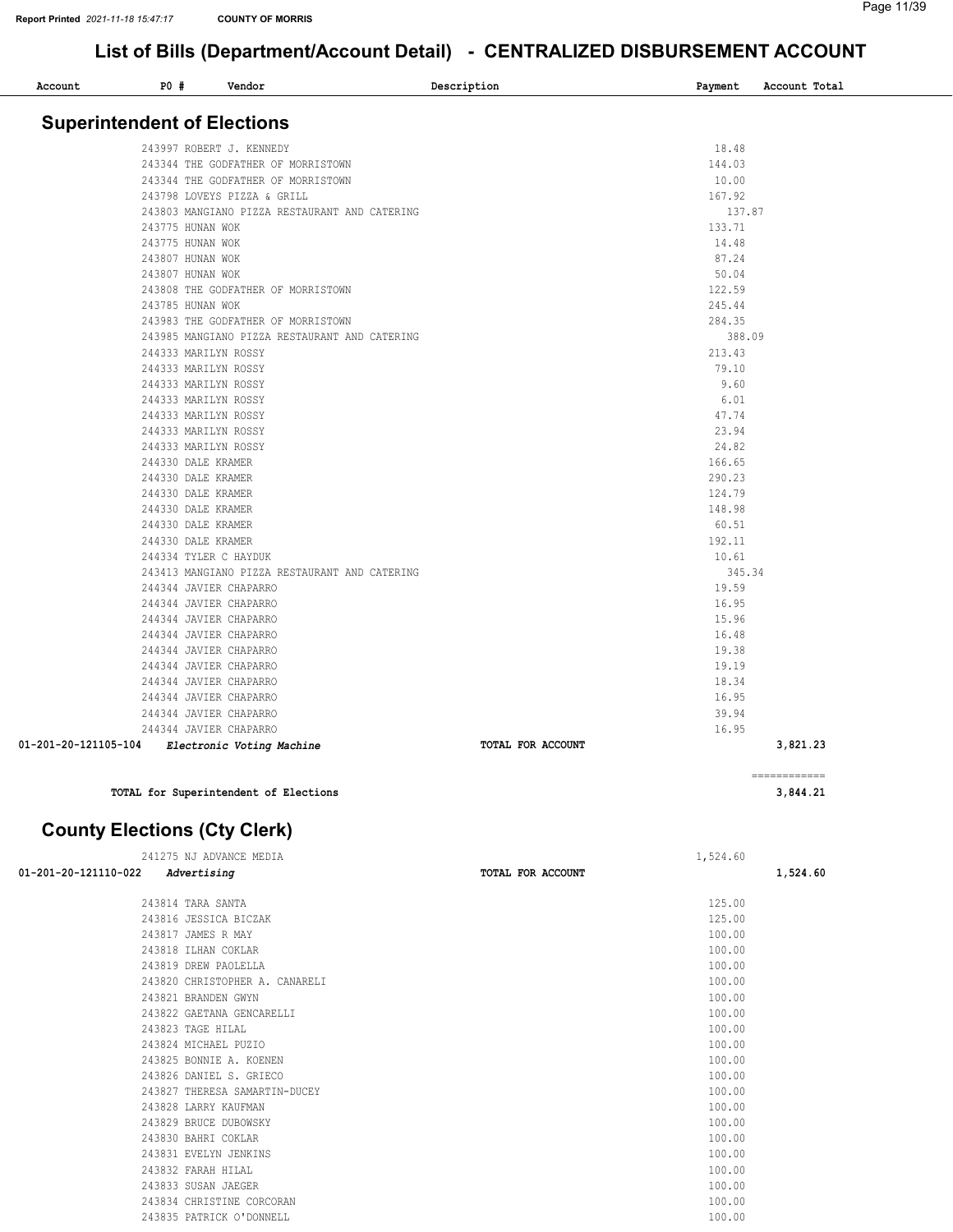| Account                             | P0#                                                                                                                                                                                                          | Vendor                                                                                                                 | Description       | Payment                                                                                                              | Account Total             |
|-------------------------------------|--------------------------------------------------------------------------------------------------------------------------------------------------------------------------------------------------------------|------------------------------------------------------------------------------------------------------------------------|-------------------|----------------------------------------------------------------------------------------------------------------------|---------------------------|
| <b>County Elections (Cty Clerk)</b> |                                                                                                                                                                                                              |                                                                                                                        |                   |                                                                                                                      |                           |
|                                     | 243836 DANIEL ANELLO<br>243837 SUSAN DOWNS<br>243838 LEE BICZAK<br>243840 JAYSON KOHUT<br>243841 JAMES SWEENEY<br>243842 IBRAHIM COKLAR<br>243844 MICHELE PUZIO<br>243846 LINDA ALVEN<br>243847 IRFAN COKLAR | 243839 JACQUELINE ARBOLINO<br>243843 DANIELLE PAOLELLA<br>243845 MATTHEW JENKINS                                       |                   | 100.00<br>100.00<br>100.00<br>100.00<br>200.00<br>100.00<br>100.00<br>100.00<br>100.00<br>100.00<br>100.00<br>100.00 |                           |
| 01-201-20-121110-030                | 243848 CHRISTA SMITH<br>Cartage                                                                                                                                                                              |                                                                                                                        | TOTAL FOR ACCOUNT | 100.00                                                                                                               | 3,550.00                  |
| 01-201-20-121110-058                |                                                                                                                                                                                                              | 242845 U-LINE SHIPPING SUPPLY<br>Office Supplies & Stationery                                                          | TOTAL FOR ACCOUNT | 208.21                                                                                                               | 208.21                    |
| 01-201-20-121110-068                |                                                                                                                                                                                                              | 244839 COUNTY OF MORRIS<br>Postage & Metered Mail                                                                      | TOTAL FOR ACCOUNT | 72.34                                                                                                                | 72.34                     |
| 01-201-20-121110-084                |                                                                                                                                                                                                              | 243525 CCG MARKETING SOLUTIONS<br>Other Outside Services                                                               | TOTAL FOR ACCOUNT | 5,031.80                                                                                                             | 5,031.80                  |
| 01-201-20-121110-185                | 244345 ANN F. GROSSI<br>Food                                                                                                                                                                                 | 244138 THE GODFATHER OF MORRISTOWN<br>244138 THE GODFATHER OF MORRISTOWN                                               | TOTAL FOR ACCOUNT | 101.74<br>140.75<br>12.37                                                                                            | 254.86                    |
|                                     |                                                                                                                                                                                                              | TOTAL for County Elections (Cty Clerk)                                                                                 |                   |                                                                                                                      | ============<br>10,641.81 |
| <b>County Treasurer</b>             |                                                                                                                                                                                                              |                                                                                                                        |                   |                                                                                                                      |                           |
| 01-201-20-130100-068                |                                                                                                                                                                                                              | 244839 COUNTY OF MORRIS<br>Postage & Metered Mail                                                                      | TOTAL FOR ACCOUNT | 211.56                                                                                                               | 211.56                    |
|                                     | TOTAL for County Treasurer                                                                                                                                                                                   |                                                                                                                        |                   |                                                                                                                      | ============<br>211.56    |
| <b>Purchasing Division</b>          |                                                                                                                                                                                                              |                                                                                                                        |                   |                                                                                                                      |                           |
| 01-201-20-130105-068                |                                                                                                                                                                                                              | 244839 COUNTY OF MORRIS<br>Postage & Metered Mail                                                                      | TOTAL FOR ACCOUNT | 104.04                                                                                                               | 104.04                    |
| 01-201-20-130105-095                |                                                                                                                                                                                                              | 244212 W.B. MASON COMPANY INC<br>Other Administrative Supplies                                                         | TOTAL FOR ACCOUNT | 10.08                                                                                                                | 10.08                     |
|                                     |                                                                                                                                                                                                              | TOTAL for Purchasing Division                                                                                          |                   |                                                                                                                      | ------------<br>114.12    |
| <b>Information Technology Div</b>   |                                                                                                                                                                                                              |                                                                                                                        |                   |                                                                                                                      |                           |
| 01-201-20-140100-023                | 243073 JOHN TUGMAN                                                                                                                                                                                           | Associations and Memberships                                                                                           | TOTAL FOR ACCOUNT | 59.00                                                                                                                | 59.00                     |
| 01-201-20-140100-044                |                                                                                                                                                                                                              | 237892 BASE POWER SERVICES<br>237892 BASE POWER SERVICES<br>237892 BASE POWER SERVICES<br>Equipment Service Agreements | TOTAL FOR ACCOUNT | 640.00<br>340.00<br>320.00                                                                                           | 1,300.00                  |
| 01-201-20-140100-073                | 240553 POLYGON                                                                                                                                                                                               | Records Managment Services                                                                                             | TOTAL FOR ACCOUNT | 1,083.20                                                                                                             | 1,083.20                  |
| 01-201-20-140100-098                |                                                                                                                                                                                                              | 243085 BASE POWER SERVICES<br>Other Operating&Repair Supply                                                            | TOTAL FOR ACCOUNT | 500.00                                                                                                               | 500.00                    |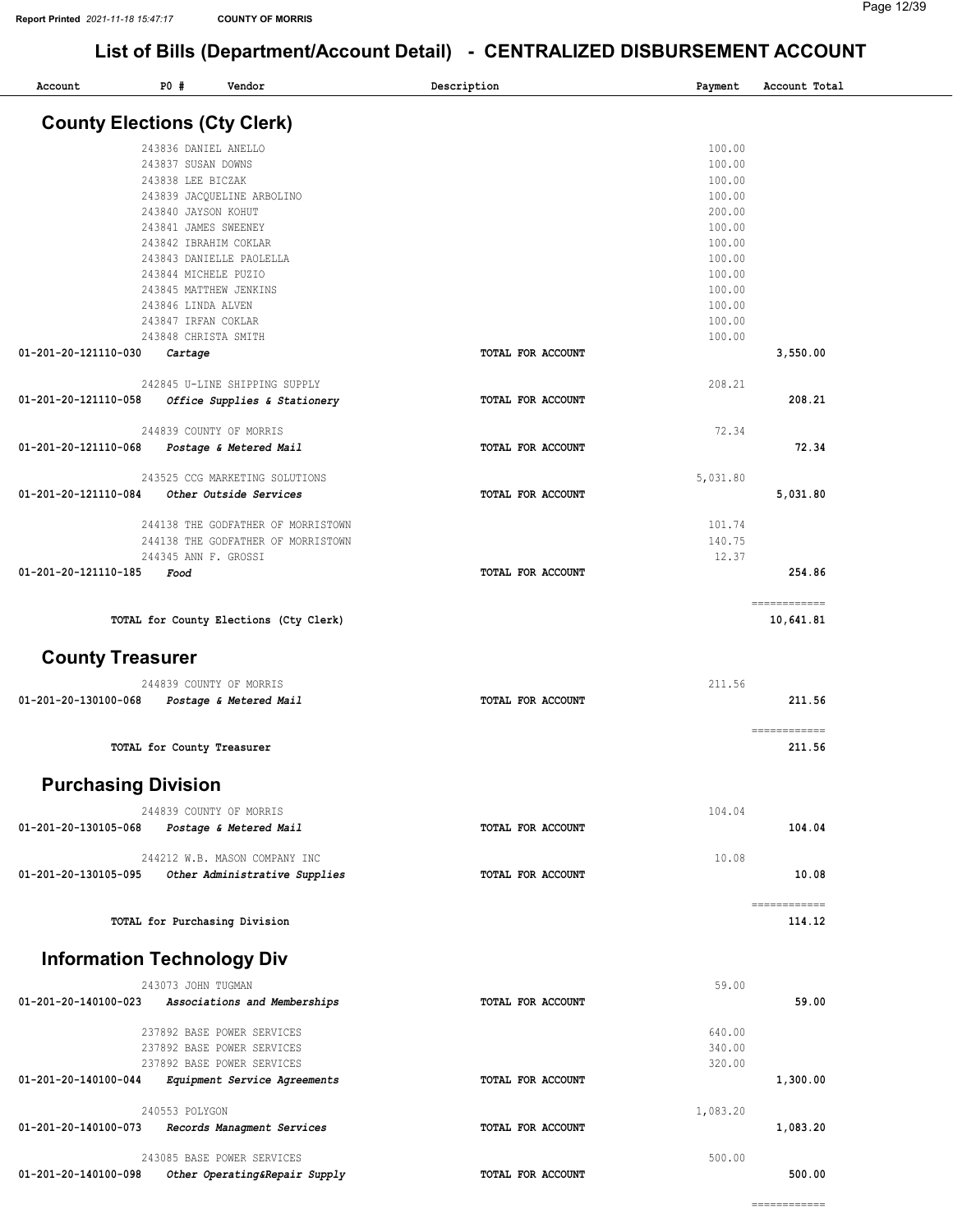| Account                        | P0 #<br>Vendor                                                 | Description       | Payment          | Account Total          |
|--------------------------------|----------------------------------------------------------------|-------------------|------------------|------------------------|
|                                | <b>Information Technology Div</b>                              |                   |                  |                        |
|                                | TOTAL for Information Technology Div                           |                   |                  | 2,942.20               |
|                                | <b>County Board of Taxation</b>                                |                   |                  |                        |
|                                | 244839 COUNTY OF MORRIS                                        |                   | 342.98           |                        |
| 01-201-20-150100-068           | Postage & Metered Mail                                         | TOTAL FOR ACCOUNT |                  | 342.98                 |
|                                | TOTAL for County Board of Taxation                             |                   |                  | ============<br>342.98 |
| <b>County Counsel</b>          |                                                                |                   |                  |                        |
|                                | 241459 THOMSON REUTER-WEST                                     |                   | 909.34           |                        |
|                                | 241550 THOMSON REUTER-WEST<br>241471 THOMSON REUTER-WEST       |                   | 884.34<br>630.63 |                        |
|                                | 242766 THOMSON REUTER-WEST                                     |                   | 566.63           |                        |
|                                | 242764 THOMSON REUTER-WEST                                     |                   | 884.34           |                        |
| 01-201-20-155100-050           | Law Books                                                      | TOTAL FOR ACCOUNT |                  | 3,875.28               |
|                                | 244038 O'DONNELL MCCOY HELENIAK, LLC                           |                   | 1,550.00         |                        |
|                                | 244037 CHASAN, LAMPARELLO, MALLON                              |                   | 812.41           |                        |
|                                | 244037 CHASAN, LAMPARELLO, MALLON                              |                   | 4,954.88         |                        |
| 01-201-20-155100-051           | Legal                                                          | TOTAL FOR ACCOUNT |                  | 7,317.29               |
| 01-201-20-155100-068           | 244839 COUNTY OF MORRIS<br>Postage & Metered Mail              | TOTAL FOR ACCOUNT | 4.45             | 4.45                   |
|                                |                                                                |                   |                  | ============           |
|                                | TOTAL for County Counsel                                       |                   |                  | 11,197.02              |
|                                |                                                                |                   |                  |                        |
| <b>County Surrogate</b>        |                                                                |                   |                  |                        |
|                                | 243146 MORRIS COUNTY LEAGUE OF MUNICIPALITIES                  |                   | 50.00            |                        |
| 01-201-20-160100-023           | Associations and Memberships                                   | TOTAL FOR ACCOUNT |                  | 50.00                  |
|                                | 244312 HEATHER J. DARLING                                      |                   | 21.98            |                        |
| $01 - 201 - 20 - 160100 - 039$ | 244312 HEATHER J. DARLING<br>Education Schools & Training      | TOTAL FOR ACCOUNT | 68.14            | 90.12                  |
|                                |                                                                |                   |                  |                        |
|                                | 243900 W.B. MASON COMPANY INC<br>243900 W.B. MASON COMPANY INC |                   | 31.29<br>0.95    |                        |
| 01-201-20-160100-058           | Office Supplies & Stationery                                   | TOTAL FOR ACCOUNT |                  | 32.24                  |
|                                | 244839 COUNTY OF MORRIS                                        |                   | 295.79           |                        |
| 01-201-20-160100-068           | Postage & Metered Mail                                         | TOTAL FOR ACCOUNT |                  | 295.79                 |
|                                |                                                                |                   |                  |                        |
| 01-201-20-160100-078           | 243899 COUNTY BUSINESS SYSTEMS INC<br>Software Maintenance     | TOTAL FOR ACCOUNT | 1,649.00         | 1,649.00               |
|                                | 243070 LANDS' END BUSINESS OUTFITTERS                          |                   | 1,494.39         |                        |
|                                | 243404 CORE PROMOTIONS, LLC                                    |                   | 1,012.56         |                        |
| 01-201-20-160100-095           | Other Administrative Supplies                                  | TOTAL FOR ACCOUNT |                  | 2,506.95               |
|                                |                                                                |                   |                  | ============           |
|                                | TOTAL for County Surrogate                                     |                   |                  | 4,624.10               |
| <b>Engineering</b>             |                                                                |                   |                  |                        |
|                                | 244839 COUNTY OF MORRIS                                        |                   | 10.00            |                        |
|                                | 244839 COUNTY OF MORRIS                                        |                   | 103.00           |                        |
| 01-201-20-165100-068           | Postage & Metered Mail                                         | TOTAL FOR ACCOUNT |                  | 113.00                 |
|                                | 242826 R.S. KNAPP CO. INC.                                     |                   | 182.58           |                        |
| 01-201-20-165100-164           | Office Machines - Rental                                       | TOTAL FOR ACCOUNT |                  | 182.58                 |
|                                |                                                                |                   |                  | ============           |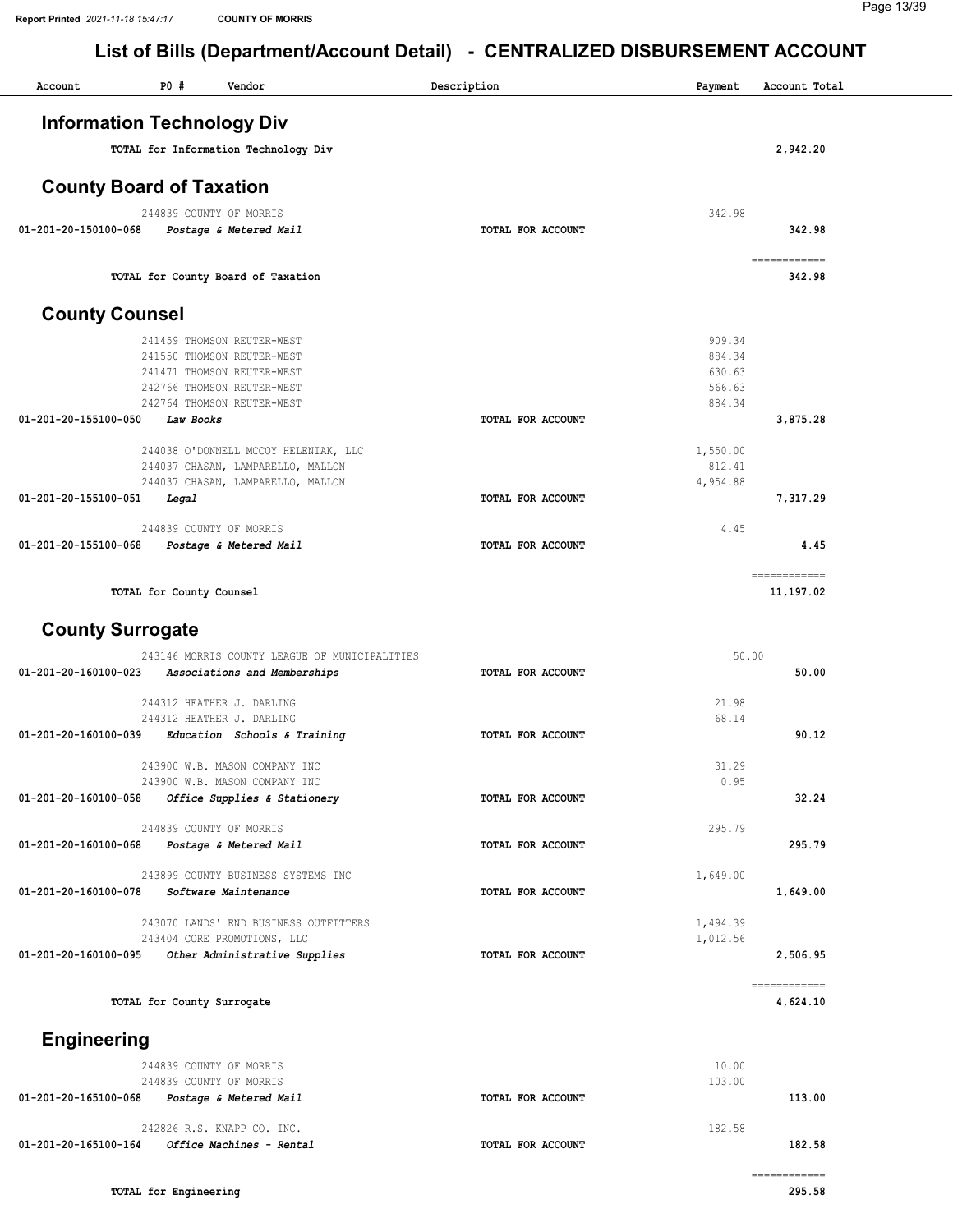| Account                              | <b>PO #</b>                                                  | Vendor                                                                                                                                                                                                                                                                                                                                                                                                                                                                    | Description       | Payment                                                                                                                                                                            | Account Total            |
|--------------------------------------|--------------------------------------------------------------|---------------------------------------------------------------------------------------------------------------------------------------------------------------------------------------------------------------------------------------------------------------------------------------------------------------------------------------------------------------------------------------------------------------------------------------------------------------------------|-------------------|------------------------------------------------------------------------------------------------------------------------------------------------------------------------------------|--------------------------|
| <b>Heritage Commission</b>           |                                                              |                                                                                                                                                                                                                                                                                                                                                                                                                                                                           |                   |                                                                                                                                                                                    |                          |
| 01-201-20-175100-044                 | 243596 RICOH USA, INC.                                       | Equipment Service Agreements                                                                                                                                                                                                                                                                                                                                                                                                                                              | TOTAL FOR ACCOUNT | 18.55                                                                                                                                                                              | 18.55                    |
| 01-201-20-175100-058                 |                                                              | 243597 W.B. MASON COMPANY INC<br>Office Supplies & Stationery                                                                                                                                                                                                                                                                                                                                                                                                             | TOTAL FOR ACCOUNT | 4.47                                                                                                                                                                               | 4.47                     |
| 01-201-20-175100-068                 |                                                              | 244839 COUNTY OF MORRIS<br>Postage & Metered Mail                                                                                                                                                                                                                                                                                                                                                                                                                         | TOTAL FOR ACCOUNT | 9.83                                                                                                                                                                               | 9.83                     |
|                                      |                                                              | TOTAL for Heritage Commission                                                                                                                                                                                                                                                                                                                                                                                                                                             |                   |                                                                                                                                                                                    | ============<br>32.85    |
| <b>Planning Board</b>                |                                                              |                                                                                                                                                                                                                                                                                                                                                                                                                                                                           |                   |                                                                                                                                                                                    |                          |
| 01-201-20-180100-068                 |                                                              | 244839 COUNTY OF MORRIS<br>Postage & Metered Mail                                                                                                                                                                                                                                                                                                                                                                                                                         | TOTAL FOR ACCOUNT | 22.79                                                                                                                                                                              | 22.79                    |
| 01-201-20-180100-082                 | Travel Expense                                               | 243532 MORRIS COUNTY LEAGUE OF MUNICIPALITIES<br>244203 VIRGINIA MICHELIN                                                                                                                                                                                                                                                                                                                                                                                                 | TOTAL FOR ACCOUNT | 50.00<br>279.40                                                                                                                                                                    | 329.40                   |
|                                      |                                                              | 244865 MORRIS COUNTY HISPANIC-                                                                                                                                                                                                                                                                                                                                                                                                                                            |                   | 4,000.00                                                                                                                                                                           |                          |
| 01-201-20-180100-084                 | 244044 RICOH USA, INC.                                       | Other Outside Services                                                                                                                                                                                                                                                                                                                                                                                                                                                    | TOTAL FOR ACCOUNT | 920.68                                                                                                                                                                             | 4,000.00                 |
| 01-201-20-180100-164                 |                                                              | Office Machines - Rental                                                                                                                                                                                                                                                                                                                                                                                                                                                  | TOTAL FOR ACCOUNT |                                                                                                                                                                                    | 920.68                   |
|                                      | TOTAL for Planning Board                                     |                                                                                                                                                                                                                                                                                                                                                                                                                                                                           |                   |                                                                                                                                                                                    | ============<br>5,272.87 |
| <b>County Weights &amp; Measures</b> |                                                              |                                                                                                                                                                                                                                                                                                                                                                                                                                                                           |                   |                                                                                                                                                                                    |                          |
| 01-201-22-201100-068                 |                                                              | 244839 COUNTY OF MORRIS<br>Postage & Metered Mail                                                                                                                                                                                                                                                                                                                                                                                                                         | TOTAL FOR ACCOUNT | 29.00                                                                                                                                                                              | 29.00                    |
| 01-201-22-201100-140                 | Gas Purchases                                                | 244763 NATIONAL FUEL OIL INC.                                                                                                                                                                                                                                                                                                                                                                                                                                             | TOTAL FOR ACCOUNT | 551.50                                                                                                                                                                             | 551.50                   |
| 01-201-22-201100-141 Natural Gas     |                                                              | 244286 DIRECT ENERGY BUSINESS MARKETING                                                                                                                                                                                                                                                                                                                                                                                                                                   | TOTAL FOR ACCOUNT | 34.32                                                                                                                                                                              | 34.32                    |
| 01-201-22-201100-258                 | Equipment                                                    | 243666 MORRISTOWN LUMBER &                                                                                                                                                                                                                                                                                                                                                                                                                                                | TOTAL FOR ACCOUNT | 26.97                                                                                                                                                                              | 26.97                    |
|                                      |                                                              | TOTAL for County Weights & Measures                                                                                                                                                                                                                                                                                                                                                                                                                                       |                   |                                                                                                                                                                                    | ============<br>641.79   |
| <b>Employee Group Insurance</b>      |                                                              |                                                                                                                                                                                                                                                                                                                                                                                                                                                                           |                   |                                                                                                                                                                                    |                          |
|                                      | 244022 CHLIC<br>244022 CHLIC<br>244022 CHLIC<br>244022 CHLIC | 244024 DELTA DENTAL OF NEW JERSEY, INC.<br>244024 DELTA DENTAL OF NEW JERSEY, INC.<br>244024 DELTA DENTAL OF NEW JERSEY, INC.<br>244024 DELTA DENTAL OF NEW JERSEY, INC.<br>244024 DELTA DENTAL OF NEW JERSEY, INC.<br>244024 DELTA DENTAL OF NEW JERSEY, INC.<br>244020 FLAGSHIP HEALTH SYSTEMS, INC.<br>244020 FLAGSHIP HEALTH SYSTEMS, INC.<br>244019 DELTA DENTAL INSURANCE COMPANY<br>244019 DELTA DENTAL INSURANCE COMPANY<br>244019 DELTA DENTAL INSURANCE COMPANY |                   | 12,924.24<br>428.29<br>5,622.36<br>118.24<br>254.24<br>29.56<br>2,289.75<br>96.75<br>12,806.45<br>362.39<br>339.59<br>1,893,738.86<br>$-1,052.44$<br>2,086,892.24<br>$-13, 339.27$ |                          |
| 01-201-23-220100-090                 |                                                              | 238676 TO THE ESTATE OF AGNES BROWN<br>Employee Group Insurance Expenditures                                                                                                                                                                                                                                                                                                                                                                                              | TOTAL FOR ACCOUNT | 629.40                                                                                                                                                                             | 4,002,140.65             |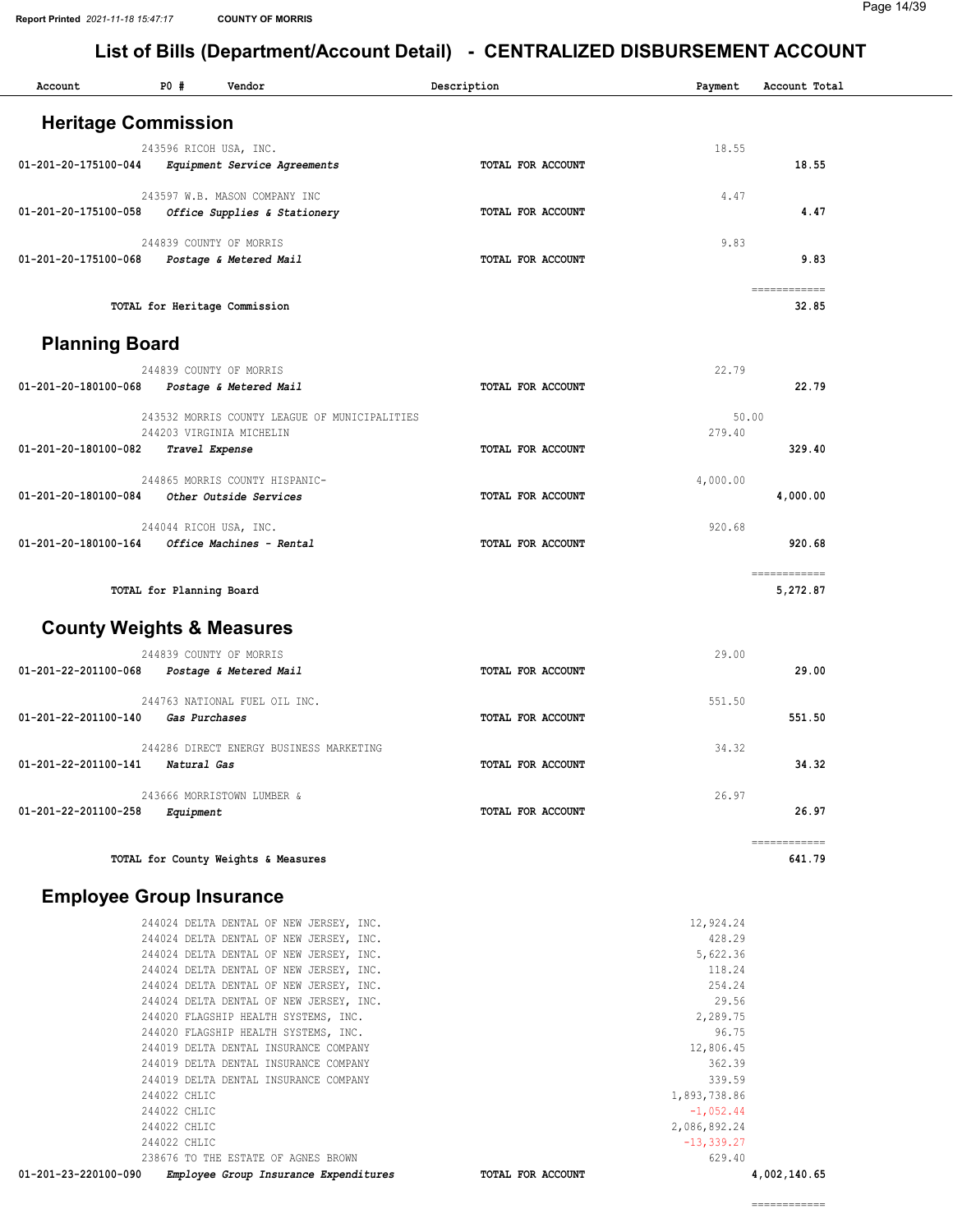| Account              | <b>PO #</b><br>Vendor                                                      | Description       | Payment              | Account Total |
|----------------------|----------------------------------------------------------------------------|-------------------|----------------------|---------------|
|                      | <b>Employee Group Insurance</b>                                            |                   |                      |               |
|                      | TOTAL for Employee Group Insurance                                         |                   |                      | 4,002,140.65  |
|                      |                                                                            |                   |                      |               |
|                      | <b>Office of Emergency Management</b>                                      |                   |                      |               |
|                      | 244018 EAGLE AUTO & TRUCK SERVICES INC.                                    |                   | 675.00               |               |
| 01-201-25-252100-059 | Other General Expenses                                                     | TOTAL FOR ACCOUNT |                      | 675.00        |
|                      | 244839 COUNTY OF MORRIS                                                    |                   | 7.08                 |               |
| 01-201-25-252100-068 | Postage & Metered Mail                                                     | TOTAL FOR ACCOUNT |                      | 7.08          |
|                      |                                                                            |                   |                      |               |
| 01-201-25-252100-090 | 239778 TRAUMA TRAINING FX INC                                              | TOTAL FOR ACCOUNT | 723.80               | 723.80        |
|                      | Program Expenditures                                                       |                   |                      |               |
|                      |                                                                            |                   |                      | ============  |
|                      | TOTAL for Office of Emergency Management                                   |                   |                      | 1,405.88      |
|                      | <b>Communications Center</b>                                               |                   |                      |               |
|                      | 243524 APCO INTERNATIONAL, INC.                                            |                   | 96.00                |               |
|                      | 243524 APCO INTERNATIONAL, INC.                                            |                   | 96.00                |               |
|                      | 244081 APCO INTERNATIONAL, INC.                                            |                   | 96.00<br>96.00       |               |
| 01-201-25-252105-023 | 244081 APCO INTERNATIONAL, INC.<br>Associations and Memberships            | TOTAL FOR ACCOUNT |                      | 384.00        |
|                      |                                                                            |                   |                      |               |
|                      | 243112 APCO INTERNATIONAL, INC.                                            |                   | 99.00<br>8.91        |               |
|                      | 243112 APCO INTERNATIONAL, INC.<br>243745 LIFESAVERS INC                   |                   | 6.50                 |               |
|                      | 243520 PRIORITY DISPATCH CORP.                                             |                   | 3,650.00             |               |
|                      | 244062 APCO INTERNATIONAL, INC.                                            |                   | 125.00<br>27.00      |               |
| 01-201-25-252105-039 | 243963 INTERNATIONAL ACADEMIES OF<br>Education Schools & Training          | TOTAL FOR ACCOUNT |                      | 3,916.41      |
|                      |                                                                            |                   |                      |               |
|                      | 244061 BASE POWER SERVICES                                                 |                   | 6,010.00             |               |
| 01-201-25-252105-044 | Equipment Service Agreements                                               | TOTAL FOR ACCOUNT |                      | 6,010.00      |
|                      | 243802 QUENCH USA, INC.                                                    |                   | 99.00                |               |
|                      | 243802 QUENCH USA, INC.                                                    |                   | 108.00<br>772.04     |               |
|                      | 243799 VILLAGE SUPER MARKET, INC.<br>243799 VILLAGE SUPER MARKET, INC.     |                   | 16.47                |               |
|                      | 243799 VILLAGE SUPER MARKET, INC.                                          |                   | 11.95                |               |
|                      | 243799 VILLAGE SUPER MARKET, INC.<br>243799 VILLAGE SUPER MARKET, INC.     |                   | 455.65<br>461.45     |               |
| 01-201-25-252105-058 | Office Supplies & Stationery                                               | TOTAL FOR ACCOUNT |                      | 1,924.56      |
|                      |                                                                            |                   |                      |               |
|                      | 243806 ACTIVE 911, INC.<br>243950 POWERDMS, INC.                           |                   | 1,637.50<br>5,411.03 |               |
| 01-201-25-252105-078 | Software Maintenance                                                       | TOTAL FOR ACCOUNT |                      | 7,048.53      |
|                      |                                                                            |                   |                      |               |
| 01-201-25-252105-131 | 243809 AMERICAN TOWER CORPORATION<br>County Wide Radio System              | TOTAL FOR ACCOUNT | 3,189.08             | 3,189.08      |
|                      |                                                                            |                   |                      |               |
|                      | 243523 JERSEY CENTRAL POWER & LIGHT                                        |                   | 9.64                 |               |
|                      | 243523 JERSEY CENTRAL POWER & LIGHT<br>243616 JERSEY CENTRAL POWER & LIGHT |                   | 466.03<br>415.83     |               |
|                      | 243616 JERSEY CENTRAL POWER & LIGHT                                        |                   | 373.86               |               |
|                      | 243800 JERSEY CENTRAL POWER & LIGHT                                        |                   | 1,152.04             |               |
|                      | 244079 BOROUGH OF BUTLER                                                   |                   | 789.86               |               |
|                      | 244078 JERSEY CENTRAL POWER & LIGHT<br>244078 JERSEY CENTRAL POWER & LIGHT |                   | 566.90<br>3.26       |               |
|                      | 244078 JERSEY CENTRAL POWER & LIGHT                                        |                   | 500.56               |               |
| 01-201-25-252105-137 | Electricity                                                                | TOTAL FOR ACCOUNT |                      | 4,277.98      |
|                      | 243801 DIRECT TV INC                                                       |                   | 12.25                |               |
| 01-201-25-252105-148 | Other Utilities                                                            | TOTAL FOR ACCOUNT |                      | 12.25         |
|                      | 243522 CRANE ASSOCIATES, P.C.                                              |                   | 2,500.00             |               |
| 01-201-25-252105-161 | Communications Equipment                                                   | TOTAL FOR ACCOUNT |                      | 2,500.00      |
|                      | 244056 RICOH USA, INC.                                                     |                   | 623.95               |               |
|                      |                                                                            |                   |                      |               |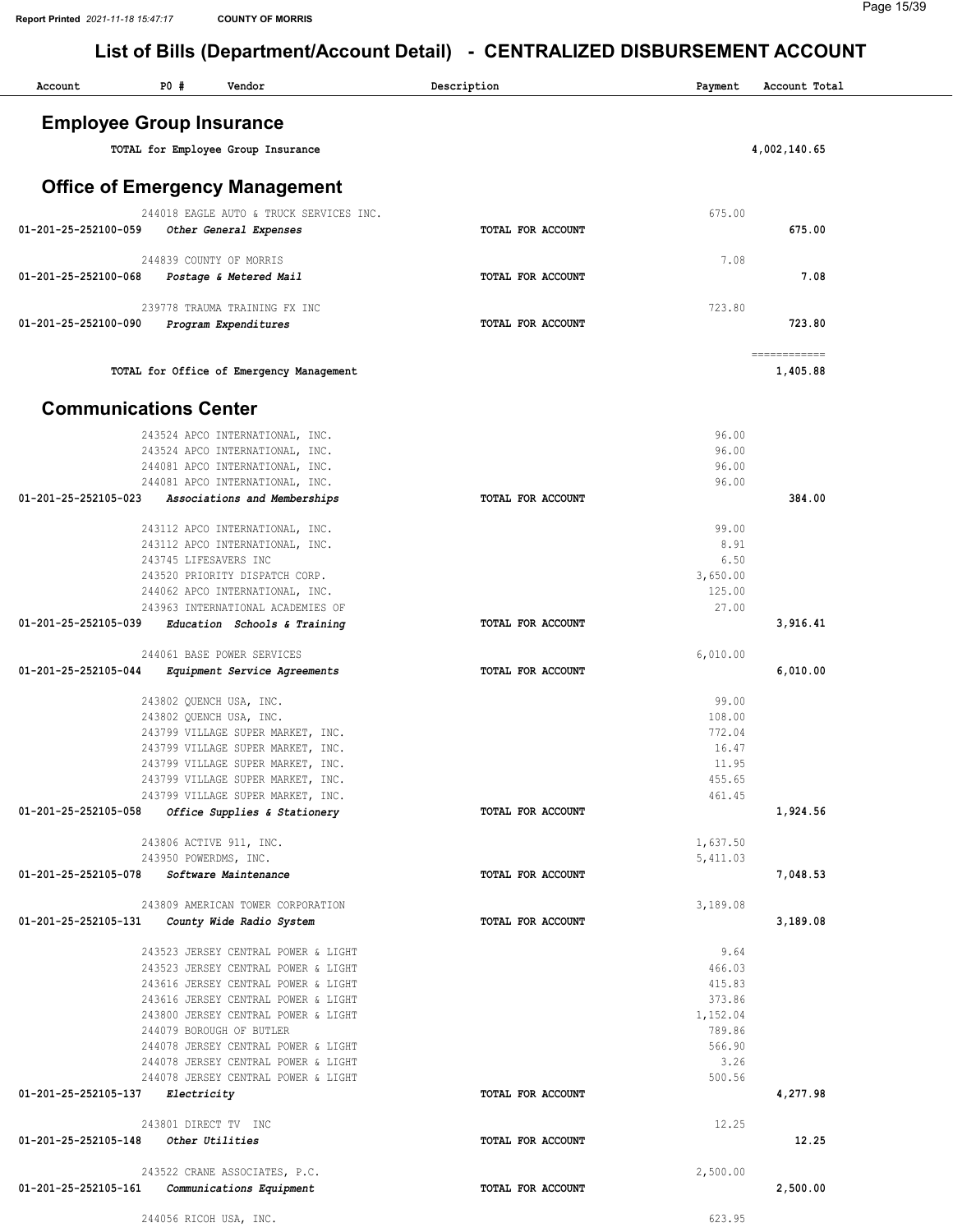| Account                            | <b>PO #</b> | Vendor                                                              | Description              | Payment              | Account Total              |
|------------------------------------|-------------|---------------------------------------------------------------------|--------------------------|----------------------|----------------------------|
| <b>Communications Center</b>       |             |                                                                     |                          |                      |                            |
| 01-201-25-252105-164               |             | Office Machines - Rental                                            | TOTAL FOR ACCOUNT        |                      | 623.95                     |
|                                    |             | TOTAL for Communications Center                                     |                          |                      | ============<br>29,886.76  |
|                                    |             | <b>County Medical Examiner Office</b>                               |                          |                      |                            |
|                                    |             | 244135 NOTO-WYNKOOP FUNERAL HOME                                    |                          |                      |                            |
|                                    |             | 244133 ILIFF-RUGGIERO FUNERAL HOME INC.                             |                          | 1,666.00<br>3,500.00 |                            |
|                                    |             | 244133 ILIFF-RUGGIERO FUNERAL HOME INC.                             |                          | 5,200.00             |                            |
| 01-201-25-254100-059               |             | Other General Expenses                                              | TOTAL FOR ACCOUNT        |                      | 10,366.00                  |
|                                    |             | 244839 COUNTY OF MORRIS                                             |                          | 10.48                |                            |
| 01-201-25-254100-068               |             | Postage & Metered Mail                                              | TOTAL FOR ACCOUNT        |                      | 10.48                      |
|                                    |             |                                                                     |                          |                      |                            |
|                                    |             | 244016 FISHER SCIENTIFIC COMPANY, LLC                               | <b>TOTAL FOR ACCOUNT</b> | 159.22               |                            |
| 01-201-25-254100-203               |             | X-Ray & Medical Supplies                                            |                          |                      | 159.22                     |
|                                    |             | TOTAL for County Medical Examiner Office                            |                          |                      | ============<br>10,535.70  |
| <b>County Sheriff's Department</b> |             |                                                                     |                          |                      |                            |
|                                    |             | 244003 NJ STATE ASSOCIATION OF                                      |                          | 950.00               |                            |
|                                    |             | 237428 TEXAS A&M UNIVERSITY ENGINEERING EXT. SERVICE                |                          |                      | 2,345.00                   |
|                                    |             | 237428 TEXAS A&M UNIVERSITY ENGINEERING EXT. SERVICE                |                          |                      | 2,345.00                   |
|                                    |             | 243804 LEADER GROVE, LLC<br>243968 LEADER GROVE, LLC                |                          | 175.00<br>175.00     |                            |
| 01-201-25-270100-039               |             | Education Schools & Training                                        | TOTAL FOR ACCOUNT        |                      | 5,990.00                   |
|                                    |             | 243996 SANCHEZ ENGRAVING LLC                                        |                          | 89.00                |                            |
|                                    |             | 243415 CDW GOVERNMENT LLC                                           |                          | 292.44               |                            |
|                                    |             | 243415 CDW GOVERNMENT LLC                                           |                          | 75.45                |                            |
|                                    |             | 243416 CDW GOVERNMENT LLC                                           |                          | 99.06                |                            |
| 01-201-25-270100-059               |             | Other General Expenses                                              | TOTAL FOR ACCOUNT        |                      | 555.95                     |
|                                    |             | 244839 COUNTY OF MORRIS                                             |                          | 202.77               |                            |
| 01-201-25-270100-068               |             | Postage & Metered Mail                                              | TOTAL FOR ACCOUNT        |                      | 202.77                     |
|                                    |             | 243393 INVESTIGATIVE FORENSICS CONSULTING                           |                          | 570.00               |                            |
|                                    |             | 243786 INVESTIGATIVE FORENSICS CONSULTING                           |                          | 741.00               |                            |
| 01-201-25-270100-084               |             | 243786 INVESTIGATIVE FORENSICS CONSULTING<br>Other Outside Services | TOTAL FOR ACCOUNT        | 15.90                | 1,326.90                   |
|                                    |             |                                                                     |                          |                      |                            |
|                                    |             | 243332 PET GOODS ROXBURY, LLC                                       |                          | 1,583.76             |                            |
|                                    |             | 243332 PET GOODS ROXBURY, LLC                                       |                          | $-131.98$            |                            |
|                                    |             | 243332 PET GOODS ROXBURY, LLC<br>243332 PET GOODS ROXBURY, LLC      |                          | 152.97<br>$-50.99$   |                            |
| 01-201-25-270100-185               | Food        |                                                                     | TOTAL FOR ACCOUNT        |                      | 1,553.76                   |
|                                    |             | 243545 TREASURER-STATE OF NJ                                        |                          | 832.00               |                            |
| 01-201-25-270100-203               |             | X-Ray & Medical Supplies                                            | TOTAL FOR ACCOUNT        |                      | 832.00                     |
|                                    |             | 243418 GARDEN STATE HARLEY-DAVIDSON                                 |                          | 762.08               |                            |
|                                    |             | 243418 GARDEN STATE HARLEY-DAVIDSON                                 |                          | 762.08               |                            |
| 01-201-25-270100-291               |             | Vehicle Repairs                                                     | TOTAL FOR ACCOUNT        |                      | 1,524.16                   |
|                                    |             | 222428 NJ STATE ASSOCIATION OF                                      |                          | 1,200.00             |                            |
| 01-203-25-270100-039               |             | (2020) Education Schools & Training                                 | TOTAL FOR ACCOUNT        |                      | 1,200.00                   |
|                                    |             | TOTAL for County Sheriff's Department                               |                          |                      | ------------<br>13, 185.54 |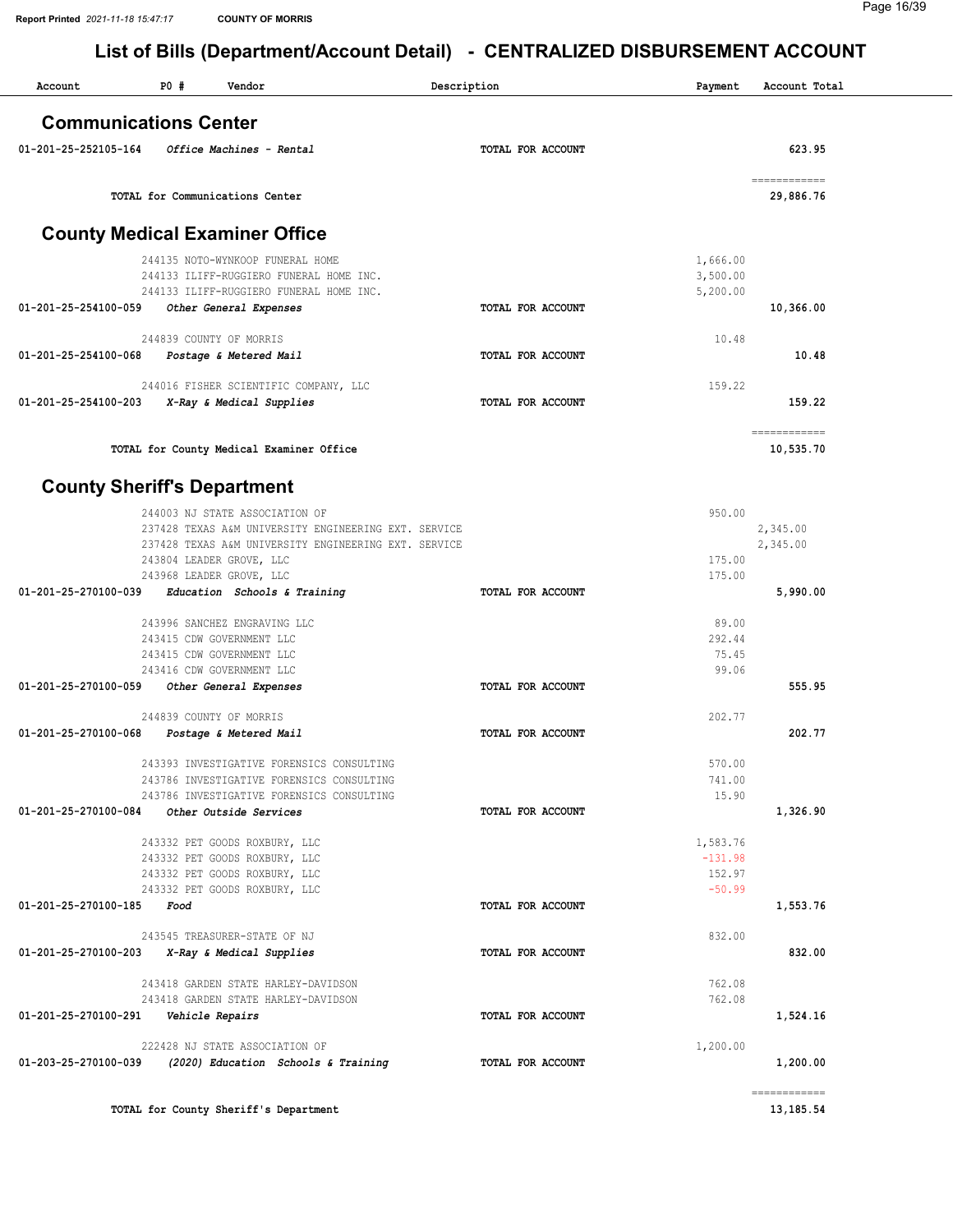# List of Bills (Department/Account Detail) - CENTRALIZED DISBURSEMENT ACCOUNT

| Account                                      | P0#                  | Vendor                                            | Description       | Payment  | Account Total |  |
|----------------------------------------------|----------------------|---------------------------------------------------|-------------------|----------|---------------|--|
| <b>County Prosecutor's Office</b>            |                      |                                                   |                   |          |               |  |
|                                              |                      | 243094 BETTY ANN DERCO                            |                   | 41.70    |               |  |
|                                              | 238160 ALEXIS RACHEL |                                                   |                   | 234.10   |               |  |
|                                              | 237466 ALEXIS RACHEL |                                                   |                   | 347.60   |               |  |
|                                              | 241821 ALEXIS RACHEL |                                                   |                   | 308.40   |               |  |
|                                              | 243095 ALEXIS RACHEL |                                                   |                   | 189.90   |               |  |
|                                              | 243062 JUNE WITTY    |                                                   |                   | 33.40    |               |  |
| 01-201-25-275100-016                         |                      | Outside Salaries & Wages                          | TOTAL FOR ACCOUNT |          | 1,155.10      |  |
|                                              |                      | 243436 FIRST ASSISTANT PROSECUTORS ASSOCIATION    |                   |          | 200.00        |  |
| 01-201-25-275100-023                         |                      | Associations and Memberships                      | TOTAL FOR ACCOUNT |          | 200.00        |  |
|                                              |                      | 242988 PARENTS OF AUTISTIC CHILDREN               |                   | 650.00   |               |  |
|                                              |                      | 242934 LEGAL & LIABILITY RISK MGMT INSTITUTE      |                   | 590.00   |               |  |
|                                              |                      | 243694 PAUL PAPAMARKOS                            |                   | 285.03   |               |  |
| 01-201-25-275100-039                         |                      | Education Schools & Training                      | TOTAL FOR ACCOUNT |          | 1,525.03      |  |
|                                              |                      | 242016 MAGNET FORENSICS USA, INC.                 |                   | 6,570.00 |               |  |
| 01-201-25-275100-044                         |                      | Equipment Service Agreements                      | TOTAL FOR ACCOUNT |          | 6,570.00      |  |
|                                              |                      |                                                   |                   |          |               |  |
|                                              |                      | 243777 KIMMAGE PUBLISHING                         |                   | 111.50   |               |  |
| 01-201-25-275100-050                         | Law Books            |                                                   | TOTAL FOR ACCOUNT |          | 111.50        |  |
|                                              |                      | 243774 OFFICE CONCEPTS GROUP, INC.                |                   | 65.17    |               |  |
| 01-201-25-275100-058                         |                      | Office Supplies & Stationery                      | TOTAL FOR ACCOUNT |          | 65.17         |  |
|                                              |                      |                                                   |                   |          |               |  |
|                                              | 243791 FEDEX         |                                                   |                   | 65.62    |               |  |
|                                              | 244158 FEDEX         |                                                   |                   | 55.60    |               |  |
|                                              | 244158 FEDEX         |                                                   |                   | 137.07   |               |  |
| 01-201-25-275100-068                         |                      | 244839 COUNTY OF MORRIS<br>Postage & Metered Mail | TOTAL FOR ACCOUNT | 584.32   | 842.61        |  |
|                                              |                      |                                                   |                   |          |               |  |
|                                              |                      | 243444 RED DOOR LEGAL SERVICES                    |                   | 3,690.00 |               |  |
| 01-201-25-275100-081                         | Transcripts          |                                                   | TOTAL FOR ACCOUNT |          | 3,690.00      |  |
|                                              | 243904 THOMAS LAIRD  |                                                   |                   | 663.67   |               |  |
| 01-201-25-275100-082                         |                      | Travel Expense                                    | TOTAL FOR ACCOUNT |          | 663.67        |  |
|                                              |                      |                                                   |                   |          |               |  |
|                                              |                      | 243441 DEIRDRE'S HOUSE                            |                   | 1,000.00 |               |  |
| 01-201-25-275100-088                         |                      | Meeting Exp Advisory Board Etc                    | TOTAL FOR ACCOUNT |          | 1,000.00      |  |
|                                              |                      | 243294 CELLEBRITE INC.                            |                   | 4,300.00 |               |  |
|                                              |                      | 243092 SIGN A RAMA LEDGEWOOD                      |                   | 210.00   |               |  |
|                                              | 243790 VERIZON       |                                                   |                   | 312.17   |               |  |
|                                              | 242389 DRUGSCAN INC  |                                                   |                   | 235.00   |               |  |
|                                              |                      | 242010 MAGNET FORENSICS USA, INC.                 |                   | 4,950.00 |               |  |
| 01-201-25-275100-118 Investigation Expense   |                      |                                                   | TOTAL FOR ACCOUNT |          | 10,007.17     |  |
|                                              |                      | 243793 W.B. MASON COMPANY INC                     |                   | 268.20   |               |  |
| $01 - 201 - 25 - 275100 - 147$ Water         |                      |                                                   | TOTAL FOR ACCOUNT |          | 268.20        |  |
|                                              |                      |                                                   |                   |          |               |  |
|                                              |                      | 244160 RICOH USA, INC.                            |                   | 914.96   |               |  |
|                                              |                      | 01-201-25-275100-164 Office Machines - Rental     | TOTAL FOR ACCOUNT |          | 914.96        |  |
|                                              |                      | 240980 STATE TOXICOLOGY LABORATORY                |                   | 90.00    |               |  |
|                                              |                      | 242623 ATLANTIC TACTICAL OF NJ, INC.              |                   | 383.92   |               |  |
|                                              |                      | 242623 ATLANTIC TACTICAL OF NJ, INC.              |                   | 14.95    |               |  |
| 01-201-25-275100-189 Medical                 |                      |                                                   | TOTAL FOR ACCOUNT |          | 488.87        |  |
|                                              |                      | 241265 FLEMINGTON DEPT STORE INC                  |                   | 1,282.00 |               |  |
|                                              |                      | 242755 FLEMINGTON DEPT STORE INC                  |                   | 1,575.00 |               |  |
|                                              |                      | 242755 FLEMINGTON DEPT STORE INC                  |                   | 390.00   |               |  |
|                                              |                      | 242755 FLEMINGTON DEPT STORE INC                  |                   | 390.00   |               |  |
| 01-201-25-275100-202 Uniform And Accessories |                      |                                                   | TOTAL FOR ACCOUNT |          | 3,637.00      |  |
|                                              |                      |                                                   |                   |          |               |  |
|                                              |                      | 243254 FLEMINGTON DEPT STORE INC                  |                   | 877.50   |               |  |
| 01-201-25-275100-258                         |                      | 243254 FLEMINGTON DEPT STORE INC                  | TOTAL FOR ACCOUNT | 64.00    | 941.50        |  |
|                                              | Equipment            |                                                   |                   |          |               |  |

============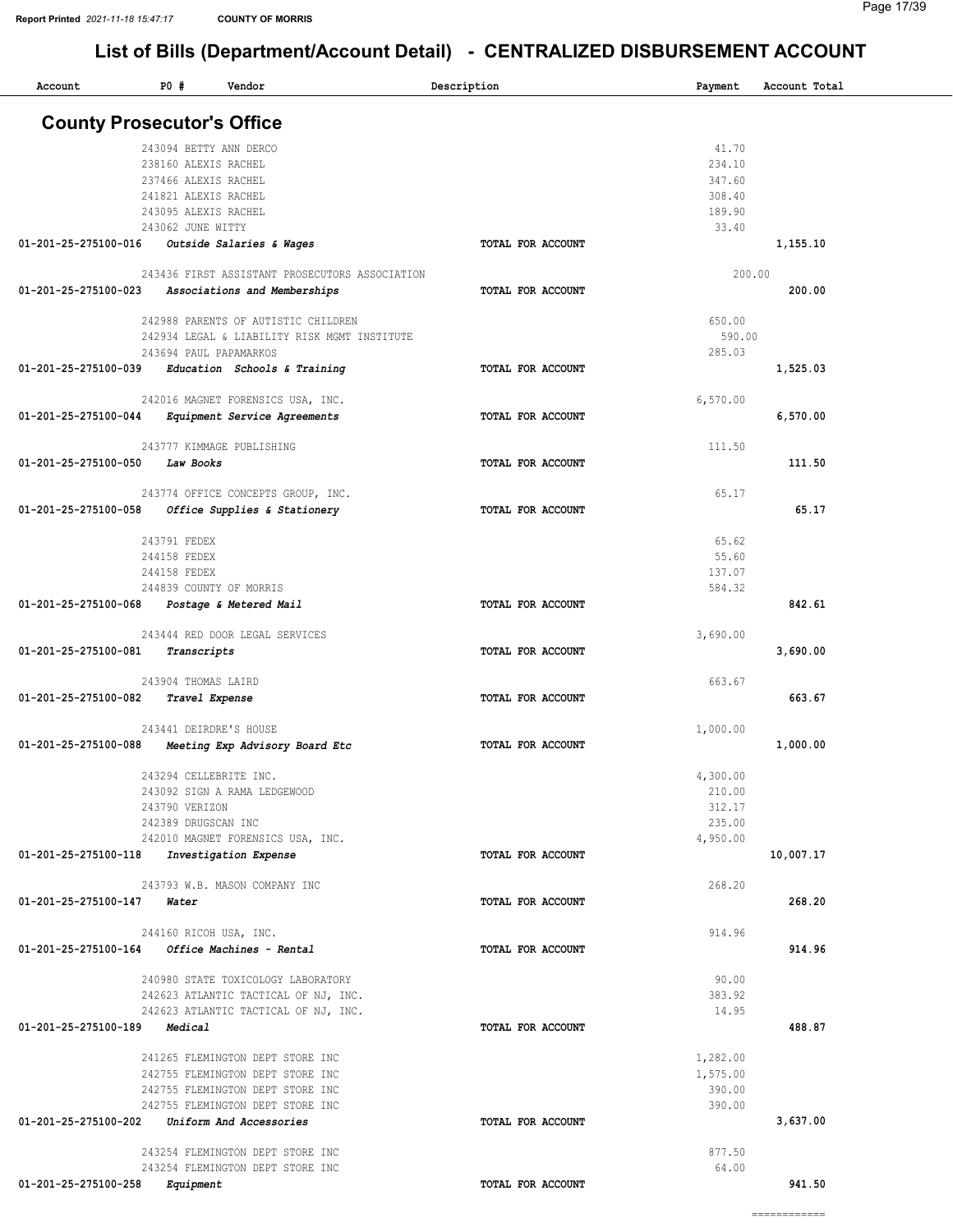| Account              | P0 #<br>Vendor                                                        | Description       | Payment            | Account Total |
|----------------------|-----------------------------------------------------------------------|-------------------|--------------------|---------------|
|                      | <b>County Prosecutor's Office</b>                                     |                   |                    |               |
|                      | TOTAL for County Prosecutor's Office                                  |                   |                    | 32,080.78     |
| <b>County Jail</b>   |                                                                       |                   |                    |               |
|                      | 243729 DELTA-T GROUP NORTH JERSEY, INC.                               |                   | 940.50             |               |
| 01-201-25-280100-011 | 243570 DELTA-T GROUP NORTH JERSEY, INC.<br>Salaries & Wages-Full Time | TOTAL FOR ACCOUNT | 931.00             | 1,871.50      |
|                      |                                                                       |                   |                    |               |
|                      | 243124 PASSAIC COUNTY POLICE ACADEMY                                  |                   | 350.00             |               |
|                      | 243109 GRANT WRITING USA<br>238002 ATLANTIC TRAINING CENTER           |                   | 455.00<br>1,805.00 |               |
|                      | 238002 ATLANTIC TRAINING CENTER                                       |                   | 1,805.00           |               |
|                      | 244101 MIKE MOLDE                                                     |                   | 463.40             |               |
|                      | 244101 MIKE MOLDE                                                     |                   | 13.26              |               |
|                      | 244101 MIKE MOLDE<br>244101 MIKE MOLDE                                |                   | 15.93<br>19.12     |               |
|                      | 244101 MIKE MOLDE                                                     |                   | 48.76              |               |
|                      | 244101 MIKE MOLDE                                                     |                   | 20.00              |               |
| 01-201-25-280100-039 | Education Schools & Training                                          | TOTAL FOR ACCOUNT |                    | 4,995.47      |
|                      | 243302 JAY HILL REPAIRS                                               |                   | 375.00             |               |
|                      | 243302 JAY HILL REPAIRS                                               |                   | 1,745.00           |               |
|                      | 241834 JAY HILL REPAIRS                                               |                   | 4,950.00           |               |
| 01-201-25-280100-044 | Equipment Service Agreements                                          | TOTAL FOR ACCOUNT |                    | 7,070.00      |
|                      | 242704 LEXIS NEXIS                                                    |                   | 58.00              |               |
| 01-201-25-280100-059 | Other General Expenses                                                | TOTAL FOR ACCOUNT |                    | 58.00         |
|                      | 244839 COUNTY OF MORRIS                                               |                   | 122.95             |               |
| 01-201-25-280100-068 | Postage & Metered Mail                                                | TOTAL FOR ACCOUNT |                    | 122.95        |
|                      | 243298 MORRIS COUNTY MUA                                              |                   | 947.00             |               |
|                      | 243298 MORRIS COUNTY MUA                                              |                   | 705.00             |               |
| 01-201-25-280100-084 | Other Outside Services                                                | TOTAL FOR ACCOUNT |                    | 1,652.00      |
|                      | 243706 ARAMARK DALLAS LOCKBOX                                         |                   | 46.00              |               |
|                      | 243706 ARAMARK DALLAS LOCKBOX                                         |                   | 70.00              |               |
| 01-201-25-280100-185 | 243706 ARAMARK DALLAS LOCKBOX<br>Food                                 | TOTAL FOR ACCOUNT | 12,184.21          | 12,300.21     |
|                      |                                                                       |                   |                    |               |
|                      | 243712 HENRY SCHEIN INC                                               |                   | 538.78             |               |
|                      | 243569 HENRY SCHEIN INC                                               |                   | 58.06<br>$-54.58$  |               |
|                      | 243569 HENRY SCHEIN INC<br>243312 DENTRUST DENTAL INC.                |                   | 4,335.00           |               |
|                      | 243311 BIO-REFERENCE LABORATORIES, INC.                               |                   | 1,291.75           |               |
|                      | 242598 BURN SURGEONS OF SAINT BARNABAS, LLP                           |                   | 104.00             |               |
|                      | 242598 BURN SURGEONS OF SAINT BARNABAS, LLP                           |                   | 104.00             |               |
| 01-201-25-280100-189 | 243321 BOUND TREE MEDICAL LLC<br>Medical                              | TOTAL FOR ACCOUNT | 67.98              | 6,444.99      |
|                      |                                                                       |                   |                    |               |
|                      | 243571 TURN OUT UNIFORMS, INC.                                        |                   | 989.89             |               |
|                      | 243309 TURN OUT UNIFORMS, INC.                                        |                   | 126.00             |               |
|                      | 243309 TURN OUT UNIFORMS, INC.<br>243309 TURN OUT UNIFORMS, INC.      |                   | 296.97<br>195.50   |               |
|                      | 243581 GALLS, LLC                                                     |                   | 356.78             |               |
|                      | 243581 GALLS, LLC                                                     |                   | 399.99             |               |
|                      | 243581 GALLS, LLC                                                     |                   | 285.00             |               |
|                      | 243581 GALLS, LLC                                                     |                   | 60.00              |               |
|                      | 243581 GALLS, LLC<br>243581 GALLS, LLC                                |                   | 275.00<br>70.00    |               |
| 01-201-25-280100-202 | Uniform And Accessories                                               | TOTAL FOR ACCOUNT |                    | 3,055.13      |
|                      |                                                                       |                   |                    |               |
|                      | 243576 MORRISTOWN LUMBER &                                            |                   | 41.03              |               |
|                      | 243576 MORRISTOWN LUMBER &                                            |                   | 59.72              |               |
|                      | 243576 MORRISTOWN LUMBER &<br>243297 MORRISTOWN LUMBER &              |                   | 14.99<br>20.59     |               |
|                      | 242600 COOPER ELECTRIC SUPPLY CO.                                     |                   | 844.50             |               |
| 01-201-25-280100-249 | Bldg Maintenance Supplies                                             | TOTAL FOR ACCOUNT |                    | 980.83        |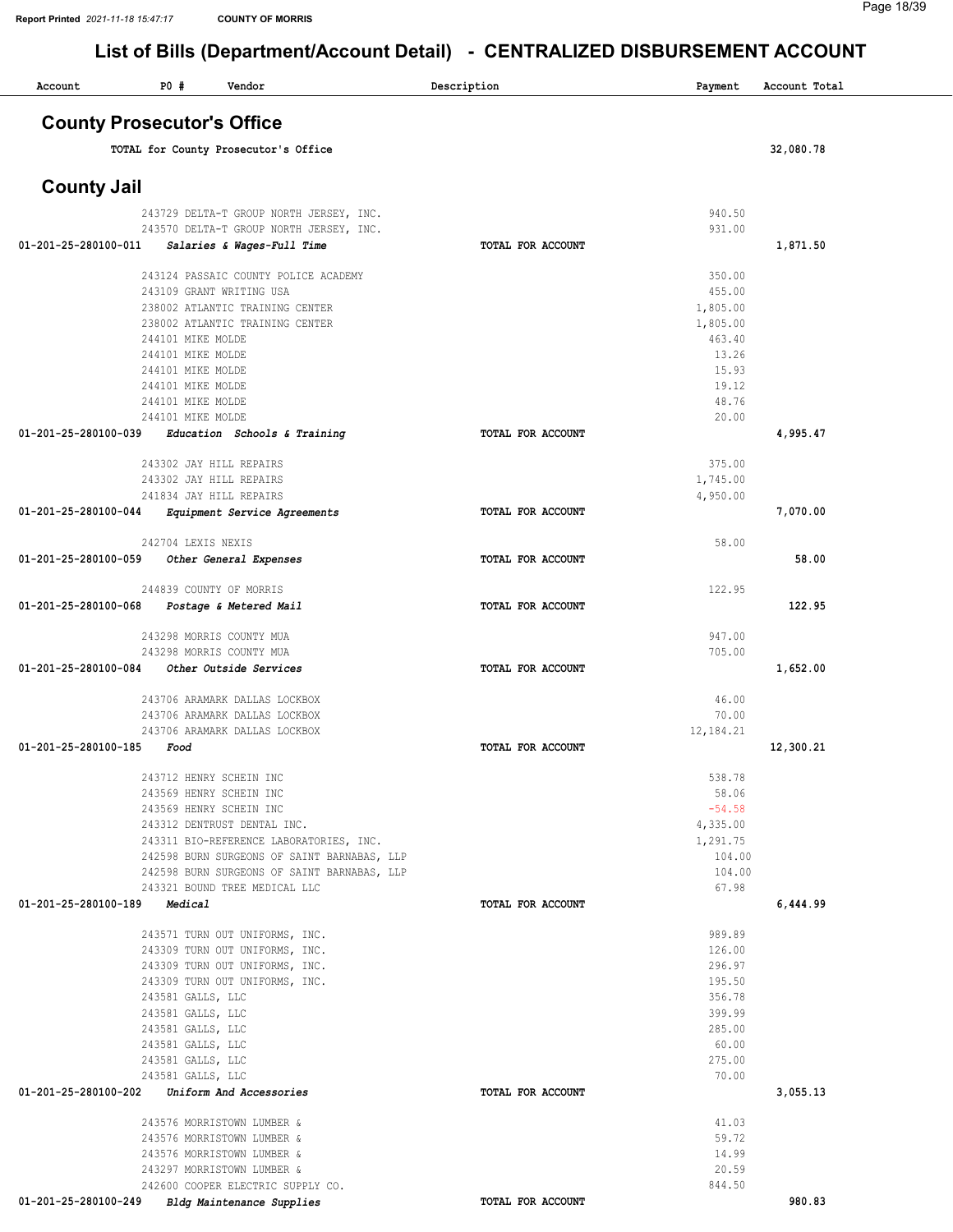#### Page 19/39

| Account              | <b>PO #</b>                         | Vendor                                                                                     | Description       | Payment          | Account Total             |
|----------------------|-------------------------------------|--------------------------------------------------------------------------------------------|-------------------|------------------|---------------------------|
| <b>County Jail</b>   |                                     |                                                                                            |                   |                  |                           |
|                      |                                     | 243572 HOME DEPOT USA, INC.                                                                |                   | 2,131.50         |                           |
| 01-201-25-280100-252 |                                     | Janitorial Supplies                                                                        | TOTAL FOR ACCOUNT |                  | 2,131.50                  |
|                      |                                     | 242717 R & J CONTROL, INC.                                                                 |                   | 5,121.00         |                           |
| 01-201-25-280100-262 |                                     | Machinery Repairs & Parts                                                                  | TOTAL FOR ACCOUNT |                  | 5,121.00                  |
|                      |                                     |                                                                                            |                   |                  |                           |
|                      |                                     | 242596 BURN SURGEONS OF SAINT BARNABAS, LLP<br>242596 BURN SURGEONS OF SAINT BARNABAS, LLP |                   | 594.00<br>208.00 |                           |
| 01-203-25-280100-189 |                                     | (2020) Medical                                                                             | TOTAL FOR ACCOUNT |                  | 802.00                    |
|                      |                                     |                                                                                            |                   |                  |                           |
|                      | TOTAL for County Jail               |                                                                                            |                   |                  | ============<br>46,605.58 |
|                      |                                     | <b>County Youth Detention Facilit</b>                                                      |                   |                  |                           |
|                      |                                     | 244347 EDWARD SHAPLEY                                                                      |                   | 16.98            |                           |
|                      | 244346 CHERYL LYNN                  |                                                                                            |                   | 30.77            |                           |
|                      |                                     | 01-201-25-281100-039 Education Schools & Training                                          | TOTAL FOR ACCOUNT |                  | 47.75                     |
|                      |                                     | 243270 BOB BARKER COMPANY                                                                  |                   | 123.92           |                           |
|                      |                                     | 243270 BOB BARKER COMPANY                                                                  |                   | 139.26           |                           |
| 01-201-25-281100-059 |                                     | Other General Expenses                                                                     | TOTAL FOR ACCOUNT |                  | 263.18                    |
|                      |                                     | 244839 COUNTY OF MORRIS                                                                    |                   | 4.54             |                           |
| 01-201-25-281100-068 |                                     | Postage & Metered Mail                                                                     | TOTAL FOR ACCOUNT |                  | 4.54                      |
|                      |                                     |                                                                                            |                   |                  |                           |
|                      |                                     | 243270 BOB BARKER COMPANY<br>243270 BOB BARKER COMPANY                                     |                   | 89.99<br>89.99   |                           |
|                      |                                     | 243016 BOB BARKER COMPANY                                                                  |                   | 89.90            |                           |
| 01-201-25-281100-202 |                                     | Uniform And Accessories                                                                    | TOTAL FOR ACCOUNT |                  | 269.88                    |
|                      |                                     |                                                                                            |                   |                  | ============              |
|                      |                                     | TOTAL for County Youth Detention Facilit                                                   |                   |                  | 585.35                    |
| <b>Road Repairs</b>  |                                     |                                                                                            |                   |                  |                           |
|                      |                                     | 244839 COUNTY OF MORRIS                                                                    |                   | 3.78             |                           |
| 01-201-26-290100-068 |                                     | Postage & Metered Mail                                                                     | TOTAL FOR ACCOUNT |                  | 3.78                      |
|                      |                                     | 243368 WASHINGTON TWP MUNICIPAL                                                            |                   | 2,643.27         |                           |
|                      |                                     | 244763 NATIONAL FUEL OIL INC.                                                              |                   | 3,763.55         |                           |
| 01-201-26-290100-140 |                                     | Gas Purchases                                                                              | TOTAL FOR ACCOUNT |                  | 6,406.82                  |
|                      |                                     | 242760 COUNTY WELDING SUPPLY CO                                                            |                   | 14.75            |                           |
| 01-201-26-290100-238 | Signage                             |                                                                                            | TOTAL FOR ACCOUNT |                  | 14.75                     |
|                      |                                     | 243363 SUSSEX COUNTY MUA                                                                   |                   | 244.95           |                           |
|                      |                                     | 243363 SUSSEX COUNTY MUA                                                                   |                   | 246.30           |                           |
|                      |                                     | 243117 KENVIL POWER EQUIPMENT, INC.                                                        |                   | 6.96             |                           |
|                      |                                     | 243117 KENVIL POWER EQUIPMENT, INC.                                                        |                   | 77.16            |                           |
|                      |                                     | 243117 KENVIL POWER EQUIPMENT, INC.<br>243117 KENVIL POWER EQUIPMENT, INC.                 |                   | 63.12<br>31.98   |                           |
|                      |                                     | 243117 KENVIL POWER EQUIPMENT, INC.                                                        |                   | 6.96             |                           |
| 01-201-26-290100-260 |                                     | Construction Materials                                                                     | TOTAL FOR ACCOUNT |                  | 677.43                    |
|                      | 243357 REDICARE LLC                 |                                                                                            |                   | 8.04             |                           |
|                      | 243357 REDICARE LLC                 |                                                                                            |                   | 6.17             |                           |
|                      | 243357 REDICARE LLC                 |                                                                                            |                   | 8.36             |                           |
|                      | 243357 REDICARE LLC                 |                                                                                            |                   | 5.66             |                           |
| 01-201-26-290100-266 | 243357 REDICARE LLC<br>Safety Items |                                                                                            | TOTAL FOR ACCOUNT | 8.36             | 36.59                     |
|                      |                                     |                                                                                            |                   |                  |                           |
|                      |                                     |                                                                                            |                   |                  | ============              |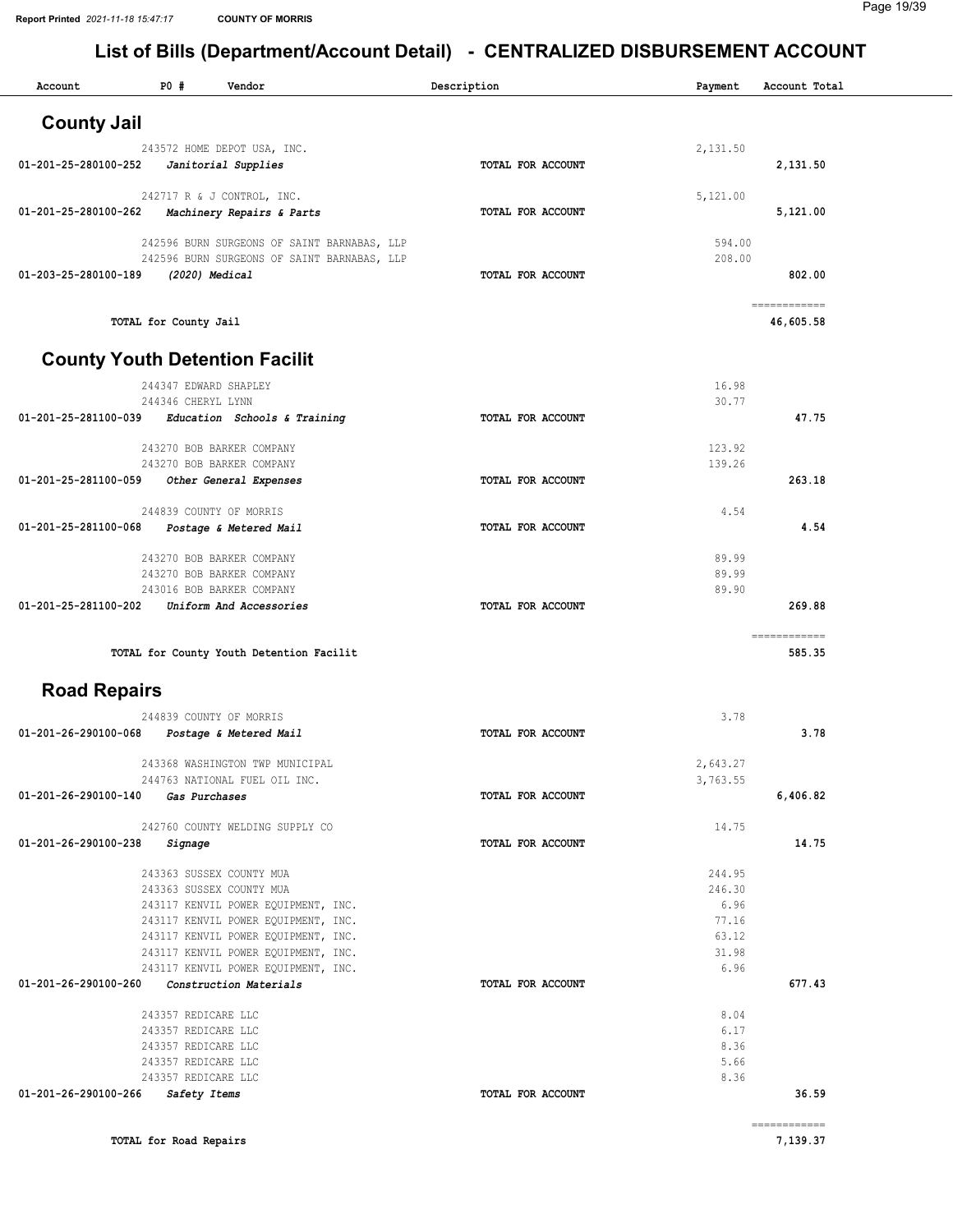| Account                                            | <b>PO #</b>                                    | Vendor                                                         | Description       | Payment        | Account Total          |
|----------------------------------------------------|------------------------------------------------|----------------------------------------------------------------|-------------------|----------------|------------------------|
| <b>Bridges and Culverts</b>                        |                                                |                                                                |                   |                |                        |
|                                                    |                                                | 243401 CERBO LUMBER & HARDWARE                                 |                   | 56.10          |                        |
| 01-201-26-292100-233                               | Lumber                                         |                                                                | TOTAL FOR ACCOUNT |                | 56.10                  |
|                                                    |                                                |                                                                |                   | 43.26          |                        |
| 01-201-26-292100-259                               |                                                | 243163 RICOH AMERICAS CORPORATION                              | TOTAL FOR ACCOUNT |                | 43.26                  |
|                                                    |                                                | <i>Equipment Rental</i>                                        |                   |                |                        |
|                                                    | 242843 GALETON GLOVES                          |                                                                |                   | 54.60          |                        |
|                                                    | 242843 GALETON GLOVES                          |                                                                |                   | 54.60          |                        |
|                                                    | 242843 GALETON GLOVES                          |                                                                |                   | 12.25          |                        |
|                                                    | 242843 GALETON GLOVES                          |                                                                |                   | 24.50          |                        |
|                                                    | 242843 GALETON GLOVES                          |                                                                |                   | 71.60          |                        |
|                                                    | 242843 GALETON GLOVES<br>242843 GALETON GLOVES |                                                                |                   | 86.96<br>95.66 |                        |
|                                                    | 242843 GALETON GLOVES                          |                                                                |                   | 22.16          |                        |
| 01-201-26-292100-266                               | Safety Items                                   |                                                                | TOTAL FOR ACCOUNT |                | 422.33                 |
|                                                    |                                                |                                                                |                   |                |                        |
|                                                    |                                                | TOTAL for Bridges and Culverts                                 |                   |                | ============<br>521.69 |
| <b>Shade Tree Commission</b>                       |                                                |                                                                |                   |                |                        |
|                                                    |                                                | 243374 NORTHEASTERN ARBORIST SUPPLY                            |                   | 174.00         |                        |
|                                                    |                                                | 243374 NORTHEASTERN ARBORIST SUPPLY                            |                   | 86.16          |                        |
|                                                    |                                                | 243374 NORTHEASTERN ARBORIST SUPPLY                            |                   | 56.00          |                        |
|                                                    |                                                | 243374 NORTHEASTERN ARBORIST SUPPLY                            |                   | 156.00         |                        |
| 01-201-26-300100-098                               |                                                | Other Operating&Repair Supply                                  | TOTAL FOR ACCOUNT |                | 472.16                 |
|                                                    | 244311 ROBERT SICKLEY                          |                                                                |                   | 74.95          |                        |
| 01-201-26-300100-207                               |                                                | Uniform & Clothing Allowance                                   | TOTAL FOR ACCOUNT |                | 74.95                  |
|                                                    |                                                |                                                                |                   |                | ------------           |
|                                                    |                                                | TOTAL for Shade Tree Commission                                |                   |                | 547.11                 |
| <b>Buildings &amp; Grounds</b>                     |                                                |                                                                |                   |                |                        |
|                                                    |                                                | 244127 WILLIAM F. BARNISH                                      |                   | 9,430.21       |                        |
|                                                    |                                                | 244128 WILLIAM F. BARNISH                                      |                   | 9,430.21       |                        |
|                                                    |                                                | 244130 WILLIAM F. BARNISH                                      |                   | 2,938.92       |                        |
|                                                    |                                                | 244129 WILLIAM F. BARNISH                                      |                   | 2,938.91       |                        |
| 01-201-26-310100-029 Building Rental               |                                                |                                                                | TOTAL FOR ACCOUNT |                | 24,738.25              |
|                                                    | 244058 TRUGREEN                                |                                                                |                   | 335.87         |                        |
| 01-201-26-310100-044                               |                                                | <i>Equipment Service Agreements</i>                            | TOTAL FOR ACCOUNT |                | 335.87                 |
|                                                    |                                                |                                                                |                   |                |                        |
|                                                    |                                                | 243952 UNITED SITE SERVICES NORTHEAST, INC.                    |                   | 698.00         |                        |
|                                                    |                                                | 244337 MANGIANO PIZZA RESTAURANT AND CATERING                  |                   | 870.00         |                        |
|                                                    |                                                | 244292 EMPLOYMENT HORIZONS ENTERPRISES INC                     |                   | 70,941.00      |                        |
| 01-201-26-310100-084                               |                                                | Other Outside Services                                         | TOTAL FOR ACCOUNT |                | 72,509.00              |
|                                                    |                                                | 243972 W.B. MASON COMPANY INC                                  |                   | 0.95           |                        |
|                                                    |                                                | 243972 W.B. MASON COMPANY INC                                  |                   | 0.95           |                        |
|                                                    |                                                | 243972 W.B. MASON COMPANY INC                                  |                   | 0.95           |                        |
|                                                    |                                                | 243972 W.B. MASON COMPANY INC                                  |                   | 0.95           |                        |
|                                                    |                                                | 243972 W.B. MASON COMPANY INC                                  |                   | 0.95           |                        |
|                                                    |                                                | 243972 W.B. MASON COMPANY INC                                  |                   | 0.95           |                        |
|                                                    |                                                | 243972 W.B. MASON COMPANY INC                                  |                   | 31.29          |                        |
|                                                    |                                                | 243972 W.B. MASON COMPANY INC<br>243972 W.B. MASON COMPANY INC |                   | 22.35<br>17.88 |                        |
|                                                    |                                                | 243972 W.B. MASON COMPANY INC                                  |                   | 8.94           |                        |
|                                                    |                                                | 243972 W.B. MASON COMPANY INC                                  |                   | 31.29          |                        |
| 01-201-26-310100-095 Other Administrative Supplies |                                                |                                                                | TOTAL FOR ACCOUNT |                | 117.45                 |
|                                                    |                                                | 244277 FLOORMAT MANAGEMENT, INC.                               |                   | 125.01         |                        |
| 01-201-26-310100-098                               |                                                | Other Operating&Repair Supply                                  | TOTAL FOR ACCOUNT |                | 125.01                 |
|                                                    |                                                | 244246 ABLE SECURITY LOCKSMITHS                                |                   | 256.50         |                        |
|                                                    |                                                | 244246 ABLE SECURITY LOCKSMITHS                                |                   | 947.50         |                        |
| 01-201-26-310100-128 Security Equipment            |                                                |                                                                | TOTAL FOR ACCOUNT |                | 1,204.00               |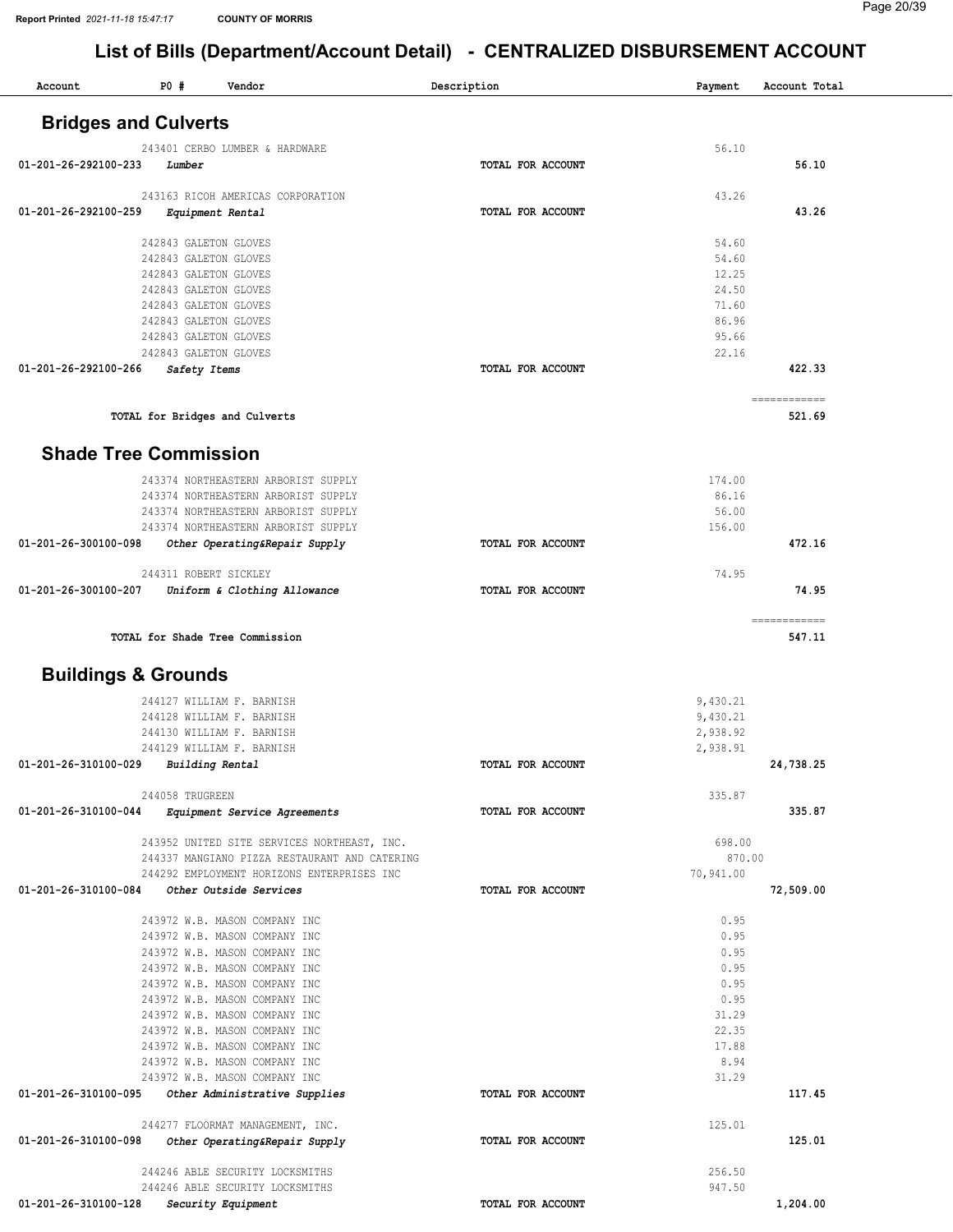| <b>Buildings &amp; Grounds</b><br>432.39<br>243518 MORRIS COUNTY MUNICIPAL<br>432.39<br>01-201-26-310100-143<br>Rubbish & Trash Removal<br>TOTAL FOR ACCOUNT<br>244185 CHARLES UTTER<br>90.00<br>244252 GRAINGER<br>158.76<br>Uniform & Clothing Allowance<br>248.76<br>01-201-26-310100-207<br>TOTAL FOR ACCOUNT<br>244202 COUNTY CONCRETE CORP.<br>165.00<br>244202 COUNTY CONCRETE CORP.<br>46.25<br>211.25<br>01-201-26-310100-223<br><b>Building Repairs</b><br>TOTAL FOR ACCOUNT<br>50.99<br>243721 RICCIARDI BROTHERS, INC<br>167.91<br>243721 RICCIARDI BROTHERS, INC<br>21.99<br>243721 RICCIARDI BROTHERS, INC<br>01-201-26-310100-234<br>240.89<br>Paint<br>TOTAL FOR ACCOUNT<br>244252 GRAINGER<br>1,883.56<br>929.08<br>244323 CROSSTOWN PLUMBING SUPPLY INC.<br>244323 CROSSTOWN PLUMBING SUPPLY INC.<br>1,008.24<br>3,198.78<br>244323 CROSSTOWN PLUMBING SUPPLY INC.<br>244323 CROSSTOWN PLUMBING SUPPLY INC.<br>273.00<br>244323 CROSSTOWN PLUMBING SUPPLY INC.<br>176.97<br>244055 GENERAL PLUMBING SUPPLY INC.<br>10.80<br>01-201-26-310100-235<br>Pipes - Others<br>7,480.43<br>TOTAL FOR ACCOUNT<br>244252 GRAINGER<br>481.72<br>500.92<br>244252 GRAINGER<br>988.59<br>244252 GRAINGER<br>327.78<br>244252 GRAINGER<br>82.36<br>244252 GRAINGER<br>2,305.04<br>244252 GRAINGER<br>977.06<br>244252 GRAINGER<br>408.74<br>244252 GRAINGER<br>244252 GRAINGER<br>180.64<br>01-201-26-310100-249<br>TOTAL FOR ACCOUNT<br>6,252.85<br>Bldg Maintenance Supplies<br>638.82<br>243977 CONTINENTAL TRADING & HARDWARE, INC.<br>358.00<br>244200 GRASS ROOTS TURF PRODUCTS INC<br>638.82<br>244249 CONTINENTAL TRADING & HARDWARE, INC.<br>01-201-26-310100-251<br>Ground Maintenance Supplies<br>TOTAL FOR ACCOUNT<br>1,635.64<br>243967 HERC RENTALS<br>3,455.21<br>01-201-26-310100-258<br>3,455.21<br>TOTAL FOR ACCOUNT<br>Equipment<br>244132 BINSKY SERVICE LLC<br>25,726.77<br>244349 MCCLOSKEY MECHANICAL INC.<br>15,640.00<br>244349 MCCLOSKEY MECHANICAL INC.<br>399.60<br>244349 MCCLOSKEY MECHANICAL INC.<br>355.20<br>244349 MCCLOSKEY MECHANICAL INC.<br>3,796.70<br>244349 MCCLOSKEY MECHANICAL INC.<br>310.80<br>244349 MCCLOSKEY MECHANICAL INC.<br>2,976.19<br>355.20<br>244349 MCCLOSKEY MECHANICAL INC.<br>2,496.28<br>244349 MCCLOSKEY MECHANICAL INC.<br>244252 GRAINGER<br>1,561.58<br>244325 MCCLOSKEY MECHANICAL INC.<br>330.46<br>594.93<br>244325 MCCLOSKEY MECHANICAL INC.<br>244325 MCCLOSKEY MECHANICAL INC.<br>1,341.25<br>244325 MCCLOSKEY MECHANICAL INC.<br>1,076.70<br>244325 MCCLOSKEY MECHANICAL INC.<br>3,164.37<br>244325 MCCLOSKEY MECHANICAL INC.<br>710.40<br>266.40<br>244325 MCCLOSKEY MECHANICAL INC.<br>242979 MCCLOSKEY MECHANICAL INC.<br>488.40<br>355.20<br>242979 MCCLOSKEY MECHANICAL INC.<br>355.20<br>242979 MCCLOSKEY MECHANICAL INC.<br>01-201-26-310100-264<br>62,301.63<br>Heat & $A/C$<br>TOTAL FOR ACCOUNT | Account | <b>PO #</b> | Vendor | Description | Payment | Account Total |
|--------------------------------------------------------------------------------------------------------------------------------------------------------------------------------------------------------------------------------------------------------------------------------------------------------------------------------------------------------------------------------------------------------------------------------------------------------------------------------------------------------------------------------------------------------------------------------------------------------------------------------------------------------------------------------------------------------------------------------------------------------------------------------------------------------------------------------------------------------------------------------------------------------------------------------------------------------------------------------------------------------------------------------------------------------------------------------------------------------------------------------------------------------------------------------------------------------------------------------------------------------------------------------------------------------------------------------------------------------------------------------------------------------------------------------------------------------------------------------------------------------------------------------------------------------------------------------------------------------------------------------------------------------------------------------------------------------------------------------------------------------------------------------------------------------------------------------------------------------------------------------------------------------------------------------------------------------------------------------------------------------------------------------------------------------------------------------------------------------------------------------------------------------------------------------------------------------------------------------------------------------------------------------------------------------------------------------------------------------------------------------------------------------------------------------------------------------------------------------------------------------------------------------------------------------------------------------------------------------------------------------------------------------------------------------------------------------------------------------------------------------------------------------------------------------------------------------------------------------------------------------------|---------|-------------|--------|-------------|---------|---------------|
|                                                                                                                                                                                                                                                                                                                                                                                                                                                                                                                                                                                                                                                                                                                                                                                                                                                                                                                                                                                                                                                                                                                                                                                                                                                                                                                                                                                                                                                                                                                                                                                                                                                                                                                                                                                                                                                                                                                                                                                                                                                                                                                                                                                                                                                                                                                                                                                                                                                                                                                                                                                                                                                                                                                                                                                                                                                                                      |         |             |        |             |         |               |
|                                                                                                                                                                                                                                                                                                                                                                                                                                                                                                                                                                                                                                                                                                                                                                                                                                                                                                                                                                                                                                                                                                                                                                                                                                                                                                                                                                                                                                                                                                                                                                                                                                                                                                                                                                                                                                                                                                                                                                                                                                                                                                                                                                                                                                                                                                                                                                                                                                                                                                                                                                                                                                                                                                                                                                                                                                                                                      |         |             |        |             |         |               |
|                                                                                                                                                                                                                                                                                                                                                                                                                                                                                                                                                                                                                                                                                                                                                                                                                                                                                                                                                                                                                                                                                                                                                                                                                                                                                                                                                                                                                                                                                                                                                                                                                                                                                                                                                                                                                                                                                                                                                                                                                                                                                                                                                                                                                                                                                                                                                                                                                                                                                                                                                                                                                                                                                                                                                                                                                                                                                      |         |             |        |             |         |               |
|                                                                                                                                                                                                                                                                                                                                                                                                                                                                                                                                                                                                                                                                                                                                                                                                                                                                                                                                                                                                                                                                                                                                                                                                                                                                                                                                                                                                                                                                                                                                                                                                                                                                                                                                                                                                                                                                                                                                                                                                                                                                                                                                                                                                                                                                                                                                                                                                                                                                                                                                                                                                                                                                                                                                                                                                                                                                                      |         |             |        |             |         |               |
|                                                                                                                                                                                                                                                                                                                                                                                                                                                                                                                                                                                                                                                                                                                                                                                                                                                                                                                                                                                                                                                                                                                                                                                                                                                                                                                                                                                                                                                                                                                                                                                                                                                                                                                                                                                                                                                                                                                                                                                                                                                                                                                                                                                                                                                                                                                                                                                                                                                                                                                                                                                                                                                                                                                                                                                                                                                                                      |         |             |        |             |         |               |
|                                                                                                                                                                                                                                                                                                                                                                                                                                                                                                                                                                                                                                                                                                                                                                                                                                                                                                                                                                                                                                                                                                                                                                                                                                                                                                                                                                                                                                                                                                                                                                                                                                                                                                                                                                                                                                                                                                                                                                                                                                                                                                                                                                                                                                                                                                                                                                                                                                                                                                                                                                                                                                                                                                                                                                                                                                                                                      |         |             |        |             |         |               |
|                                                                                                                                                                                                                                                                                                                                                                                                                                                                                                                                                                                                                                                                                                                                                                                                                                                                                                                                                                                                                                                                                                                                                                                                                                                                                                                                                                                                                                                                                                                                                                                                                                                                                                                                                                                                                                                                                                                                                                                                                                                                                                                                                                                                                                                                                                                                                                                                                                                                                                                                                                                                                                                                                                                                                                                                                                                                                      |         |             |        |             |         |               |
|                                                                                                                                                                                                                                                                                                                                                                                                                                                                                                                                                                                                                                                                                                                                                                                                                                                                                                                                                                                                                                                                                                                                                                                                                                                                                                                                                                                                                                                                                                                                                                                                                                                                                                                                                                                                                                                                                                                                                                                                                                                                                                                                                                                                                                                                                                                                                                                                                                                                                                                                                                                                                                                                                                                                                                                                                                                                                      |         |             |        |             |         |               |
|                                                                                                                                                                                                                                                                                                                                                                                                                                                                                                                                                                                                                                                                                                                                                                                                                                                                                                                                                                                                                                                                                                                                                                                                                                                                                                                                                                                                                                                                                                                                                                                                                                                                                                                                                                                                                                                                                                                                                                                                                                                                                                                                                                                                                                                                                                                                                                                                                                                                                                                                                                                                                                                                                                                                                                                                                                                                                      |         |             |        |             |         |               |
|                                                                                                                                                                                                                                                                                                                                                                                                                                                                                                                                                                                                                                                                                                                                                                                                                                                                                                                                                                                                                                                                                                                                                                                                                                                                                                                                                                                                                                                                                                                                                                                                                                                                                                                                                                                                                                                                                                                                                                                                                                                                                                                                                                                                                                                                                                                                                                                                                                                                                                                                                                                                                                                                                                                                                                                                                                                                                      |         |             |        |             |         |               |
|                                                                                                                                                                                                                                                                                                                                                                                                                                                                                                                                                                                                                                                                                                                                                                                                                                                                                                                                                                                                                                                                                                                                                                                                                                                                                                                                                                                                                                                                                                                                                                                                                                                                                                                                                                                                                                                                                                                                                                                                                                                                                                                                                                                                                                                                                                                                                                                                                                                                                                                                                                                                                                                                                                                                                                                                                                                                                      |         |             |        |             |         |               |
|                                                                                                                                                                                                                                                                                                                                                                                                                                                                                                                                                                                                                                                                                                                                                                                                                                                                                                                                                                                                                                                                                                                                                                                                                                                                                                                                                                                                                                                                                                                                                                                                                                                                                                                                                                                                                                                                                                                                                                                                                                                                                                                                                                                                                                                                                                                                                                                                                                                                                                                                                                                                                                                                                                                                                                                                                                                                                      |         |             |        |             |         |               |
|                                                                                                                                                                                                                                                                                                                                                                                                                                                                                                                                                                                                                                                                                                                                                                                                                                                                                                                                                                                                                                                                                                                                                                                                                                                                                                                                                                                                                                                                                                                                                                                                                                                                                                                                                                                                                                                                                                                                                                                                                                                                                                                                                                                                                                                                                                                                                                                                                                                                                                                                                                                                                                                                                                                                                                                                                                                                                      |         |             |        |             |         |               |
|                                                                                                                                                                                                                                                                                                                                                                                                                                                                                                                                                                                                                                                                                                                                                                                                                                                                                                                                                                                                                                                                                                                                                                                                                                                                                                                                                                                                                                                                                                                                                                                                                                                                                                                                                                                                                                                                                                                                                                                                                                                                                                                                                                                                                                                                                                                                                                                                                                                                                                                                                                                                                                                                                                                                                                                                                                                                                      |         |             |        |             |         |               |
|                                                                                                                                                                                                                                                                                                                                                                                                                                                                                                                                                                                                                                                                                                                                                                                                                                                                                                                                                                                                                                                                                                                                                                                                                                                                                                                                                                                                                                                                                                                                                                                                                                                                                                                                                                                                                                                                                                                                                                                                                                                                                                                                                                                                                                                                                                                                                                                                                                                                                                                                                                                                                                                                                                                                                                                                                                                                                      |         |             |        |             |         |               |
|                                                                                                                                                                                                                                                                                                                                                                                                                                                                                                                                                                                                                                                                                                                                                                                                                                                                                                                                                                                                                                                                                                                                                                                                                                                                                                                                                                                                                                                                                                                                                                                                                                                                                                                                                                                                                                                                                                                                                                                                                                                                                                                                                                                                                                                                                                                                                                                                                                                                                                                                                                                                                                                                                                                                                                                                                                                                                      |         |             |        |             |         |               |
|                                                                                                                                                                                                                                                                                                                                                                                                                                                                                                                                                                                                                                                                                                                                                                                                                                                                                                                                                                                                                                                                                                                                                                                                                                                                                                                                                                                                                                                                                                                                                                                                                                                                                                                                                                                                                                                                                                                                                                                                                                                                                                                                                                                                                                                                                                                                                                                                                                                                                                                                                                                                                                                                                                                                                                                                                                                                                      |         |             |        |             |         |               |
|                                                                                                                                                                                                                                                                                                                                                                                                                                                                                                                                                                                                                                                                                                                                                                                                                                                                                                                                                                                                                                                                                                                                                                                                                                                                                                                                                                                                                                                                                                                                                                                                                                                                                                                                                                                                                                                                                                                                                                                                                                                                                                                                                                                                                                                                                                                                                                                                                                                                                                                                                                                                                                                                                                                                                                                                                                                                                      |         |             |        |             |         |               |
|                                                                                                                                                                                                                                                                                                                                                                                                                                                                                                                                                                                                                                                                                                                                                                                                                                                                                                                                                                                                                                                                                                                                                                                                                                                                                                                                                                                                                                                                                                                                                                                                                                                                                                                                                                                                                                                                                                                                                                                                                                                                                                                                                                                                                                                                                                                                                                                                                                                                                                                                                                                                                                                                                                                                                                                                                                                                                      |         |             |        |             |         |               |
|                                                                                                                                                                                                                                                                                                                                                                                                                                                                                                                                                                                                                                                                                                                                                                                                                                                                                                                                                                                                                                                                                                                                                                                                                                                                                                                                                                                                                                                                                                                                                                                                                                                                                                                                                                                                                                                                                                                                                                                                                                                                                                                                                                                                                                                                                                                                                                                                                                                                                                                                                                                                                                                                                                                                                                                                                                                                                      |         |             |        |             |         |               |
|                                                                                                                                                                                                                                                                                                                                                                                                                                                                                                                                                                                                                                                                                                                                                                                                                                                                                                                                                                                                                                                                                                                                                                                                                                                                                                                                                                                                                                                                                                                                                                                                                                                                                                                                                                                                                                                                                                                                                                                                                                                                                                                                                                                                                                                                                                                                                                                                                                                                                                                                                                                                                                                                                                                                                                                                                                                                                      |         |             |        |             |         |               |
|                                                                                                                                                                                                                                                                                                                                                                                                                                                                                                                                                                                                                                                                                                                                                                                                                                                                                                                                                                                                                                                                                                                                                                                                                                                                                                                                                                                                                                                                                                                                                                                                                                                                                                                                                                                                                                                                                                                                                                                                                                                                                                                                                                                                                                                                                                                                                                                                                                                                                                                                                                                                                                                                                                                                                                                                                                                                                      |         |             |        |             |         |               |
|                                                                                                                                                                                                                                                                                                                                                                                                                                                                                                                                                                                                                                                                                                                                                                                                                                                                                                                                                                                                                                                                                                                                                                                                                                                                                                                                                                                                                                                                                                                                                                                                                                                                                                                                                                                                                                                                                                                                                                                                                                                                                                                                                                                                                                                                                                                                                                                                                                                                                                                                                                                                                                                                                                                                                                                                                                                                                      |         |             |        |             |         |               |
|                                                                                                                                                                                                                                                                                                                                                                                                                                                                                                                                                                                                                                                                                                                                                                                                                                                                                                                                                                                                                                                                                                                                                                                                                                                                                                                                                                                                                                                                                                                                                                                                                                                                                                                                                                                                                                                                                                                                                                                                                                                                                                                                                                                                                                                                                                                                                                                                                                                                                                                                                                                                                                                                                                                                                                                                                                                                                      |         |             |        |             |         |               |
|                                                                                                                                                                                                                                                                                                                                                                                                                                                                                                                                                                                                                                                                                                                                                                                                                                                                                                                                                                                                                                                                                                                                                                                                                                                                                                                                                                                                                                                                                                                                                                                                                                                                                                                                                                                                                                                                                                                                                                                                                                                                                                                                                                                                                                                                                                                                                                                                                                                                                                                                                                                                                                                                                                                                                                                                                                                                                      |         |             |        |             |         |               |
|                                                                                                                                                                                                                                                                                                                                                                                                                                                                                                                                                                                                                                                                                                                                                                                                                                                                                                                                                                                                                                                                                                                                                                                                                                                                                                                                                                                                                                                                                                                                                                                                                                                                                                                                                                                                                                                                                                                                                                                                                                                                                                                                                                                                                                                                                                                                                                                                                                                                                                                                                                                                                                                                                                                                                                                                                                                                                      |         |             |        |             |         |               |
|                                                                                                                                                                                                                                                                                                                                                                                                                                                                                                                                                                                                                                                                                                                                                                                                                                                                                                                                                                                                                                                                                                                                                                                                                                                                                                                                                                                                                                                                                                                                                                                                                                                                                                                                                                                                                                                                                                                                                                                                                                                                                                                                                                                                                                                                                                                                                                                                                                                                                                                                                                                                                                                                                                                                                                                                                                                                                      |         |             |        |             |         |               |
|                                                                                                                                                                                                                                                                                                                                                                                                                                                                                                                                                                                                                                                                                                                                                                                                                                                                                                                                                                                                                                                                                                                                                                                                                                                                                                                                                                                                                                                                                                                                                                                                                                                                                                                                                                                                                                                                                                                                                                                                                                                                                                                                                                                                                                                                                                                                                                                                                                                                                                                                                                                                                                                                                                                                                                                                                                                                                      |         |             |        |             |         |               |
|                                                                                                                                                                                                                                                                                                                                                                                                                                                                                                                                                                                                                                                                                                                                                                                                                                                                                                                                                                                                                                                                                                                                                                                                                                                                                                                                                                                                                                                                                                                                                                                                                                                                                                                                                                                                                                                                                                                                                                                                                                                                                                                                                                                                                                                                                                                                                                                                                                                                                                                                                                                                                                                                                                                                                                                                                                                                                      |         |             |        |             |         |               |
|                                                                                                                                                                                                                                                                                                                                                                                                                                                                                                                                                                                                                                                                                                                                                                                                                                                                                                                                                                                                                                                                                                                                                                                                                                                                                                                                                                                                                                                                                                                                                                                                                                                                                                                                                                                                                                                                                                                                                                                                                                                                                                                                                                                                                                                                                                                                                                                                                                                                                                                                                                                                                                                                                                                                                                                                                                                                                      |         |             |        |             |         |               |
|                                                                                                                                                                                                                                                                                                                                                                                                                                                                                                                                                                                                                                                                                                                                                                                                                                                                                                                                                                                                                                                                                                                                                                                                                                                                                                                                                                                                                                                                                                                                                                                                                                                                                                                                                                                                                                                                                                                                                                                                                                                                                                                                                                                                                                                                                                                                                                                                                                                                                                                                                                                                                                                                                                                                                                                                                                                                                      |         |             |        |             |         |               |
|                                                                                                                                                                                                                                                                                                                                                                                                                                                                                                                                                                                                                                                                                                                                                                                                                                                                                                                                                                                                                                                                                                                                                                                                                                                                                                                                                                                                                                                                                                                                                                                                                                                                                                                                                                                                                                                                                                                                                                                                                                                                                                                                                                                                                                                                                                                                                                                                                                                                                                                                                                                                                                                                                                                                                                                                                                                                                      |         |             |        |             |         |               |
|                                                                                                                                                                                                                                                                                                                                                                                                                                                                                                                                                                                                                                                                                                                                                                                                                                                                                                                                                                                                                                                                                                                                                                                                                                                                                                                                                                                                                                                                                                                                                                                                                                                                                                                                                                                                                                                                                                                                                                                                                                                                                                                                                                                                                                                                                                                                                                                                                                                                                                                                                                                                                                                                                                                                                                                                                                                                                      |         |             |        |             |         |               |
|                                                                                                                                                                                                                                                                                                                                                                                                                                                                                                                                                                                                                                                                                                                                                                                                                                                                                                                                                                                                                                                                                                                                                                                                                                                                                                                                                                                                                                                                                                                                                                                                                                                                                                                                                                                                                                                                                                                                                                                                                                                                                                                                                                                                                                                                                                                                                                                                                                                                                                                                                                                                                                                                                                                                                                                                                                                                                      |         |             |        |             |         |               |
|                                                                                                                                                                                                                                                                                                                                                                                                                                                                                                                                                                                                                                                                                                                                                                                                                                                                                                                                                                                                                                                                                                                                                                                                                                                                                                                                                                                                                                                                                                                                                                                                                                                                                                                                                                                                                                                                                                                                                                                                                                                                                                                                                                                                                                                                                                                                                                                                                                                                                                                                                                                                                                                                                                                                                                                                                                                                                      |         |             |        |             |         |               |
|                                                                                                                                                                                                                                                                                                                                                                                                                                                                                                                                                                                                                                                                                                                                                                                                                                                                                                                                                                                                                                                                                                                                                                                                                                                                                                                                                                                                                                                                                                                                                                                                                                                                                                                                                                                                                                                                                                                                                                                                                                                                                                                                                                                                                                                                                                                                                                                                                                                                                                                                                                                                                                                                                                                                                                                                                                                                                      |         |             |        |             |         |               |
|                                                                                                                                                                                                                                                                                                                                                                                                                                                                                                                                                                                                                                                                                                                                                                                                                                                                                                                                                                                                                                                                                                                                                                                                                                                                                                                                                                                                                                                                                                                                                                                                                                                                                                                                                                                                                                                                                                                                                                                                                                                                                                                                                                                                                                                                                                                                                                                                                                                                                                                                                                                                                                                                                                                                                                                                                                                                                      |         |             |        |             |         |               |
|                                                                                                                                                                                                                                                                                                                                                                                                                                                                                                                                                                                                                                                                                                                                                                                                                                                                                                                                                                                                                                                                                                                                                                                                                                                                                                                                                                                                                                                                                                                                                                                                                                                                                                                                                                                                                                                                                                                                                                                                                                                                                                                                                                                                                                                                                                                                                                                                                                                                                                                                                                                                                                                                                                                                                                                                                                                                                      |         |             |        |             |         |               |
|                                                                                                                                                                                                                                                                                                                                                                                                                                                                                                                                                                                                                                                                                                                                                                                                                                                                                                                                                                                                                                                                                                                                                                                                                                                                                                                                                                                                                                                                                                                                                                                                                                                                                                                                                                                                                                                                                                                                                                                                                                                                                                                                                                                                                                                                                                                                                                                                                                                                                                                                                                                                                                                                                                                                                                                                                                                                                      |         |             |        |             |         |               |
|                                                                                                                                                                                                                                                                                                                                                                                                                                                                                                                                                                                                                                                                                                                                                                                                                                                                                                                                                                                                                                                                                                                                                                                                                                                                                                                                                                                                                                                                                                                                                                                                                                                                                                                                                                                                                                                                                                                                                                                                                                                                                                                                                                                                                                                                                                                                                                                                                                                                                                                                                                                                                                                                                                                                                                                                                                                                                      |         |             |        |             |         |               |
|                                                                                                                                                                                                                                                                                                                                                                                                                                                                                                                                                                                                                                                                                                                                                                                                                                                                                                                                                                                                                                                                                                                                                                                                                                                                                                                                                                                                                                                                                                                                                                                                                                                                                                                                                                                                                                                                                                                                                                                                                                                                                                                                                                                                                                                                                                                                                                                                                                                                                                                                                                                                                                                                                                                                                                                                                                                                                      |         |             |        |             |         |               |
|                                                                                                                                                                                                                                                                                                                                                                                                                                                                                                                                                                                                                                                                                                                                                                                                                                                                                                                                                                                                                                                                                                                                                                                                                                                                                                                                                                                                                                                                                                                                                                                                                                                                                                                                                                                                                                                                                                                                                                                                                                                                                                                                                                                                                                                                                                                                                                                                                                                                                                                                                                                                                                                                                                                                                                                                                                                                                      |         |             |        |             |         |               |
|                                                                                                                                                                                                                                                                                                                                                                                                                                                                                                                                                                                                                                                                                                                                                                                                                                                                                                                                                                                                                                                                                                                                                                                                                                                                                                                                                                                                                                                                                                                                                                                                                                                                                                                                                                                                                                                                                                                                                                                                                                                                                                                                                                                                                                                                                                                                                                                                                                                                                                                                                                                                                                                                                                                                                                                                                                                                                      |         |             |        |             |         |               |
|                                                                                                                                                                                                                                                                                                                                                                                                                                                                                                                                                                                                                                                                                                                                                                                                                                                                                                                                                                                                                                                                                                                                                                                                                                                                                                                                                                                                                                                                                                                                                                                                                                                                                                                                                                                                                                                                                                                                                                                                                                                                                                                                                                                                                                                                                                                                                                                                                                                                                                                                                                                                                                                                                                                                                                                                                                                                                      |         |             |        |             |         |               |
|                                                                                                                                                                                                                                                                                                                                                                                                                                                                                                                                                                                                                                                                                                                                                                                                                                                                                                                                                                                                                                                                                                                                                                                                                                                                                                                                                                                                                                                                                                                                                                                                                                                                                                                                                                                                                                                                                                                                                                                                                                                                                                                                                                                                                                                                                                                                                                                                                                                                                                                                                                                                                                                                                                                                                                                                                                                                                      |         |             |        |             |         |               |
|                                                                                                                                                                                                                                                                                                                                                                                                                                                                                                                                                                                                                                                                                                                                                                                                                                                                                                                                                                                                                                                                                                                                                                                                                                                                                                                                                                                                                                                                                                                                                                                                                                                                                                                                                                                                                                                                                                                                                                                                                                                                                                                                                                                                                                                                                                                                                                                                                                                                                                                                                                                                                                                                                                                                                                                                                                                                                      |         |             |        |             |         |               |
|                                                                                                                                                                                                                                                                                                                                                                                                                                                                                                                                                                                                                                                                                                                                                                                                                                                                                                                                                                                                                                                                                                                                                                                                                                                                                                                                                                                                                                                                                                                                                                                                                                                                                                                                                                                                                                                                                                                                                                                                                                                                                                                                                                                                                                                                                                                                                                                                                                                                                                                                                                                                                                                                                                                                                                                                                                                                                      |         |             |        |             |         |               |
|                                                                                                                                                                                                                                                                                                                                                                                                                                                                                                                                                                                                                                                                                                                                                                                                                                                                                                                                                                                                                                                                                                                                                                                                                                                                                                                                                                                                                                                                                                                                                                                                                                                                                                                                                                                                                                                                                                                                                                                                                                                                                                                                                                                                                                                                                                                                                                                                                                                                                                                                                                                                                                                                                                                                                                                                                                                                                      |         |             |        |             |         |               |
|                                                                                                                                                                                                                                                                                                                                                                                                                                                                                                                                                                                                                                                                                                                                                                                                                                                                                                                                                                                                                                                                                                                                                                                                                                                                                                                                                                                                                                                                                                                                                                                                                                                                                                                                                                                                                                                                                                                                                                                                                                                                                                                                                                                                                                                                                                                                                                                                                                                                                                                                                                                                                                                                                                                                                                                                                                                                                      |         |             |        |             |         |               |
|                                                                                                                                                                                                                                                                                                                                                                                                                                                                                                                                                                                                                                                                                                                                                                                                                                                                                                                                                                                                                                                                                                                                                                                                                                                                                                                                                                                                                                                                                                                                                                                                                                                                                                                                                                                                                                                                                                                                                                                                                                                                                                                                                                                                                                                                                                                                                                                                                                                                                                                                                                                                                                                                                                                                                                                                                                                                                      |         |             |        |             |         |               |
|                                                                                                                                                                                                                                                                                                                                                                                                                                                                                                                                                                                                                                                                                                                                                                                                                                                                                                                                                                                                                                                                                                                                                                                                                                                                                                                                                                                                                                                                                                                                                                                                                                                                                                                                                                                                                                                                                                                                                                                                                                                                                                                                                                                                                                                                                                                                                                                                                                                                                                                                                                                                                                                                                                                                                                                                                                                                                      |         |             |        |             |         |               |
|                                                                                                                                                                                                                                                                                                                                                                                                                                                                                                                                                                                                                                                                                                                                                                                                                                                                                                                                                                                                                                                                                                                                                                                                                                                                                                                                                                                                                                                                                                                                                                                                                                                                                                                                                                                                                                                                                                                                                                                                                                                                                                                                                                                                                                                                                                                                                                                                                                                                                                                                                                                                                                                                                                                                                                                                                                                                                      |         |             |        |             |         |               |
|                                                                                                                                                                                                                                                                                                                                                                                                                                                                                                                                                                                                                                                                                                                                                                                                                                                                                                                                                                                                                                                                                                                                                                                                                                                                                                                                                                                                                                                                                                                                                                                                                                                                                                                                                                                                                                                                                                                                                                                                                                                                                                                                                                                                                                                                                                                                                                                                                                                                                                                                                                                                                                                                                                                                                                                                                                                                                      |         |             |        |             |         |               |
|                                                                                                                                                                                                                                                                                                                                                                                                                                                                                                                                                                                                                                                                                                                                                                                                                                                                                                                                                                                                                                                                                                                                                                                                                                                                                                                                                                                                                                                                                                                                                                                                                                                                                                                                                                                                                                                                                                                                                                                                                                                                                                                                                                                                                                                                                                                                                                                                                                                                                                                                                                                                                                                                                                                                                                                                                                                                                      |         |             |        |             |         |               |
|                                                                                                                                                                                                                                                                                                                                                                                                                                                                                                                                                                                                                                                                                                                                                                                                                                                                                                                                                                                                                                                                                                                                                                                                                                                                                                                                                                                                                                                                                                                                                                                                                                                                                                                                                                                                                                                                                                                                                                                                                                                                                                                                                                                                                                                                                                                                                                                                                                                                                                                                                                                                                                                                                                                                                                                                                                                                                      |         |             |        |             |         |               |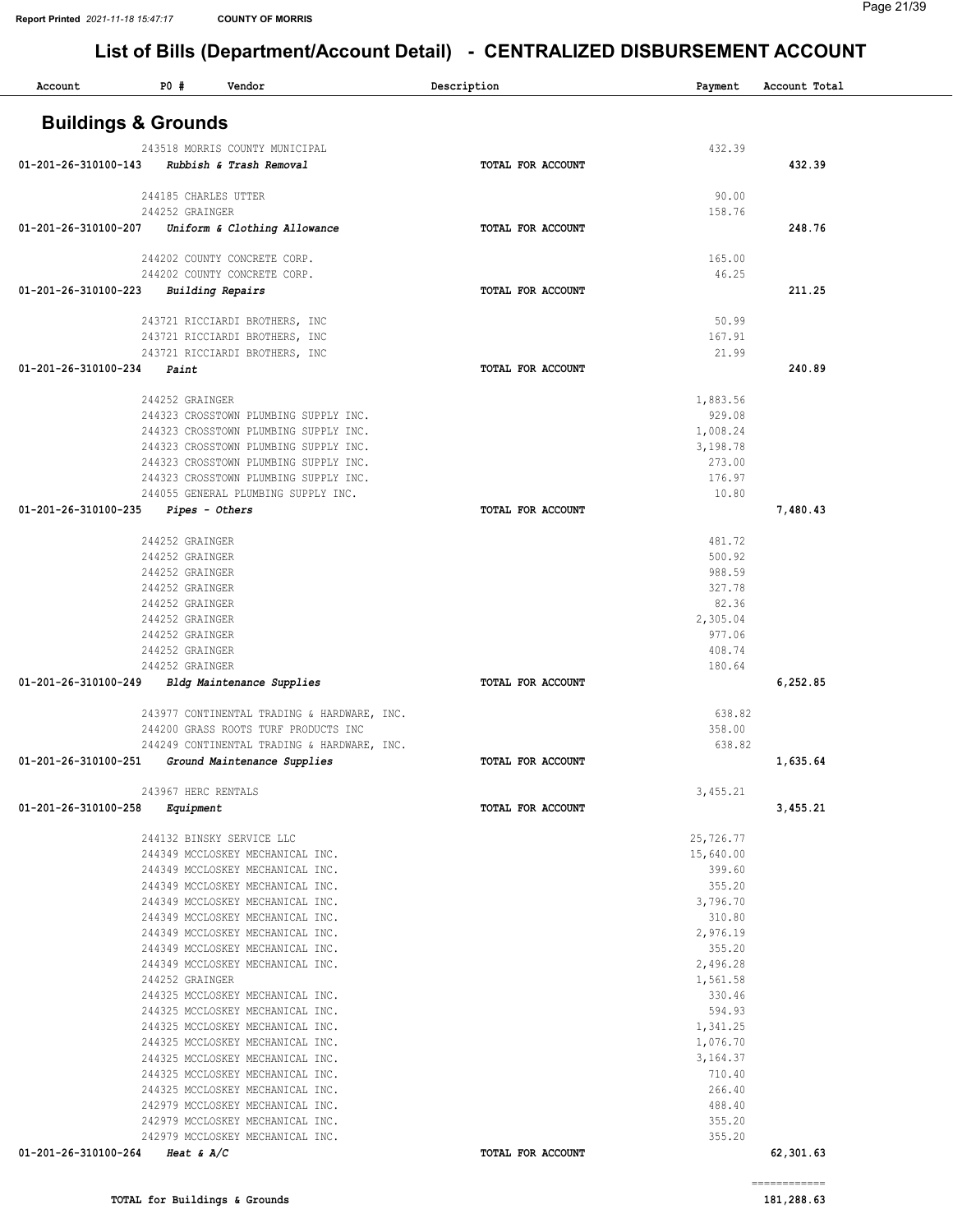| Account                                       | P0#                    | Vendor                                                                       | Description       | Payment          | Account Total |
|-----------------------------------------------|------------------------|------------------------------------------------------------------------------|-------------------|------------------|---------------|
|                                               |                        |                                                                              |                   |                  |               |
| <b>Motor Services Center</b>                  |                        |                                                                              |                   |                  |               |
|                                               |                        |                                                                              |                   |                  |               |
|                                               |                        | 243465 W.B. MASON COMPANY INC                                                |                   | 8.55             |               |
|                                               |                        | 243465 W.B. MASON COMPANY INC                                                |                   | 7.78             |               |
|                                               |                        | 243463 W.B. MASON COMPANY INC                                                |                   | 96.06            |               |
|                                               |                        | 243463 W.B. MASON COMPANY INC                                                |                   | 11.91            |               |
|                                               |                        | 243463 W.B. MASON COMPANY INC                                                |                   | 5.97             |               |
|                                               |                        | 243462 W.B. MASON COMPANY INC                                                |                   | 44.06            |               |
|                                               |                        | 243462 W.B. MASON COMPANY INC                                                |                   | 5.90             |               |
| 01-201-26-315100-058                          |                        | Office Supplies & Stationery                                                 | TOTAL FOR ACCOUNT |                  | 180.23        |
|                                               |                        |                                                                              |                   |                  |               |
|                                               | 242225 GRAINGER        |                                                                              |                   | 110.52           |               |
|                                               | 242225 GRAINGER        |                                                                              |                   | 82.70            |               |
|                                               | 242225 GRAINGER        |                                                                              |                   | 17.54            |               |
|                                               | 242225 GRAINGER        |                                                                              |                   | 36.56            |               |
|                                               | 242225 GRAINGER        |                                                                              |                   | 61.04            |               |
|                                               |                        | 242477 ONE SOURCE OF NEW JERSEY LLC                                          |                   | 602.04           |               |
|                                               |                        | 243476 W.B. MASON COMPANY INC                                                |                   | 11.99            |               |
|                                               |                        | 243464 W.B. MASON COMPANY INC                                                |                   | 127.44           |               |
|                                               | 244083 JAMES LASPINA   |                                                                              |                   | 3.00             |               |
|                                               |                        | 243398 GARDEN STATE VINYL DESIGN LLC                                         |                   | 295.00           |               |
|                                               |                        | 243253 GARDEN STATE VINYL DESIGN LLC                                         |                   | 790.00           |               |
|                                               | 243929 RICOH USA, INC. |                                                                              |                   | 80.64            |               |
|                                               | 244091 WURTH USA INC.  |                                                                              |                   | 15.29            |               |
|                                               | 244091 WURTH USA INC.  |                                                                              |                   | 9.99             |               |
|                                               | 244091 WURTH USA INC.  |                                                                              |                   | 21.60            |               |
|                                               | 244091 WURTH USA INC.  |                                                                              |                   | 59.95            |               |
|                                               | 244091 WURTH USA INC.  |                                                                              |                   | 28.76            |               |
|                                               | 244091 WURTH USA INC.  |                                                                              |                   | 30.53            |               |
|                                               | 244091 WURTH USA INC.  |                                                                              |                   | 240.00           |               |
|                                               | 243932 Y-PERS INC      |                                                                              |                   | 546.00           |               |
|                                               |                        | 243944 MORRISTOWN LUMBER &                                                   |                   | 29.99            |               |
|                                               | 244873 DAN CARTER      |                                                                              |                   | 360.00           |               |
|                                               | 244873 DAN CARTER      |                                                                              |                   | 87.24            |               |
|                                               | 244873 DAN CARTER      |                                                                              |                   | 91.28            |               |
|                                               | 244873 DAN CARTER      |                                                                              |                   | 266.84           |               |
| 01-201-26-315100-098                          |                        | Other Operating&Repair Supply                                                | TOTAL FOR ACCOUNT |                  | 4,005.94      |
|                                               |                        |                                                                              |                   |                  |               |
|                                               |                        | 243324 AMERICAN WEAR INC.                                                    |                   | 237.94           |               |
|                                               |                        | 243486 AMERICAN WEAR INC.                                                    |                   | 207.90           |               |
|                                               |                        | 243466 AMERICAN WEAR INC.                                                    |                   | 238.15           |               |
| 01-201-26-315100-207                          |                        |                                                                              | TOTAL FOR ACCOUNT |                  | 683.99        |
|                                               |                        | Uniform & Clothing Allowance                                                 |                   |                  |               |
|                                               |                        | 243939 DAVID WEBER OIL COMPANY                                               |                   | 1,873.68         |               |
| 01-201-26-315100-232 Lubricants & Anti Freeze |                        |                                                                              | TOTAL FOR ACCOUNT |                  | 1,873.68      |
|                                               |                        |                                                                              |                   |                  |               |
|                                               | 243005 D&B AUTO SUPPLY |                                                                              |                   | 106.00           |               |
|                                               | 243005 D&B AUTO SUPPLY |                                                                              |                   | 59.21            |               |
|                                               |                        | 243267 MCMASTER-CARR SUPPLY CO                                               |                   | 133.48           |               |
|                                               |                        | 243267 MCMASTER-CARR SUPPLY CO                                               |                   | 8.76             |               |
|                                               | 243941 D&B AUTO SUPPLY |                                                                              |                   | 17.38            |               |
|                                               | 243941 D&B AUTO SUPPLY |                                                                              |                   | 23.84            |               |
|                                               | 243941 D&B AUTO SUPPLY |                                                                              |                   | 54.31            |               |
| 01-201-26-315100-239 Small Tools              |                        |                                                                              | TOTAL FOR ACCOUNT |                  | 402.98        |
|                                               |                        |                                                                              |                   |                  |               |
|                                               |                        | 243326 CHEMUNG SUPPLY CORP                                                   |                   | 5,940.00         |               |
|                                               |                        | 243326 CHEMUNG SUPPLY CORP                                                   |                   | 6, 292.00        |               |
|                                               |                        | 243326 CHEMUNG SUPPLY CORP                                                   |                   | 1,450.00         |               |
|                                               |                        | 243326 CHEMUNG SUPPLY CORP                                                   |                   | 50.00            |               |
|                                               |                        |                                                                              |                   |                  |               |
| 01-201-26-315100-241 Snow Plowing Parts       |                        |                                                                              | TOTAL FOR ACCOUNT |                  | 13,732.00     |
|                                               |                        | 243487 BARNWELL HOUSE OF TIRES, INC.                                         |                   | $-380.00$        |               |
|                                               |                        | 243487 BARNWELL HOUSE OF TIRES, INC.                                         |                   | 230.04           |               |
|                                               |                        |                                                                              |                   | 665.72           |               |
|                                               |                        | 243487 BARNWELL HOUSE OF TIRES, INC.                                         |                   | 149.01           |               |
|                                               |                        | 243487 BARNWELL HOUSE OF TIRES, INC.<br>243487 BARNWELL HOUSE OF TIRES, INC. |                   | 680.42           |               |
|                                               |                        |                                                                              |                   | 596.04           |               |
|                                               |                        | 243488 BARNWELL HOUSE OF TIRES, INC.                                         |                   |                  |               |
|                                               |                        | 243488 BARNWELL HOUSE OF TIRES, INC.                                         |                   | 217.68           |               |
|                                               |                        | 243488 BARNWELL HOUSE OF TIRES, INC.                                         |                   | 1,591.73         |               |
|                                               |                        | 243493 BARNWELL HOUSE OF TIRES, INC.                                         |                   | 596.04<br>250.54 |               |
|                                               |                        | 243934 BARNWELL HOUSE OF TIRES, INC.                                         |                   |                  |               |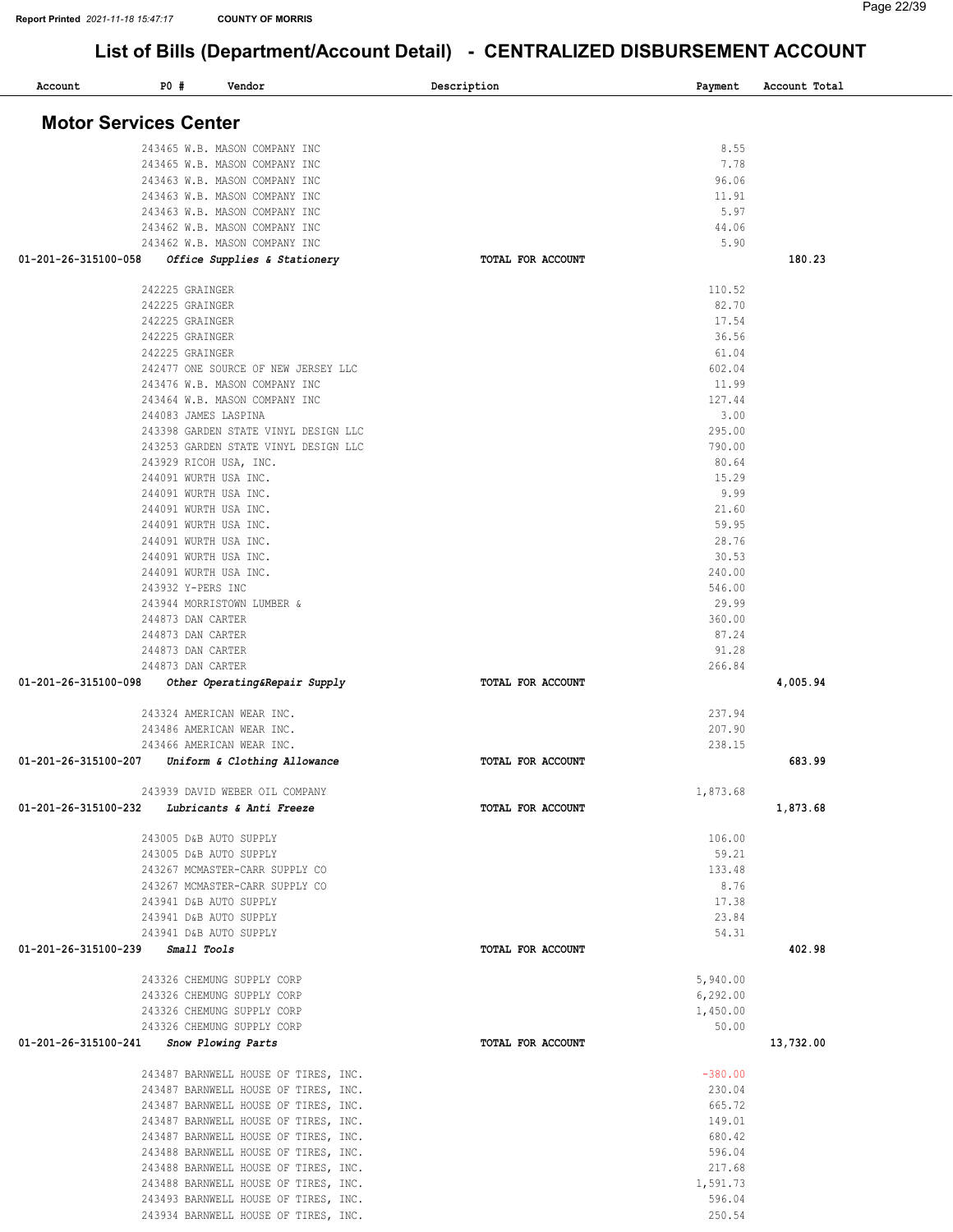| Account                      | P0# | Vendor                                                             |                                                                                 | Description |                   | Payment              | Account Total |  |
|------------------------------|-----|--------------------------------------------------------------------|---------------------------------------------------------------------------------|-------------|-------------------|----------------------|---------------|--|
| <b>Motor Services Center</b> |     |                                                                    |                                                                                 |             |                   |                      |               |  |
|                              |     |                                                                    | 243935 BARNWELL HOUSE OF TIRES, INC.                                            |             |                   | 348.80               |               |  |
| 01-201-26-315100-245         |     | Tires                                                              |                                                                                 |             | TOTAL FOR ACCOUNT |                      | 4,946.02      |  |
|                              |     | 243498 ROBERT & SON, INC.                                          |                                                                                 |             |                   | 150.00               |               |  |
|                              |     | 243498 ROBERT & SON, INC.                                          |                                                                                 |             |                   | 295.00               |               |  |
|                              |     | 243498 ROBERT & SON, INC.<br>243498 ROBERT & SON, INC.             |                                                                                 |             |                   | 7,995.00<br>1,495.00 |               |  |
| 01-201-26-315100-246         |     | Tools - Others                                                     |                                                                                 |             | TOTAL FOR ACCOUNT |                      | 9,935.00      |  |
|                              |     |                                                                    | 243481 DOVER BRAKE & CLUTCH CO INC                                              |             |                   | 302.58               |               |  |
|                              |     |                                                                    | 243481 DOVER BRAKE & CLUTCH CO INC                                              |             |                   | 137.04               |               |  |
|                              |     |                                                                    | 243481 DOVER BRAKE & CLUTCH CO INC                                              |             |                   | 60.00                |               |  |
|                              |     |                                                                    | 243481 DOVER BRAKE & CLUTCH CO INC                                              |             |                   | $-60.00$             |               |  |
|                              |     | 243329 FIRST PRIORITY EMERGENCY<br>242478 TONY SANCHEZ LTD         |                                                                                 |             |                   | 1,274.54<br>70.55    |               |  |
|                              |     | 242905 TRANSAXLE LLC                                               |                                                                                 |             |                   | 294.71               |               |  |
|                              |     | 242905 TRANSAXLE LLC                                               |                                                                                 |             |                   | 17.87                |               |  |
|                              |     | 243010 BEYER BROS CORP                                             |                                                                                 |             |                   | 0.61<br>79.59        |               |  |
|                              |     | 243010 BEYER BROS CORP                                             | 243288 DOVER BRAKE & CLUTCH CO INC                                              |             |                   | 10.00                |               |  |
|                              |     |                                                                    | 243289 DOVER BRAKE & CLUTCH CO INC                                              |             |                   | 119.92               |               |  |
|                              |     |                                                                    | 243289 DOVER BRAKE & CLUTCH CO INC                                              |             |                   | 113.68               |               |  |
|                              |     | 242899 HOOVER TRUCK CENTERS INC                                    | 243289 DOVER BRAKE & CLUTCH CO INC                                              |             |                   | 20.00<br>6.93        |               |  |
|                              |     | 242899 HOOVER TRUCK CENTERS INC                                    |                                                                                 |             |                   | 22.50                |               |  |
|                              |     | 242899 HOOVER TRUCK CENTERS INC                                    |                                                                                 |             |                   | 11.80                |               |  |
|                              |     | 242899 HOOVER TRUCK CENTERS INC                                    |                                                                                 |             |                   | 418.00               |               |  |
|                              |     | 242899 HOOVER TRUCK CENTERS INC<br>243042 HOOVER TRUCK CENTERS INC |                                                                                 |             |                   | 2,661.76<br>19.72    |               |  |
|                              |     |                                                                    | 243271 MCGRATH MUNICIPAL EQUIPMENT, LLC                                         |             |                   | 1,475.00             |               |  |
|                              |     |                                                                    | 243271 MCGRATH MUNICIPAL EQUIPMENT, LLC                                         |             |                   | 165.00               |               |  |
|                              |     |                                                                    | 243271 MCGRATH MUNICIPAL EQUIPMENT, LLC                                         |             |                   | 73.50<br>175.50      |               |  |
|                              |     |                                                                    | 243271 MCGRATH MUNICIPAL EQUIPMENT, LLC<br>243043 MID-ATLANTIC TRUCK CENTRE INC |             |                   | 144.10               |               |  |
|                              |     |                                                                    | 243043 MID-ATLANTIC TRUCK CENTRE INC                                            |             |                   | 219.39               |               |  |
|                              |     |                                                                    | 243043 MID-ATLANTIC TRUCK CENTRE INC                                            |             |                   | 78.55                |               |  |
|                              |     |                                                                    | 243323 AMERICAN HOSE & HYDRAULICS<br>243500 AT NORTHERN NEW JERSEY, LCC         |             |                   | 36.00<br>79.90       |               |  |
|                              |     |                                                                    | 243500 AT NORTHERN NEW JERSEY, LCC                                              |             |                   | 45.64                |               |  |
|                              |     |                                                                    | 243500 AT NORTHERN NEW JERSEY, LCC                                              |             |                   | 8.10                 |               |  |
|                              |     |                                                                    | 243492 AT NORTHERN NEW JERSEY, LCC                                              |             |                   | 91.28                |               |  |
|                              |     |                                                                    | 243322 AT NORTHERN NEW JERSEY, LCC<br>243322 AT NORTHERN NEW JERSEY, LCC        |             |                   | 67.87<br>45.64       |               |  |
|                              |     |                                                                    | 243322 AT NORTHERN NEW JERSEY, LCC                                              |             |                   | 79.90                |               |  |
|                              |     | 243474 SMITH MOTOR CO., INC.                                       |                                                                                 |             |                   | 110.92               |               |  |
|                              |     | 243474 SMITH MOTOR CO., INC.<br>243474 SMITH MOTOR CO., INC.       |                                                                                 |             |                   | 266.50<br>212.78     |               |  |
|                              |     | 243474 SMITH MOTOR CO., INC.                                       |                                                                                 |             |                   | 127.40               |               |  |
|                              |     | 243474 SMITH MOTOR CO., INC.                                       |                                                                                 |             |                   | 69.70                |               |  |
|                              |     | 243474 SMITH MOTOR CO., INC.                                       |                                                                                 |             |                   | 18.06                |               |  |
|                              |     | 243474 SMITH MOTOR CO., INC.<br>243474 SMITH MOTOR CO., INC.       |                                                                                 |             |                   | 236.37<br>60.00      |               |  |
|                              |     | 243474 SMITH MOTOR CO., INC.                                       |                                                                                 |             |                   | 39.36                |               |  |
|                              |     | 243474 SMITH MOTOR CO., INC.                                       |                                                                                 |             |                   | 36.30                |               |  |
|                              |     | 243499 TONY SANCHEZ LTD                                            |                                                                                 |             |                   | 91.29                |               |  |
|                              |     | 243499 TONY SANCHEZ LTD                                            | 243933 AT NORTHERN NEW JERSEY, LCC                                              |             |                   | 370.90<br>71.69      |               |  |
|                              |     |                                                                    | 243933 AT NORTHERN NEW JERSEY, LCC                                              |             |                   | 79.07                |               |  |
|                              |     |                                                                    | 243933 AT NORTHERN NEW JERSEY, LCC                                              |             |                   | 33.66                |               |  |
|                              |     |                                                                    | 243933 AT NORTHERN NEW JERSEY, LCC<br>243933 AT NORTHERN NEW JERSEY, LCC        |             |                   | 17.94<br>2.00        |               |  |
|                              |     |                                                                    | 243933 AT NORTHERN NEW JERSEY, LCC                                              |             |                   | 35.55                |               |  |
|                              |     |                                                                    | 243933 AT NORTHERN NEW JERSEY, LCC                                              |             |                   | 5.97                 |               |  |
|                              |     |                                                                    | 243933 AT NORTHERN NEW JERSEY, LCC                                              |             |                   | 81.13                |               |  |
|                              |     |                                                                    | 243933 AT NORTHERN NEW JERSEY, LCC<br>243933 AT NORTHERN NEW JERSEY, LCC        |             |                   | 75.52<br>63.92       |               |  |
| 01-201-26-315100-261         |     | Spare Parts for Equipment                                          |                                                                                 |             | TOTAL FOR ACCOUNT |                      | 10,473.20     |  |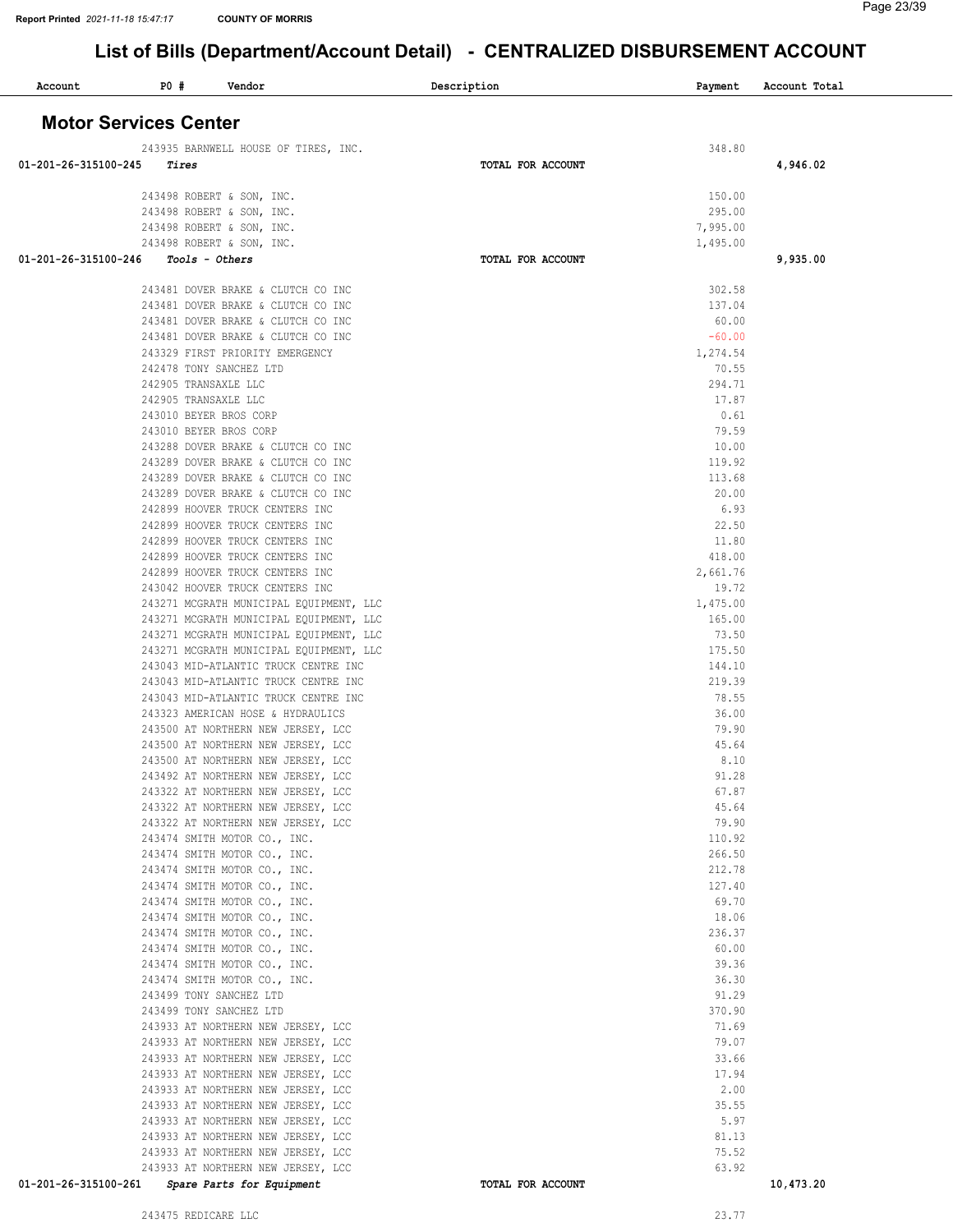| Account                      | P0 # | Vendor                                                       | Description       | Payment            | Account Total |
|------------------------------|------|--------------------------------------------------------------|-------------------|--------------------|---------------|
|                              |      |                                                              |                   |                    |               |
| <b>Motor Services Center</b> |      |                                                              |                   |                    |               |
|                              |      | 243475 REDICARE LLC                                          |                   | 19.53              |               |
| 01-201-26-315100-266         |      | 243475 REDICARE LLC<br>Safety Items                          | TOTAL FOR ACCOUNT | 12.44              | 55.74         |
|                              |      |                                                              |                   |                    |               |
|                              |      | 243472 NIELSEN DODGE - C-J-R<br>243472 NIELSEN DODGE - C-J-R |                   | 15.75<br>62.30     |               |
|                              |      | 243472 NIELSEN DODGE - C-J-R                                 |                   | 54.34              |               |
|                              |      | 243472 NIELSEN DODGE - C-J-R                                 |                   | 13.90              |               |
|                              |      | 243472 NIELSEN DODGE - C-J-R                                 |                   | 16.61              |               |
|                              |      | 243472 NIELSEN DODGE - C-J-R<br>243472 NIELSEN DODGE - C-J-R |                   | 8.59<br>3.41       |               |
|                              |      | 243497 NIELSEN DODGE - C-J-R                                 |                   | 74.72              |               |
|                              |      | 242991 NIELSEN DODGE - C-J-R                                 |                   | 114.72             |               |
|                              |      | 243485 WURTH USA INC.                                        |                   | 195.86             |               |
|                              |      | 243485 WURTH USA INC.<br>243290 D&B AUTO SUPPLY              |                   | 80.26<br>909.65    |               |
|                              |      | 243290 D&B AUTO SUPPLY                                       |                   | 156.57             |               |
|                              |      | 243290 D&B AUTO SUPPLY                                       |                   | 487.62             |               |
|                              |      | 243290 D&B AUTO SUPPLY                                       |                   | 315.70             |               |
|                              |      | 243495 D&B AUTO SUPPLY<br>243495 D&B AUTO SUPPLY             |                   | 18.04<br>14.77     |               |
|                              |      | 243495 D&B AUTO SUPPLY                                       |                   | 20.75              |               |
|                              |      | 243495 D&B AUTO SUPPLY                                       |                   | 69.92              |               |
|                              |      | 243495 D&B AUTO SUPPLY                                       |                   | 32.55              |               |
|                              |      | 243495 D&B AUTO SUPPLY<br>243495 D&B AUTO SUPPLY             |                   | 26.71<br>36.74     |               |
|                              |      | 243495 D&B AUTO SUPPLY                                       |                   | 5.86               |               |
|                              |      | 243480 D&B AUTO SUPPLY                                       |                   | $-18.00$           |               |
|                              |      | 243480 D&B AUTO SUPPLY                                       |                   | $-87.27$           |               |
|                              |      | 243480 D&B AUTO SUPPLY<br>243480 D&B AUTO SUPPLY             |                   | 723.06<br>1,579.57 |               |
|                              |      | 243002 D&B AUTO SUPPLY                                       |                   | $-126.00$          |               |
|                              |      | 243002 D&B AUTO SUPPLY                                       |                   | 1,056.41           |               |
|                              |      | 243002 D&B AUTO SUPPLY                                       |                   | 451.26             |               |
|                              |      | 243002 D&B AUTO SUPPLY<br>243002 D&B AUTO SUPPLY             |                   | 500.69<br>101.19   |               |
|                              |      | 243002 D&B AUTO SUPPLY                                       |                   | 1,088.53           |               |
|                              |      | 243000 FLEMINGTON BUICK CHEVROLET                            |                   | 93.58              |               |
|                              |      | 242997 FLEMINGTON BUICK CHEVROLET                            |                   | 177.33             |               |
|                              |      | 243489 BEYER FORD<br>243489 BEYER FORD                       |                   | 99.95<br>169.95    |               |
|                              |      | 243479 BEYER FORD                                            |                   | $-32.00$           |               |
|                              |      | 243479 BEYER FORD                                            |                   | 155.65             |               |
|                              |      | 243479 BEYER FORD                                            |                   | 73.87              |               |
|                              |      | 243478 BEYER FORD<br>243478 BEYER FORD                       |                   | 9.24<br>127.83     |               |
|                              |      | 243478 BEYER FORD                                            |                   | 242.82             |               |
|                              |      | 243008 BEYER FORD                                            |                   | 285.23             |               |
|                              |      | 243008 BEYER FORD<br>243325 BEYER FORD                       |                   | 0.92               |               |
|                              |      | 243325 BEYER FORD                                            |                   | 358.32<br>58.42    |               |
|                              |      | 243325 BEYER FORD                                            |                   | 83.93              |               |
|                              |      | 243325 BEYER FORD                                            |                   | 264.00             |               |
|                              |      | 243325 BEYER FORD                                            |                   | 51.89<br>16.08     |               |
|                              |      | 243293 BEYER FORD<br>243293 BEYER FORD                       |                   | 233.46             |               |
|                              |      | 243293 BEYER FORD                                            |                   | 6.16               |               |
|                              |      | 243494 BEYER FORD                                            |                   | 10.48              |               |
|                              |      | 243494 BEYER FORD<br>243926 D&B AUTO SUPPLY                  |                   | 7.40<br>60.37      |               |
|                              |      | 243926 D&B AUTO SUPPLY                                       |                   | 104.28             |               |
|                              |      | 243940 D&B AUTO SUPPLY                                       |                   | $-18.00$           |               |
|                              |      | 243940 D&B AUTO SUPPLY                                       |                   | 332.10             |               |
|                              |      | 243940 D&B AUTO SUPPLY<br>243482 NIELSEN RT 46, INC.         |                   | 645.47<br>450.00   |               |
|                              |      | 243482 NIELSEN RT 46, INC.                                   |                   | 140.64             |               |
|                              |      | 243482 NIELSEN RT 46, INC.                                   |                   | 18.00              |               |
|                              |      | 243473 SMITH MOTOR CO., INC.                                 |                   | 249.47             |               |
|                              |      | 243473 SMITH MOTOR CO., INC.                                 |                   | 15.26              |               |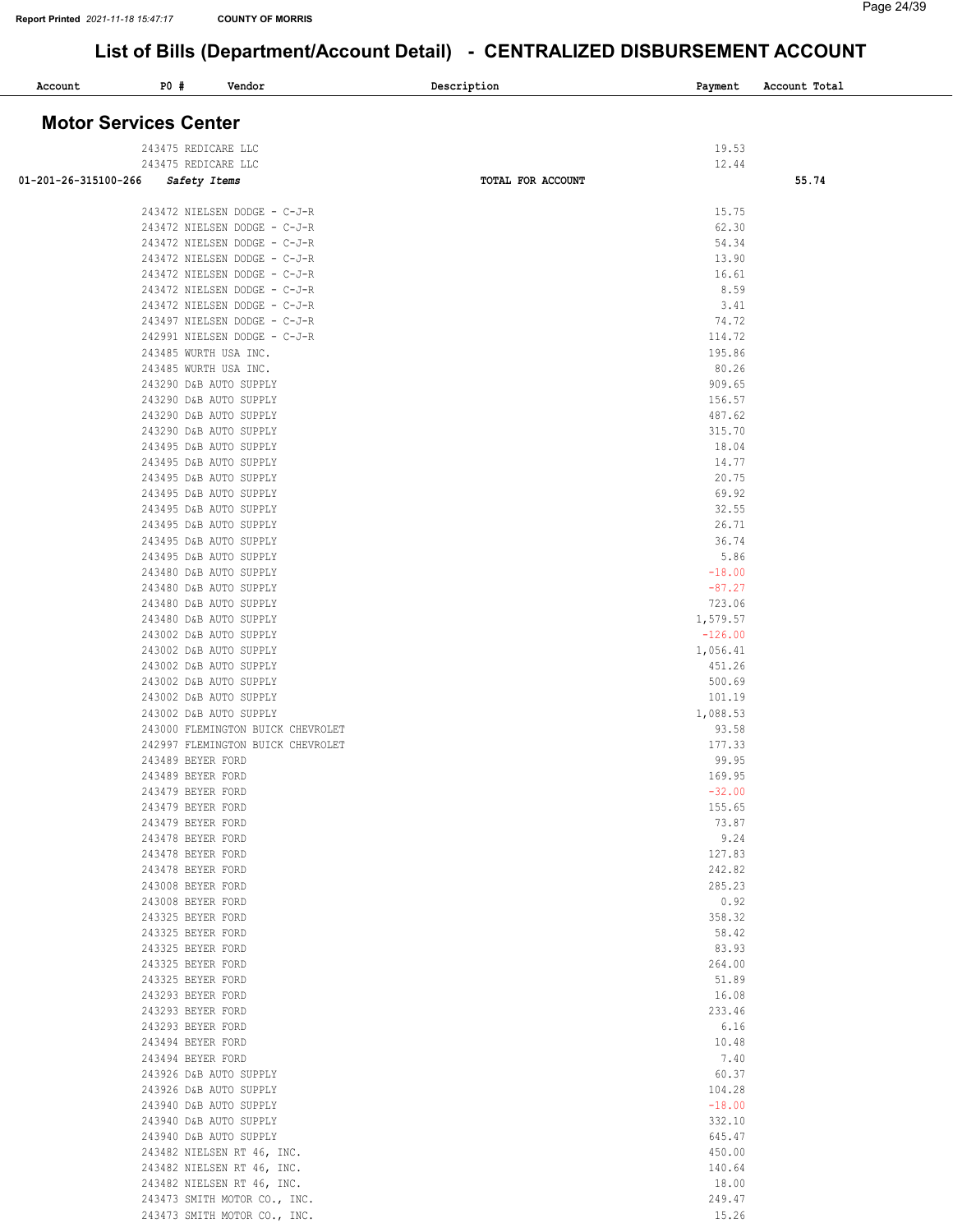| Account                       | P0# | Vendor                                | Description       | Payment     | Account Total |
|-------------------------------|-----|---------------------------------------|-------------------|-------------|---------------|
| <b>Motor Services Center</b>  |     |                                       |                   |             |               |
|                               |     | 243473 SMITH MOTOR CO., INC.          |                   | 6.09        |               |
|                               |     | 243473 SMITH MOTOR CO., INC.          |                   | 1.68        |               |
|                               |     | 243483 SMITH MOTOR CO., INC.          |                   | 16.58       |               |
|                               |     | 243948 TRANSAXLE LLC                  |                   | $-2,500.00$ |               |
|                               |     | 243948 TRANSAXLE LLC                  |                   | 5,233.35    |               |
|                               |     | 244066 D&B AUTO SUPPLY                |                   | 82.30       |               |
|                               |     |                                       |                   |             |               |
|                               |     | 244066 D&B AUTO SUPPLY                |                   | 52.40       |               |
|                               |     | 244066 D&B AUTO SUPPLY                |                   | 24.64       |               |
|                               |     | 244066 D&B AUTO SUPPLY                |                   | 112.76      |               |
|                               |     | 244066 D&B AUTO SUPPLY                |                   | 18.00       |               |
|                               |     | 244066 D&B AUTO SUPPLY                |                   | 158.48      |               |
|                               |     | 244066 D&B AUTO SUPPLY                |                   | 18.00       |               |
|                               |     | 244066 D&B AUTO SUPPLY                |                   | 63.73       |               |
|                               |     | 244066 D&B AUTO SUPPLY                |                   | 63.73       |               |
|                               |     | 244066 D&B AUTO SUPPLY                |                   | 181.28      |               |
|                               |     | 244066 D&B AUTO SUPPLY                |                   | 59.10       |               |
|                               |     | 244066 D&B AUTO SUPPLY                |                   | 44.22       |               |
|                               |     | 244066 D&B AUTO SUPPLY                |                   | 6.10        |               |
|                               |     | 244066 D&B AUTO SUPPLY                |                   | 17.40       |               |
|                               |     | 244066 D&B AUTO SUPPLY                |                   | 15.28       |               |
|                               |     | 243937 BUNKY'S HEAVY TOWING, LLC      |                   | 350.00      |               |
| 01-201-26-315100-291          |     | Vehicle Repairs                       | TOTAL FOR ACCOUNT |             | 16,522.00     |
|                               |     |                                       |                   |             | ------------  |
|                               |     | TOTAL for Motor Services Center       |                   |             | 62,810.78     |
| <b>Mosquito Extermination</b> |     |                                       |                   |             |               |
|                               |     |                                       |                   |             |               |
|                               |     | 244034 TERESA DUCKWORTH               |                   | 60.00       |               |
| 01-201-26-320100-031          |     | Cellular Phones/Pagers                | TOTAL FOR ACCOUNT |             | 60.00         |
|                               |     | 244027 W.B. MASON COMPANY INC         |                   | 1.90        |               |
|                               |     | 244028 W.B. MASON COMPANY INC         |                   | 134.10      |               |
| 01-201-26-320100-058          |     | Office Supplies & Stationery          | TOTAL FOR ACCOUNT |             | 136.00        |
|                               |     | 243720 ENVIRONMENTAL SYSTEMS          |                   | 1,237.00    |               |
|                               |     | 243277 ALL COUNTY RENTAL CENTER       |                   | 227.98      |               |
|                               |     | 243277 ALL COUNTY RENTAL CENTER       |                   | 299.96      |               |
| 01-201-26-320100-095          |     | Other Administrative Supplies         | TOTAL FOR ACCOUNT |             | 1,764.94      |
|                               |     | 243032 TOMAR INDUSTRIES INC           |                   | 37.00       |               |
|                               |     | 243032 TOMAR INDUSTRIES INC           |                   | 82.00       |               |
|                               |     | 243032 TOMAR INDUSTRIES INC           |                   |             |               |
|                               |     |                                       |                   | 350.00      |               |
|                               |     | 243032 TOMAR INDUSTRIES INC           |                   | 66.00       |               |
|                               |     | 243032 TOMAR INDUSTRIES INC           |                   | 20.75       |               |
|                               |     | 243032 TOMAR INDUSTRIES INC           |                   | 91.20       |               |
| 01-201-26-320100-249          |     | Bldg Maintenance Supplies             | TOTAL FOR ACCOUNT |             | 646.95        |
|                               |     | 244035 ESPOSITO'S ICE SERVICE         |                   | 36.00       |               |
| 01-201-26-320100-251          |     | Ground Maintenance Supplies           | TOTAL FOR ACCOUNT |             | 36.00         |
|                               |     | 240316 AIRLINE HYFRAULICS CORPORATION |                   | 4,759.12    |               |
|                               |     | 240316 AIRLINE HYFRAULICS CORPORATION |                   | 45.94       |               |
|                               |     | 240316 AIRLINE HYFRAULICS CORPORATION |                   | 116.62      |               |
|                               |     | 240316 AIRLINE HYFRAULICS CORPORATION |                   | 128.85      |               |
| 01-201-26-320100-258          |     | Equipment                             | TOTAL FOR ACCOUNT |             | 5,050.53      |
|                               |     |                                       |                   |             |               |
|                               |     | 244029 GPC-NAPA AUTO PARTS            |                   | 21.44       |               |
|                               |     | 244029 GPC-NAPA AUTO PARTS            |                   | 256.00      |               |
|                               |     | 243281 ONE SOURCE OF NEW JERSEY LLC   |                   | 17.10       |               |
|                               |     | 243281 ONE SOURCE OF NEW JERSEY LLC   |                   | 23.30       |               |
|                               |     | 243281 ONE SOURCE OF NEW JERSEY LLC   |                   | 8.59        |               |
|                               |     | 243281 ONE SOURCE OF NEW JERSEY LLC   |                   | 25.23       |               |
|                               |     | 243281 ONE SOURCE OF NEW JERSEY LLC   |                   | 35.92       |               |
|                               |     | 243281 ONE SOURCE OF NEW JERSEY LLC   |                   | 36.17       |               |
|                               |     | 243281 ONE SOURCE OF NEW JERSEY LLC   |                   | 58.19       |               |
|                               |     | 243281 ONE SOURCE OF NEW JERSEY LLC   |                   | 16.88       |               |
| 01-201-26-320100-291          |     | Vehicle Repairs                       | TOTAL FOR ACCOUNT |             | 498.82        |
|                               |     |                                       |                   |             |               |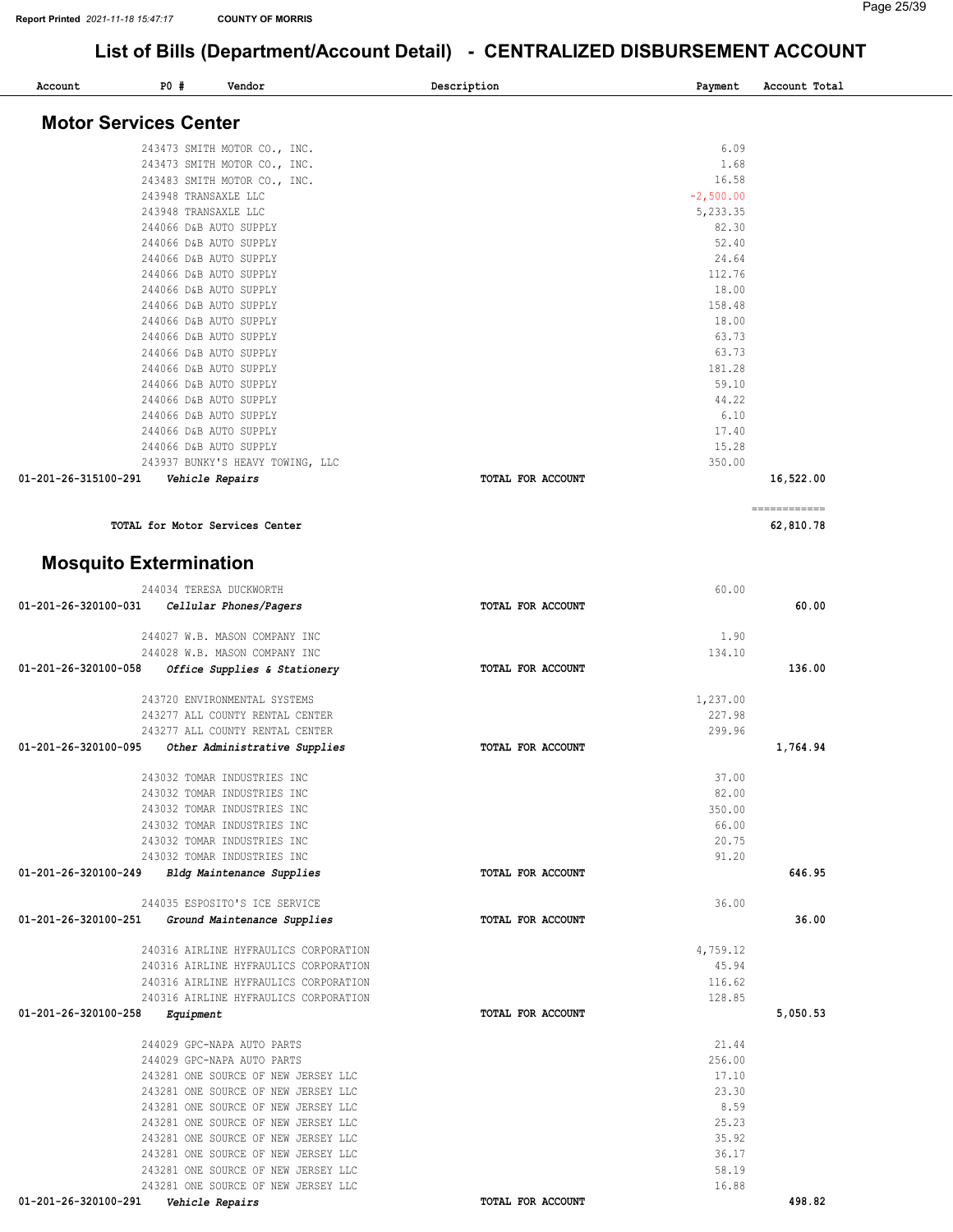| <b>PO #</b><br>Account<br>Vendor                                            | Description       | Payment        | Account Total                                                                                                                                                                                                                                                                                                                                                                                                                                                                                          |
|-----------------------------------------------------------------------------|-------------------|----------------|--------------------------------------------------------------------------------------------------------------------------------------------------------------------------------------------------------------------------------------------------------------------------------------------------------------------------------------------------------------------------------------------------------------------------------------------------------------------------------------------------------|
| <b>Mosquito Extermination</b>                                               |                   |                |                                                                                                                                                                                                                                                                                                                                                                                                                                                                                                        |
| TOTAL for Mosquito Extermination                                            |                   |                | ============<br>8,193.24                                                                                                                                                                                                                                                                                                                                                                                                                                                                               |
| <b>Health Management</b>                                                    |                   |                |                                                                                                                                                                                                                                                                                                                                                                                                                                                                                                        |
| 243244 CARLOS PEREZ JR.<br>01-201-27-330100-084<br>Other Outside Services   | TOTAL FOR ACCOUNT | 102.50         | 102.50                                                                                                                                                                                                                                                                                                                                                                                                                                                                                                 |
| 244839 COUNTY OF MORRIS<br>Environmental Compliance<br>01-201-27-330100-210 | TOTAL FOR ACCOUNT | 88.04          | 88.04                                                                                                                                                                                                                                                                                                                                                                                                                                                                                                  |
| TOTAL for Health Management                                                 |                   |                | ============<br>190.54                                                                                                                                                                                                                                                                                                                                                                                                                                                                                 |
| <b>Human Services</b>                                                       |                   |                |                                                                                                                                                                                                                                                                                                                                                                                                                                                                                                        |
| 244839 COUNTY OF MORRIS<br>01-201-27-331100-068 Postage & Metered Mail      | TOTAL FOR ACCOUNT | 622.84         | 622.84                                                                                                                                                                                                                                                                                                                                                                                                                                                                                                 |
| TOTAL for Human Services                                                    |                   |                | -------------<br>622.84                                                                                                                                                                                                                                                                                                                                                                                                                                                                                |
| <b>Youth Shelter</b>                                                        |                   |                |                                                                                                                                                                                                                                                                                                                                                                                                                                                                                                        |
| 243122 PESI INC.                                                            |                   | 879.98         |                                                                                                                                                                                                                                                                                                                                                                                                                                                                                                        |
| 01-201-27-331110-039<br>Education Schools & Training                        | TOTAL FOR ACCOUNT |                | 879.98                                                                                                                                                                                                                                                                                                                                                                                                                                                                                                 |
| 244065 THOMAS POLLIO                                                        |                   | 40.00          |                                                                                                                                                                                                                                                                                                                                                                                                                                                                                                        |
| 244065 THOMAS POLLIO                                                        |                   | 5.69           |                                                                                                                                                                                                                                                                                                                                                                                                                                                                                                        |
| 244065 THOMAS POLLIO                                                        |                   | 10.00          |                                                                                                                                                                                                                                                                                                                                                                                                                                                                                                        |
| 244065 THOMAS POLLIO                                                        |                   | 3.50           |                                                                                                                                                                                                                                                                                                                                                                                                                                                                                                        |
| 243011 THOMAS POLLIO                                                        |                   | 60.00          |                                                                                                                                                                                                                                                                                                                                                                                                                                                                                                        |
| 243011 THOMAS POLLIO                                                        |                   | 16.00          |                                                                                                                                                                                                                                                                                                                                                                                                                                                                                                        |
| 243011 THOMAS POLLIO                                                        |                   | 75.00          |                                                                                                                                                                                                                                                                                                                                                                                                                                                                                                        |
| 241279 THOMAS POLLIO                                                        |                   | 34.20          |                                                                                                                                                                                                                                                                                                                                                                                                                                                                                                        |
| 241279 THOMAS POLLIO                                                        |                   | 7.02           |                                                                                                                                                                                                                                                                                                                                                                                                                                                                                                        |
| 241279 THOMAS POLLIO<br>01-201-27-331110-059<br>Other General Expenses      | TOTAL FOR ACCOUNT | 60.00          | 311.41                                                                                                                                                                                                                                                                                                                                                                                                                                                                                                 |
|                                                                             |                   |                |                                                                                                                                                                                                                                                                                                                                                                                                                                                                                                        |
| 244070 OFFICE CONCEPTS GROUP, INC.<br>01-201-27-331110-185<br>Food          | TOTAL FOR ACCOUNT | 235.97         | 235.97                                                                                                                                                                                                                                                                                                                                                                                                                                                                                                 |
| 243403 COLONIAL TELEVISION                                                  |                   | 1,229.90       |                                                                                                                                                                                                                                                                                                                                                                                                                                                                                                        |
| 01-201-27-331110-258<br>Equipment                                           | TOTAL FOR ACCOUNT |                | 1,229.90                                                                                                                                                                                                                                                                                                                                                                                                                                                                                               |
| TOTAL for Youth Shelter                                                     |                   |                | $\begin{minipage}{0.9\linewidth} \begin{tabular}{l} \multicolumn{2}{l}{} & \multicolumn{2}{l}{} & \multicolumn{2}{l}{} \\ \multicolumn{2}{l}{} & \multicolumn{2}{l}{} & \multicolumn{2}{l}{} \\ \multicolumn{2}{l}{} & \multicolumn{2}{l}{} & \multicolumn{2}{l}{} \\ \multicolumn{2}{l}{} & \multicolumn{2}{l}{} & \multicolumn{2}{l}{} \\ \multicolumn{2}{l}{} & \multicolumn{2}{l}{} & \multicolumn{2}{l}{} \\ \multicolumn{2}{l}{} & \multicolumn{2}{l}{} & \multicolumn{2}{l}{} \\ \$<br>2,657.26 |
| <b>Office on Aging</b>                                                      |                   |                |                                                                                                                                                                                                                                                                                                                                                                                                                                                                                                        |
| 244367 HOME CARE AND HOSPICE ASSOCIATION OF NJ                              |                   | 225.00         |                                                                                                                                                                                                                                                                                                                                                                                                                                                                                                        |
| 244367 HOME CARE AND HOSPICE ASSOCIATION OF NJ                              |                   |                | 8.23                                                                                                                                                                                                                                                                                                                                                                                                                                                                                                   |
| 01-201-27-333100-028<br><i>Books &amp; Periodicals</i>                      | TOTAL FOR ACCOUNT |                | 233.23                                                                                                                                                                                                                                                                                                                                                                                                                                                                                                 |
| 244364 CORE PROMOTIONS, LLC<br>244364 CORE PROMOTIONS, LLC                  |                   | 80.30<br>20.00 |                                                                                                                                                                                                                                                                                                                                                                                                                                                                                                        |
| Other General Expenses<br>01-201-27-333100-059                              | TOTAL FOR ACCOUNT |                | 100.30                                                                                                                                                                                                                                                                                                                                                                                                                                                                                                 |
| 244839 COUNTY OF MORRIS                                                     |                   | 966.13         |                                                                                                                                                                                                                                                                                                                                                                                                                                                                                                        |
| 01-201-27-333100-068<br>Postage & Metered Mail                              | TOTAL FOR ACCOUNT |                | 966.13                                                                                                                                                                                                                                                                                                                                                                                                                                                                                                 |
| 242511 MARIA'S PLACE, LLC                                                   |                   | 105.00         |                                                                                                                                                                                                                                                                                                                                                                                                                                                                                                        |
| 242511 MARIA'S PLACE, LLC                                                   |                   | 36.65          |                                                                                                                                                                                                                                                                                                                                                                                                                                                                                                        |
| (2020) Other General Expenses<br>01-203-27-333100-059                       | TOTAL FOR ACCOUNT |                | 141.65                                                                                                                                                                                                                                                                                                                                                                                                                                                                                                 |
|                                                                             |                   |                | $\begin{array}{cccccccccc} \multicolumn{2}{c}{} & \multicolumn{2}{c}{} & \multicolumn{2}{c}{} & \multicolumn{2}{c}{} & \multicolumn{2}{c}{} & \multicolumn{2}{c}{} & \multicolumn{2}{c}{} & \multicolumn{2}{c}{} & \multicolumn{2}{c}{} & \multicolumn{2}{c}{} & \multicolumn{2}{c}{} & \multicolumn{2}{c}{} & \multicolumn{2}{c}{} & \multicolumn{2}{c}{} & \multicolumn{2}{c}{} & \multicolumn{2}{c}{} & \multicolumn{2}{c}{} & \multicolumn{2}{c}{} & \multicolumn{2}{c}{} & \mult$                 |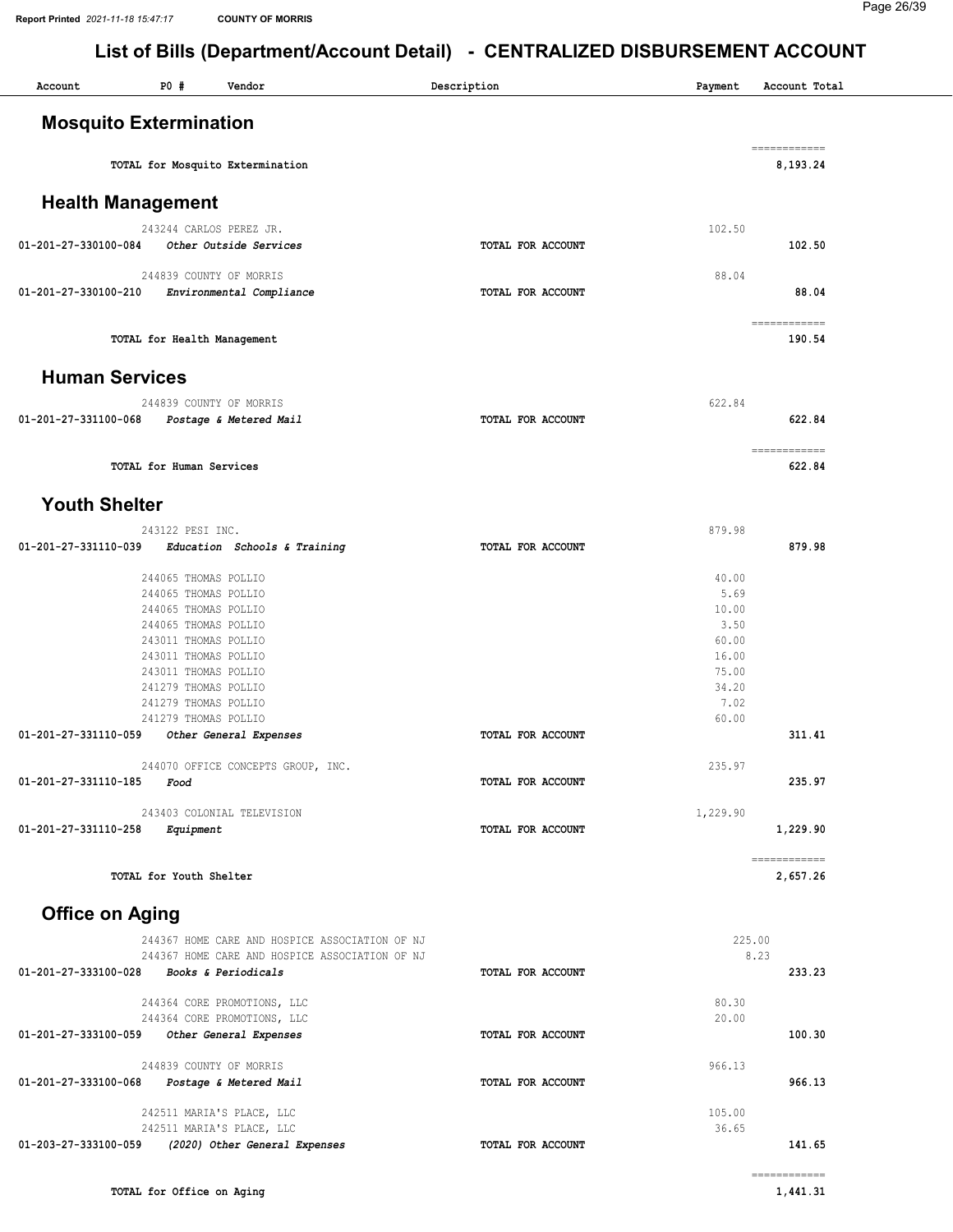| Account                               | <b>PO #</b><br>Vendor                                             | Description       | Payment            | Account Total             |
|---------------------------------------|-------------------------------------------------------------------|-------------------|--------------------|---------------------------|
| <b>Hands Across Morris</b>            |                                                                   |                   |                    |                           |
|                                       |                                                                   |                   | 727.00             |                           |
| 01-201-27-342100-477                  | 244152 NORWESCAP, INC.<br>GIA-HS-NORWESCAP, Inc.                  | TOTAL FOR ACCOUNT |                    | 727.00                    |
|                                       | 244149 CFCS - HOPE HOUSE                                          |                   | 21,666.00          |                           |
| 01-201-27-342100-480                  | GIA-HS-Hope House                                                 | TOTAL FOR ACCOUNT |                    | 21,666.00                 |
|                                       | 244148 HEAD START COMMUNITY                                       |                   | 650.00             |                           |
| 01-201-27-342100-496                  | GIA-HS-Head Start Community Program                               | TOTAL FOR ACCOUNT |                    | 650.00                    |
|                                       | TOTAL for Hands Across Morris                                     |                   |                    | ============<br>23,043.00 |
| <b>DEPARTMENT 342500</b>              |                                                                   |                   |                    |                           |
|                                       |                                                                   |                   |                    |                           |
|                                       | 244109 LEGAL SERVICES OF NORTHWEST                                |                   | 8,100.00           |                           |
| 01-201-27-342500-486                  | GIA-Agng&Dsbld-Lgl Srvcs of NW Jersey                             | TOTAL FOR ACCOUNT |                    | 8,100.00                  |
|                                       | TOTAL for DEPARTMENT 342500                                       |                   |                    | ============<br>8,100.00  |
|                                       |                                                                   |                   |                    |                           |
|                                       | <b>Seniors, Disabled &amp; Veterans</b>                           |                   |                    |                           |
|                                       | 243138 U-LINE SHIPPING SUPPLY                                     |                   | 250.00             |                           |
|                                       | 243138 U-LINE SHIPPING SUPPLY                                     |                   | 250.00             |                           |
|                                       | 243138 U-LINE SHIPPING SUPPLY                                     |                   | 90.00              |                           |
|                                       | 243138 U-LINE SHIPPING SUPPLY                                     |                   | 109.48<br>16.06    |                           |
|                                       | 244364 CORE PROMOTIONS, LLC<br>244364 CORE PROMOTIONS, LLC        |                   | 4.00               |                           |
| 01-201-27-343100-059                  | Other General Expenses                                            | TOTAL FOR ACCOUNT |                    | 719.54                    |
|                                       |                                                                   |                   |                    | ============              |
|                                       | TOTAL for Seniors, Disabled & Veterans                            |                   |                    | 719.54                    |
|                                       | <b>County Board of Social Service</b>                             |                   |                    |                           |
|                                       |                                                                   |                   |                    |                           |
|                                       | 243458 THOMSON REUTER-WEST<br>242179 THOMSON REUTER-WEST          |                   | 447.60<br>447.60   |                           |
|                                       | 243461 W.B. MASON COMPANY INC                                     |                   | 22.35              |                           |
|                                       | 243461 W.B. MASON COMPANY INC                                     |                   | 35.76              |                           |
|                                       | 243461 W.B. MASON COMPANY INC                                     |                   | 35.76              |                           |
|                                       | 243461 W.B. MASON COMPANY INC                                     |                   | 0.95               |                           |
|                                       | 243461 W.B. MASON COMPANY INC                                     |                   | 0.95               |                           |
|                                       | 243461 W.B. MASON COMPANY INC<br>243461 W.B. MASON COMPANY INC    |                   | 0.95<br>0.95       |                           |
|                                       | 243461 W.B. MASON COMPANY INC                                     |                   | 0.95               |                           |
|                                       | 243461 W.B. MASON COMPANY INC                                     |                   | 0.95               |                           |
|                                       | 243457 RICOH USA, INC.                                            |                   | 1,112.44           |                           |
|                                       | 243457 RICOH USA, INC.                                            |                   | 624.33             |                           |
| 01-201-27-345100-058                  | 243454 LANGUAGE LINE SERVICES<br>Office Supplies & Stationery     | TOTAL FOR ACCOUNT | 147.90             | 2,879.44                  |
|                                       |                                                                   |                   |                    |                           |
|                                       | 243658 MORRISTOWN, POSTMASTER                                     |                   | 800.00             |                           |
| 01-201-27-345100-068                  | Postage & Metered Mail                                            | TOTAL FOR ACCOUNT |                    | 800.00                    |
|                                       | 244763 NATIONAL FUEL OIL INC.                                     |                   | 170.17             |                           |
| 01-201-27-345100-140                  | Gas Purchases                                                     | TOTAL FOR ACCOUNT |                    | 170.17                    |
|                                       | 243649 WILLIAM F. BARNISH                                         |                   | 4,342.43           |                           |
| $01-201-27-345100-257$ Rental - Other | 243649 WILLIAM F. BARNISH                                         | TOTAL FOR ACCOUNT | 607.33             | 4,949.76                  |
|                                       |                                                                   |                   |                    |                           |
|                                       | 243459 U.S. SECURITY ASSOCIATES                                   |                   | 750.81             |                           |
|                                       | 243459 U.S. SECURITY ASSOCIATES<br>243456 JOHNSON & JOHNSON, ESQS |                   | 658.24<br>2,061.50 |                           |
|                                       | 243456 JOHNSON & JOHNSON, ESQS                                    |                   | 666.50             |                           |
|                                       | 243453 HINDSIGHT, INC                                             |                   | 11,285.18          |                           |
|                                       | 242737 UNITRONIX DATA SYSTEMS INC                                 |                   | 9,195.55           |                           |
| 01-201-27-345100-325                  | Special Services                                                  | TOTAL FOR ACCOUNT |                    | 24,617.78                 |
|                                       |                                                                   |                   |                    |                           |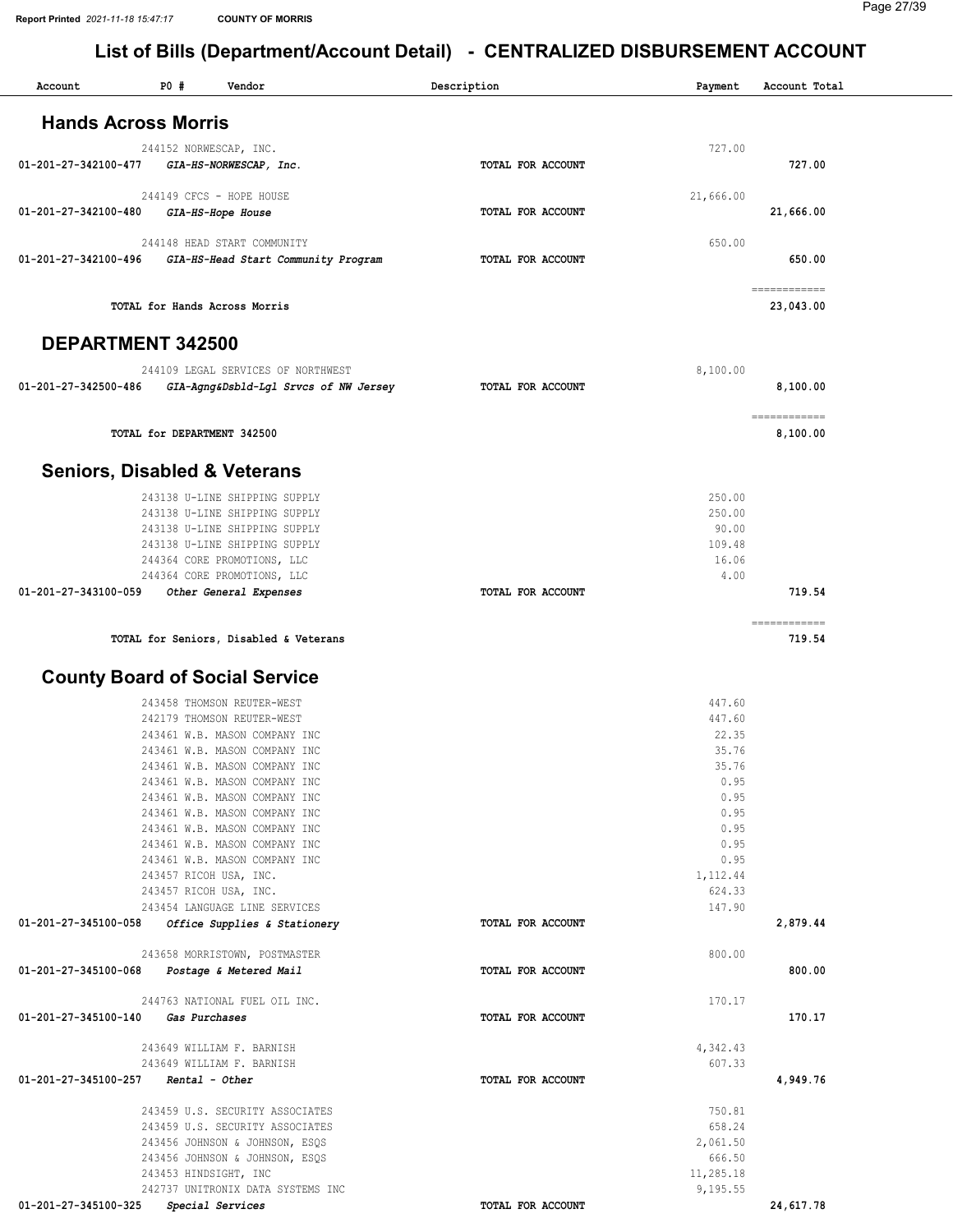| Account                | PO# | Vendor                                   | Description       | Payment  | Account Total            |
|------------------------|-----|------------------------------------------|-------------------|----------|--------------------------|
|                        |     | <b>County Board of Social Service</b>    |                   |          |                          |
|                        |     |                                          |                   |          |                          |
|                        |     | 243632 DELTA DENTAL INSURANCE COMPANY    |                   | 47.11    |                          |
|                        |     | 243632 DELTA DENTAL INSURANCE COMPANY    |                   | 2,611.16 |                          |
|                        |     | 243629 DELTA DENTAL OF NEW JERSEY, INC.  |                   | 730.94   |                          |
|                        |     | 243629 DELTA DENTAL OF NEW JERSEY, INC.  |                   | 750.82   |                          |
| 01-201-27-345100-329   |     | Hospital Insurance Premiums              | TOTAL FOR ACCOUNT |          | 4,140.03                 |
|                        |     | 244193 ALYSSA L. BERHANG                 |                   | 144.00   |                          |
| 01-201-27-345100-333   |     | Other Allowances                         | TOTAL FOR ACCOUNT |          | 144.00                   |
|                        |     | TOTAL for County Board of Social Service |                   |          | ===========<br>37,701.18 |
| <b>County Adjuster</b> |     |                                          |                   |          |                          |
|                        |     | 244839 COUNTY OF MORRIS                  |                   | 52.63    |                          |
| 01-201-27-357100-068   |     | Postage & Metered Mail                   | TOTAL FOR ACCOUNT |          | 52.63                    |

TOTAL for County Adjuster 52.63

#### County Library

| 243541 INGRAM LIBRARY SERVICES<br>14.25<br>10.04<br>243541 INGRAM LIBRARY SERVICES<br>243541 INGRAM LIBRARY SERVICES<br>23.25<br>243541 INGRAM LIBRARY SERVICES<br>58.32<br>243541 INGRAM LIBRARY SERVICES<br>41.10<br>243541 INGRAM LIBRARY SERVICES<br>23.85<br>79.28<br>243541 INGRAM LIBRARY SERVICES<br>243542 INGRAM LIBRARY SERVICES<br>74.67<br>257.25<br>243542 INGRAM LIBRARY SERVICES<br>243542 INGRAM LIBRARY SERVICES<br>1,406.31<br>10.82<br>243542 INGRAM LIBRARY SERVICES<br>243542 INGRAM LIBRARY SERVICES<br>140.33<br>243542 INGRAM LIBRARY SERVICES<br>259.29<br>243542 INGRAM LIBRARY SERVICES<br>625.61<br>243542 INGRAM LIBRARY SERVICES<br>334.05<br>12.11<br>243542 INGRAM LIBRARY SERVICES<br>243543 INGRAM LIBRARY SERVICES<br>1,273.77<br>243543 INGRAM LIBRARY SERVICES<br>397.09<br>243543 INGRAM LIBRARY SERVICES<br>381.67<br>243543 INGRAM LIBRARY SERVICES<br>143.54<br>243544 INGRAM LIBRARY SERVICES<br>59.77<br>243544 INGRAM LIBRARY SERVICES<br>269.87<br>243544 INGRAM LIBRARY SERVICES<br>68.80<br>243544 INGRAM LIBRARY SERVICES<br>174.21<br>243544 INGRAM LIBRARY SERVICES<br>71.87<br>156.67<br>243544 INGRAM LIBRARY SERVICES<br>243544 INGRAM LIBRARY SERVICES<br>181.96<br>243544 INGRAM LIBRARY SERVICES<br>845.88<br>243548 INGRAM LIBRARY SERVICES<br>183.86<br>243548 INGRAM LIBRARY SERVICES<br>45.46<br>18.72<br>243548 INGRAM LIBRARY SERVICES<br>243607 INGRAM LIBRARY SERVICES<br>69.25<br>243607 INGRAM LIBRARY SERVICES<br>24.45<br>243607 INGRAM LIBRARY SERVICES<br>171.95<br>243607 INGRAM LIBRARY SERVICES<br>393.99<br>243607 INGRAM LIBRARY SERVICES<br>445.54<br>243607 INGRAM LIBRARY SERVICES<br>289.22<br>243607 INGRAM LIBRARY SERVICES<br>36.00<br>243607 INGRAM LIBRARY SERVICES<br>148.17<br>243607 INGRAM LIBRARY SERVICES<br>71.44<br>243607 INGRAM LIBRARY SERVICES<br>82.73<br>243607 INGRAM LIBRARY SERVICES<br>12.65<br>243607 INGRAM LIBRARY SERVICES<br>808.37<br>243540 INGRAM LIBRARY SERVICES<br>1,386.06<br>243540 INGRAM LIBRARY SERVICES<br>465.95<br>243540 INGRAM LIBRARY SERVICES<br>235.25 |  |  |
|---------------------------------------------------------------------------------------------------------------------------------------------------------------------------------------------------------------------------------------------------------------------------------------------------------------------------------------------------------------------------------------------------------------------------------------------------------------------------------------------------------------------------------------------------------------------------------------------------------------------------------------------------------------------------------------------------------------------------------------------------------------------------------------------------------------------------------------------------------------------------------------------------------------------------------------------------------------------------------------------------------------------------------------------------------------------------------------------------------------------------------------------------------------------------------------------------------------------------------------------------------------------------------------------------------------------------------------------------------------------------------------------------------------------------------------------------------------------------------------------------------------------------------------------------------------------------------------------------------------------------------------------------------------------------------------------------------------------------------------------------------------------------------------------------------------------------------------------------------------------------------------------------------------------------------------------------------------------------------------------------------------------------------------------------------------------------------------|--|--|
|                                                                                                                                                                                                                                                                                                                                                                                                                                                                                                                                                                                                                                                                                                                                                                                                                                                                                                                                                                                                                                                                                                                                                                                                                                                                                                                                                                                                                                                                                                                                                                                                                                                                                                                                                                                                                                                                                                                                                                                                                                                                                       |  |  |
|                                                                                                                                                                                                                                                                                                                                                                                                                                                                                                                                                                                                                                                                                                                                                                                                                                                                                                                                                                                                                                                                                                                                                                                                                                                                                                                                                                                                                                                                                                                                                                                                                                                                                                                                                                                                                                                                                                                                                                                                                                                                                       |  |  |
|                                                                                                                                                                                                                                                                                                                                                                                                                                                                                                                                                                                                                                                                                                                                                                                                                                                                                                                                                                                                                                                                                                                                                                                                                                                                                                                                                                                                                                                                                                                                                                                                                                                                                                                                                                                                                                                                                                                                                                                                                                                                                       |  |  |
|                                                                                                                                                                                                                                                                                                                                                                                                                                                                                                                                                                                                                                                                                                                                                                                                                                                                                                                                                                                                                                                                                                                                                                                                                                                                                                                                                                                                                                                                                                                                                                                                                                                                                                                                                                                                                                                                                                                                                                                                                                                                                       |  |  |
|                                                                                                                                                                                                                                                                                                                                                                                                                                                                                                                                                                                                                                                                                                                                                                                                                                                                                                                                                                                                                                                                                                                                                                                                                                                                                                                                                                                                                                                                                                                                                                                                                                                                                                                                                                                                                                                                                                                                                                                                                                                                                       |  |  |
|                                                                                                                                                                                                                                                                                                                                                                                                                                                                                                                                                                                                                                                                                                                                                                                                                                                                                                                                                                                                                                                                                                                                                                                                                                                                                                                                                                                                                                                                                                                                                                                                                                                                                                                                                                                                                                                                                                                                                                                                                                                                                       |  |  |
|                                                                                                                                                                                                                                                                                                                                                                                                                                                                                                                                                                                                                                                                                                                                                                                                                                                                                                                                                                                                                                                                                                                                                                                                                                                                                                                                                                                                                                                                                                                                                                                                                                                                                                                                                                                                                                                                                                                                                                                                                                                                                       |  |  |
|                                                                                                                                                                                                                                                                                                                                                                                                                                                                                                                                                                                                                                                                                                                                                                                                                                                                                                                                                                                                                                                                                                                                                                                                                                                                                                                                                                                                                                                                                                                                                                                                                                                                                                                                                                                                                                                                                                                                                                                                                                                                                       |  |  |
|                                                                                                                                                                                                                                                                                                                                                                                                                                                                                                                                                                                                                                                                                                                                                                                                                                                                                                                                                                                                                                                                                                                                                                                                                                                                                                                                                                                                                                                                                                                                                                                                                                                                                                                                                                                                                                                                                                                                                                                                                                                                                       |  |  |
|                                                                                                                                                                                                                                                                                                                                                                                                                                                                                                                                                                                                                                                                                                                                                                                                                                                                                                                                                                                                                                                                                                                                                                                                                                                                                                                                                                                                                                                                                                                                                                                                                                                                                                                                                                                                                                                                                                                                                                                                                                                                                       |  |  |
|                                                                                                                                                                                                                                                                                                                                                                                                                                                                                                                                                                                                                                                                                                                                                                                                                                                                                                                                                                                                                                                                                                                                                                                                                                                                                                                                                                                                                                                                                                                                                                                                                                                                                                                                                                                                                                                                                                                                                                                                                                                                                       |  |  |
|                                                                                                                                                                                                                                                                                                                                                                                                                                                                                                                                                                                                                                                                                                                                                                                                                                                                                                                                                                                                                                                                                                                                                                                                                                                                                                                                                                                                                                                                                                                                                                                                                                                                                                                                                                                                                                                                                                                                                                                                                                                                                       |  |  |
|                                                                                                                                                                                                                                                                                                                                                                                                                                                                                                                                                                                                                                                                                                                                                                                                                                                                                                                                                                                                                                                                                                                                                                                                                                                                                                                                                                                                                                                                                                                                                                                                                                                                                                                                                                                                                                                                                                                                                                                                                                                                                       |  |  |
|                                                                                                                                                                                                                                                                                                                                                                                                                                                                                                                                                                                                                                                                                                                                                                                                                                                                                                                                                                                                                                                                                                                                                                                                                                                                                                                                                                                                                                                                                                                                                                                                                                                                                                                                                                                                                                                                                                                                                                                                                                                                                       |  |  |
|                                                                                                                                                                                                                                                                                                                                                                                                                                                                                                                                                                                                                                                                                                                                                                                                                                                                                                                                                                                                                                                                                                                                                                                                                                                                                                                                                                                                                                                                                                                                                                                                                                                                                                                                                                                                                                                                                                                                                                                                                                                                                       |  |  |
|                                                                                                                                                                                                                                                                                                                                                                                                                                                                                                                                                                                                                                                                                                                                                                                                                                                                                                                                                                                                                                                                                                                                                                                                                                                                                                                                                                                                                                                                                                                                                                                                                                                                                                                                                                                                                                                                                                                                                                                                                                                                                       |  |  |
|                                                                                                                                                                                                                                                                                                                                                                                                                                                                                                                                                                                                                                                                                                                                                                                                                                                                                                                                                                                                                                                                                                                                                                                                                                                                                                                                                                                                                                                                                                                                                                                                                                                                                                                                                                                                                                                                                                                                                                                                                                                                                       |  |  |
|                                                                                                                                                                                                                                                                                                                                                                                                                                                                                                                                                                                                                                                                                                                                                                                                                                                                                                                                                                                                                                                                                                                                                                                                                                                                                                                                                                                                                                                                                                                                                                                                                                                                                                                                                                                                                                                                                                                                                                                                                                                                                       |  |  |
|                                                                                                                                                                                                                                                                                                                                                                                                                                                                                                                                                                                                                                                                                                                                                                                                                                                                                                                                                                                                                                                                                                                                                                                                                                                                                                                                                                                                                                                                                                                                                                                                                                                                                                                                                                                                                                                                                                                                                                                                                                                                                       |  |  |
|                                                                                                                                                                                                                                                                                                                                                                                                                                                                                                                                                                                                                                                                                                                                                                                                                                                                                                                                                                                                                                                                                                                                                                                                                                                                                                                                                                                                                                                                                                                                                                                                                                                                                                                                                                                                                                                                                                                                                                                                                                                                                       |  |  |
|                                                                                                                                                                                                                                                                                                                                                                                                                                                                                                                                                                                                                                                                                                                                                                                                                                                                                                                                                                                                                                                                                                                                                                                                                                                                                                                                                                                                                                                                                                                                                                                                                                                                                                                                                                                                                                                                                                                                                                                                                                                                                       |  |  |
|                                                                                                                                                                                                                                                                                                                                                                                                                                                                                                                                                                                                                                                                                                                                                                                                                                                                                                                                                                                                                                                                                                                                                                                                                                                                                                                                                                                                                                                                                                                                                                                                                                                                                                                                                                                                                                                                                                                                                                                                                                                                                       |  |  |
|                                                                                                                                                                                                                                                                                                                                                                                                                                                                                                                                                                                                                                                                                                                                                                                                                                                                                                                                                                                                                                                                                                                                                                                                                                                                                                                                                                                                                                                                                                                                                                                                                                                                                                                                                                                                                                                                                                                                                                                                                                                                                       |  |  |
|                                                                                                                                                                                                                                                                                                                                                                                                                                                                                                                                                                                                                                                                                                                                                                                                                                                                                                                                                                                                                                                                                                                                                                                                                                                                                                                                                                                                                                                                                                                                                                                                                                                                                                                                                                                                                                                                                                                                                                                                                                                                                       |  |  |
|                                                                                                                                                                                                                                                                                                                                                                                                                                                                                                                                                                                                                                                                                                                                                                                                                                                                                                                                                                                                                                                                                                                                                                                                                                                                                                                                                                                                                                                                                                                                                                                                                                                                                                                                                                                                                                                                                                                                                                                                                                                                                       |  |  |
|                                                                                                                                                                                                                                                                                                                                                                                                                                                                                                                                                                                                                                                                                                                                                                                                                                                                                                                                                                                                                                                                                                                                                                                                                                                                                                                                                                                                                                                                                                                                                                                                                                                                                                                                                                                                                                                                                                                                                                                                                                                                                       |  |  |
|                                                                                                                                                                                                                                                                                                                                                                                                                                                                                                                                                                                                                                                                                                                                                                                                                                                                                                                                                                                                                                                                                                                                                                                                                                                                                                                                                                                                                                                                                                                                                                                                                                                                                                                                                                                                                                                                                                                                                                                                                                                                                       |  |  |
|                                                                                                                                                                                                                                                                                                                                                                                                                                                                                                                                                                                                                                                                                                                                                                                                                                                                                                                                                                                                                                                                                                                                                                                                                                                                                                                                                                                                                                                                                                                                                                                                                                                                                                                                                                                                                                                                                                                                                                                                                                                                                       |  |  |
|                                                                                                                                                                                                                                                                                                                                                                                                                                                                                                                                                                                                                                                                                                                                                                                                                                                                                                                                                                                                                                                                                                                                                                                                                                                                                                                                                                                                                                                                                                                                                                                                                                                                                                                                                                                                                                                                                                                                                                                                                                                                                       |  |  |
|                                                                                                                                                                                                                                                                                                                                                                                                                                                                                                                                                                                                                                                                                                                                                                                                                                                                                                                                                                                                                                                                                                                                                                                                                                                                                                                                                                                                                                                                                                                                                                                                                                                                                                                                                                                                                                                                                                                                                                                                                                                                                       |  |  |
|                                                                                                                                                                                                                                                                                                                                                                                                                                                                                                                                                                                                                                                                                                                                                                                                                                                                                                                                                                                                                                                                                                                                                                                                                                                                                                                                                                                                                                                                                                                                                                                                                                                                                                                                                                                                                                                                                                                                                                                                                                                                                       |  |  |
|                                                                                                                                                                                                                                                                                                                                                                                                                                                                                                                                                                                                                                                                                                                                                                                                                                                                                                                                                                                                                                                                                                                                                                                                                                                                                                                                                                                                                                                                                                                                                                                                                                                                                                                                                                                                                                                                                                                                                                                                                                                                                       |  |  |
|                                                                                                                                                                                                                                                                                                                                                                                                                                                                                                                                                                                                                                                                                                                                                                                                                                                                                                                                                                                                                                                                                                                                                                                                                                                                                                                                                                                                                                                                                                                                                                                                                                                                                                                                                                                                                                                                                                                                                                                                                                                                                       |  |  |
|                                                                                                                                                                                                                                                                                                                                                                                                                                                                                                                                                                                                                                                                                                                                                                                                                                                                                                                                                                                                                                                                                                                                                                                                                                                                                                                                                                                                                                                                                                                                                                                                                                                                                                                                                                                                                                                                                                                                                                                                                                                                                       |  |  |
|                                                                                                                                                                                                                                                                                                                                                                                                                                                                                                                                                                                                                                                                                                                                                                                                                                                                                                                                                                                                                                                                                                                                                                                                                                                                                                                                                                                                                                                                                                                                                                                                                                                                                                                                                                                                                                                                                                                                                                                                                                                                                       |  |  |
|                                                                                                                                                                                                                                                                                                                                                                                                                                                                                                                                                                                                                                                                                                                                                                                                                                                                                                                                                                                                                                                                                                                                                                                                                                                                                                                                                                                                                                                                                                                                                                                                                                                                                                                                                                                                                                                                                                                                                                                                                                                                                       |  |  |
|                                                                                                                                                                                                                                                                                                                                                                                                                                                                                                                                                                                                                                                                                                                                                                                                                                                                                                                                                                                                                                                                                                                                                                                                                                                                                                                                                                                                                                                                                                                                                                                                                                                                                                                                                                                                                                                                                                                                                                                                                                                                                       |  |  |
|                                                                                                                                                                                                                                                                                                                                                                                                                                                                                                                                                                                                                                                                                                                                                                                                                                                                                                                                                                                                                                                                                                                                                                                                                                                                                                                                                                                                                                                                                                                                                                                                                                                                                                                                                                                                                                                                                                                                                                                                                                                                                       |  |  |
|                                                                                                                                                                                                                                                                                                                                                                                                                                                                                                                                                                                                                                                                                                                                                                                                                                                                                                                                                                                                                                                                                                                                                                                                                                                                                                                                                                                                                                                                                                                                                                                                                                                                                                                                                                                                                                                                                                                                                                                                                                                                                       |  |  |
|                                                                                                                                                                                                                                                                                                                                                                                                                                                                                                                                                                                                                                                                                                                                                                                                                                                                                                                                                                                                                                                                                                                                                                                                                                                                                                                                                                                                                                                                                                                                                                                                                                                                                                                                                                                                                                                                                                                                                                                                                                                                                       |  |  |
|                                                                                                                                                                                                                                                                                                                                                                                                                                                                                                                                                                                                                                                                                                                                                                                                                                                                                                                                                                                                                                                                                                                                                                                                                                                                                                                                                                                                                                                                                                                                                                                                                                                                                                                                                                                                                                                                                                                                                                                                                                                                                       |  |  |
|                                                                                                                                                                                                                                                                                                                                                                                                                                                                                                                                                                                                                                                                                                                                                                                                                                                                                                                                                                                                                                                                                                                                                                                                                                                                                                                                                                                                                                                                                                                                                                                                                                                                                                                                                                                                                                                                                                                                                                                                                                                                                       |  |  |
|                                                                                                                                                                                                                                                                                                                                                                                                                                                                                                                                                                                                                                                                                                                                                                                                                                                                                                                                                                                                                                                                                                                                                                                                                                                                                                                                                                                                                                                                                                                                                                                                                                                                                                                                                                                                                                                                                                                                                                                                                                                                                       |  |  |
|                                                                                                                                                                                                                                                                                                                                                                                                                                                                                                                                                                                                                                                                                                                                                                                                                                                                                                                                                                                                                                                                                                                                                                                                                                                                                                                                                                                                                                                                                                                                                                                                                                                                                                                                                                                                                                                                                                                                                                                                                                                                                       |  |  |
|                                                                                                                                                                                                                                                                                                                                                                                                                                                                                                                                                                                                                                                                                                                                                                                                                                                                                                                                                                                                                                                                                                                                                                                                                                                                                                                                                                                                                                                                                                                                                                                                                                                                                                                                                                                                                                                                                                                                                                                                                                                                                       |  |  |
|                                                                                                                                                                                                                                                                                                                                                                                                                                                                                                                                                                                                                                                                                                                                                                                                                                                                                                                                                                                                                                                                                                                                                                                                                                                                                                                                                                                                                                                                                                                                                                                                                                                                                                                                                                                                                                                                                                                                                                                                                                                                                       |  |  |
|                                                                                                                                                                                                                                                                                                                                                                                                                                                                                                                                                                                                                                                                                                                                                                                                                                                                                                                                                                                                                                                                                                                                                                                                                                                                                                                                                                                                                                                                                                                                                                                                                                                                                                                                                                                                                                                                                                                                                                                                                                                                                       |  |  |

============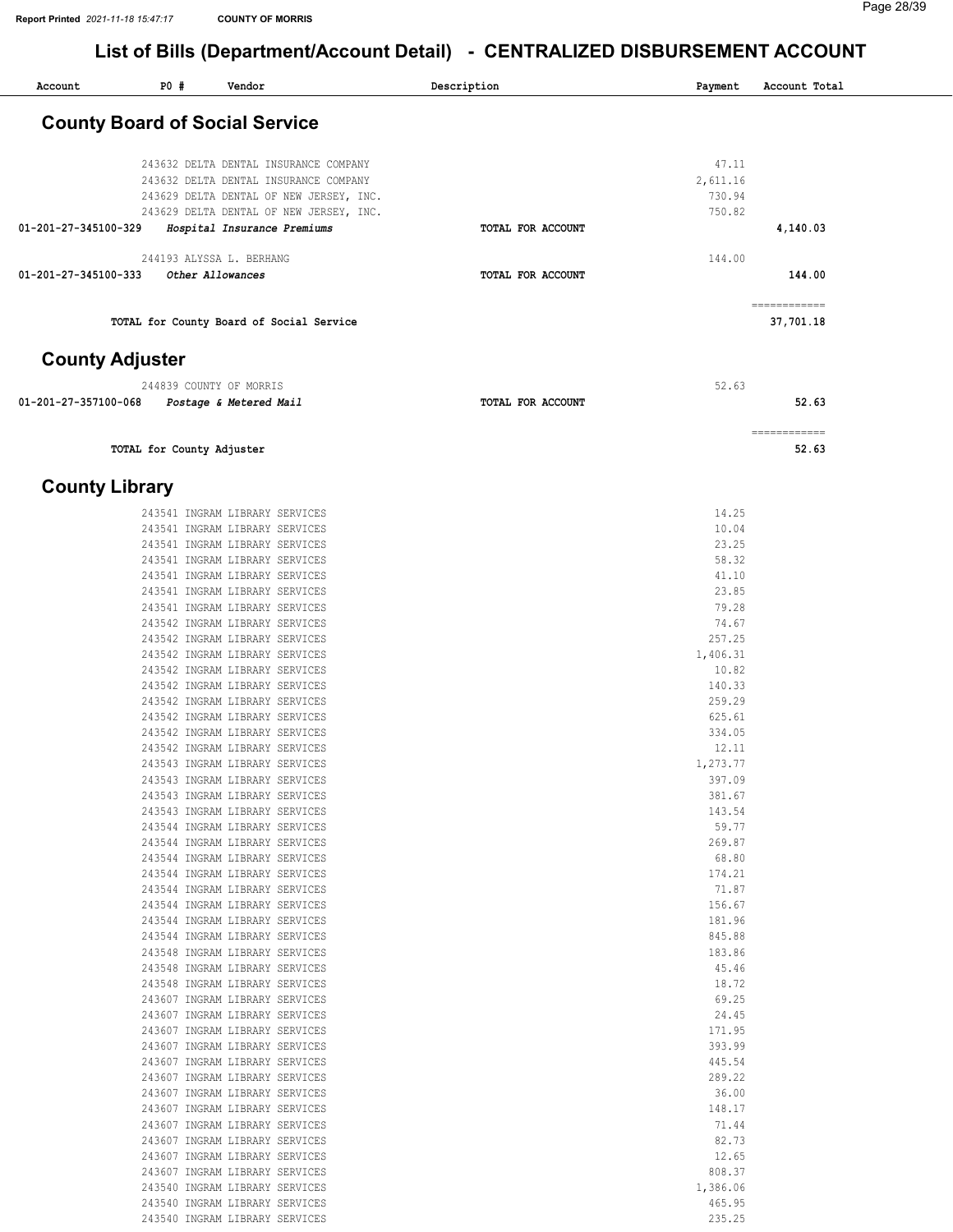| Account                               | P0#                      | Vendor                                   | Description       | Payment    | Account Total              |
|---------------------------------------|--------------------------|------------------------------------------|-------------------|------------|----------------------------|
| <b>County Library</b>                 |                          |                                          |                   |            |                            |
|                                       |                          | 243540 INGRAM LIBRARY SERVICES           |                   | 2,329.99   |                            |
|                                       |                          | 243540 INGRAM LIBRARY SERVICES           |                   | $-22.00$   |                            |
|                                       |                          | 243540 INGRAM LIBRARY SERVICES           |                   | 144.37     |                            |
|                                       |                          | 243540 INGRAM LIBRARY SERVICES           |                   | $-30.96$   |                            |
|                                       |                          | 243540 INGRAM LIBRARY SERVICES           |                   | 18.44      |                            |
| 01-201-29-390100-028                  |                          | Books & Periodicals                      | TOTAL FOR ACCOUNT |            | 14,724.53                  |
|                                       |                          | 243541 INGRAM LIBRARY SERVICES           |                   | 32.30      |                            |
|                                       |                          | 243543 INGRAM LIBRARY SERVICES           |                   | 3.80       |                            |
|                                       |                          | 243543 INGRAM LIBRARY SERVICES           |                   | 3.80       |                            |
|                                       |                          | 243548 INGRAM LIBRARY SERVICES           |                   | 3.80       |                            |
|                                       |                          | 243540 INGRAM LIBRARY SERVICES           |                   | 3.80       |                            |
| 01-201-29-390100-058                  |                          | Office Supplies & Stationery             | TOTAL FOR ACCOUNT |            | 47.50                      |
|                                       | 244839 COUNTY OF MORRIS  |                                          |                   | 771.74     |                            |
| 01-201-29-390100-068                  |                          | Postage & Metered Mail                   | TOTAL FOR ACCOUNT |            | 771.74                     |
|                                       | 243612 RICOH USA, INC.   |                                          |                   | 9.24       |                            |
|                                       | 243612 RICOH USA, INC.   |                                          |                   | 7.91       |                            |
|                                       | 243612 RICOH USA, INC.   |                                          |                   | 31.78      |                            |
|                                       | 243612 RICOH USA, INC.   |                                          |                   | 107.59     |                            |
|                                       | 243612 RICOH USA, INC.   |                                          |                   | 9.87       |                            |
|                                       | 243612 RICOH USA, INC.   |                                          |                   | 0.49       |                            |
|                                       | 243612 RICOH USA, INC.   |                                          |                   | 4.97       |                            |
|                                       | 243612 RICOH USA, INC.   |                                          |                   | 27.16      |                            |
| 01-201-29-390100-069                  | Printing                 |                                          | TOTAL FOR ACCOUNT |            | 199.01                     |
|                                       |                          | 243541 INGRAM LIBRARY SERVICES           |                   | 167.72     |                            |
|                                       |                          | 243543 INGRAM LIBRARY SERVICES           |                   | 22.00      |                            |
|                                       |                          | 243543 INGRAM LIBRARY SERVICES           |                   | 22.00      |                            |
|                                       |                          | 243548 INGRAM LIBRARY SERVICES           |                   | 32.99      |                            |
|                                       |                          | 243540 INGRAM LIBRARY SERVICES           |                   | 32.49      |                            |
| 01-201-29-390100-083                  |                          | Video & Film Materials                   | TOTAL FOR ACCOUNT |            | 277.20                     |
|                                       |                          | 242198 OCLC ONLINE COMPUTER              |                   | 1,075.67   |                            |
| 01-201-29-390100-084                  |                          | <i><b>Other Outside Services</b></i>     | TOTAL FOR ACCOUNT |            | 1,075.67                   |
|                                       | TOTAL for County Library |                                          |                   |            | ============<br>17,095.65  |
|                                       |                          |                                          |                   |            |                            |
|                                       |                          | <b>County Superintendent of Schoo</b>    |                   |            |                            |
|                                       | 244839 COUNTY OF MORRIS  |                                          | TOTAL FOR ACCOUNT | 7.80       | 7.80                       |
| 01-201-29-392100-068                  |                          | Postage & Metered Mail                   |                   |            |                            |
|                                       |                          | TOTAL for County Superintendent of Schoo |                   |            | ------------<br>7.80       |
| <b>Contribution to County College</b> |                          |                                          |                   |            |                            |
|                                       |                          | 244829 COUNTY COLLEGE OF MORRIS          |                   | 417,576.59 |                            |
|                                       |                          |                                          |                   |            |                            |
| 01-201-29-395100-090                  | <b>Expenditures</b>      |                                          | TOTAL FOR ACCOUNT |            | 417,576.59                 |
|                                       |                          | TOTAL for Contribution to County College |                   |            | ============<br>417,576.59 |
| <b>Rutgers Extension Service</b>      |                          |                                          |                   |            |                            |
|                                       |                          |                                          |                   | 49.64      |                            |
| 01-201-29-396100-068                  | 244839 COUNTY OF MORRIS  | Postage & Metered Mail                   | TOTAL FOR ACCOUNT |            | 49.64                      |
|                                       |                          |                                          |                   |            | ============               |
|                                       |                          | TOTAL for Rutgers Extension Service      |                   |            | 49.64                      |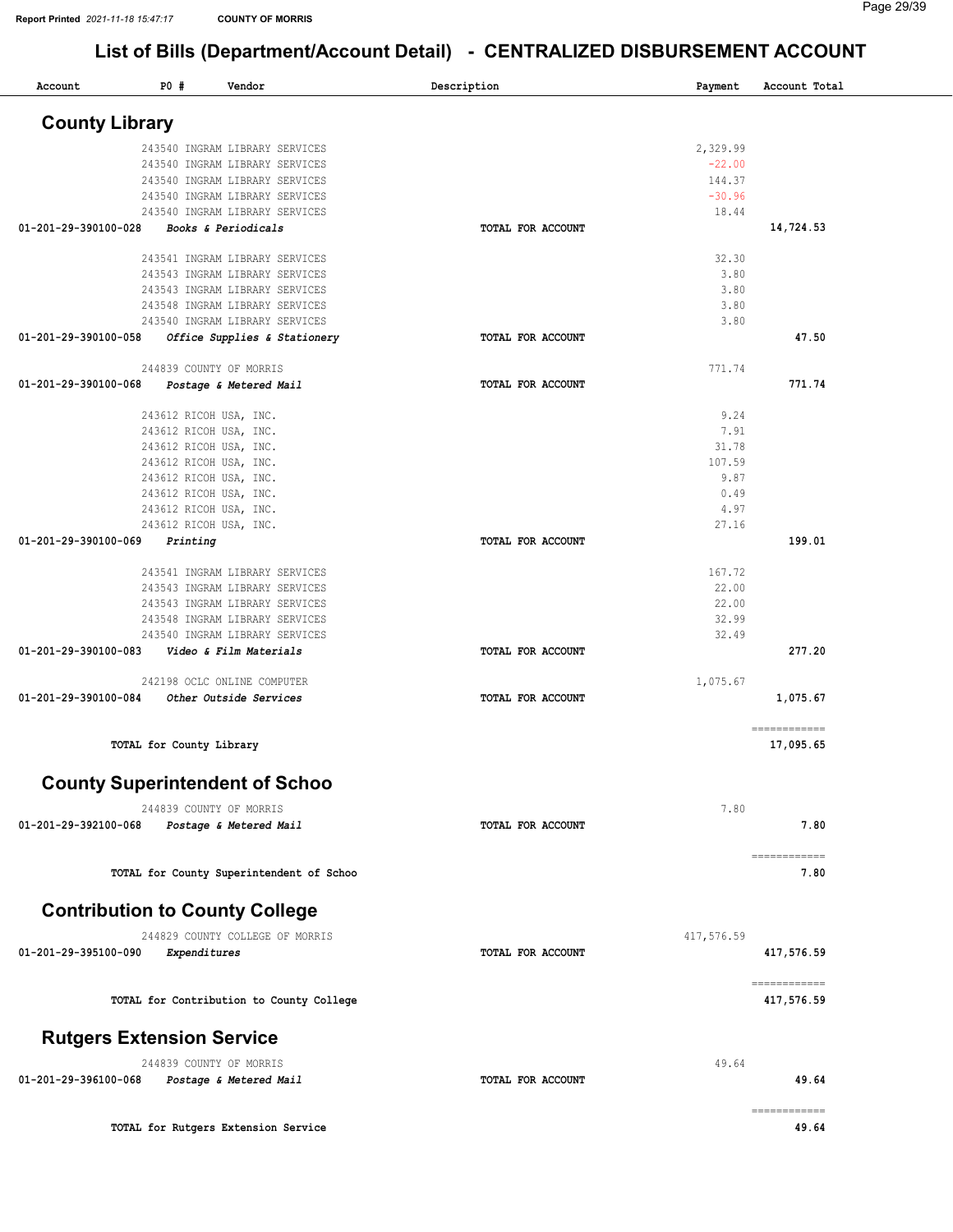#### Page 30/39

| Account                          | P0#                 | Vendor                                                                             | Description       | Payment               | Account Total              |
|----------------------------------|---------------------|------------------------------------------------------------------------------------|-------------------|-----------------------|----------------------------|
|                                  |                     |                                                                                    |                   |                       |                            |
| <b>Fire and Police Academy</b>   |                     |                                                                                    |                   |                       |                            |
|                                  |                     | 243792 LEXIS NEXIS/ MATTHEW BENDER                                                 |                   | 223.74                |                            |
| 01-201-29-407100-028             |                     | Books & Periodicals                                                                | TOTAL FOR ACCOUNT |                       | 223.74                     |
|                                  |                     | 243778 W.B. MASON COMPANY INC                                                      |                   | 19.99                 |                            |
| 01-201-29-407100-058             |                     | Office Supplies & Stationery                                                       | TOTAL FOR ACCOUNT |                       | 19.99                      |
|                                  |                     | 243782 MORRISTOWN LUMBER &                                                         |                   | 31.68                 |                            |
| 01-201-29-407100-059             |                     | Other General Expenses                                                             | TOTAL FOR ACCOUNT |                       | 31.68                      |
|                                  |                     | 244839 COUNTY OF MORRIS                                                            |                   | 96.11                 |                            |
| 01-201-29-407100-068             |                     | Postage & Metered Mail                                                             | TOTAL FOR ACCOUNT |                       | 96.11                      |
|                                  |                     |                                                                                    |                   |                       |                            |
|                                  |                     | TOTAL for Fire and Police Academy                                                  |                   |                       | ============<br>371.52     |
|                                  |                     |                                                                                    |                   |                       |                            |
| <b>Utilities</b>                 |                     |                                                                                    |                   |                       |                            |
|                                  |                     | 242906 NATIONAL FUEL OIL INC.                                                      |                   | 9,140.23              |                            |
|                                  |                     | 242906 NATIONAL FUEL OIL INC.                                                      |                   | 8,972.00              |                            |
|                                  |                     | 242906 NATIONAL FUEL OIL INC.<br>242906 NATIONAL FUEL OIL INC.                     |                   | 9,046.40<br>1,958.53  |                            |
| 01-201-31-430100-136             | Diesel Fuel         |                                                                                    | TOTAL FOR ACCOUNT |                       | 29, 117. 16                |
|                                  |                     |                                                                                    |                   |                       |                            |
|                                  |                     | 244331 DIRECT ENERGY BUSINESS<br>243051 JERSEY CENTRAL POWER & LIGHT               |                   | 925.76<br>1,633.41    |                            |
|                                  |                     | 243725 JERSEY CENTRAL POWER & LIGHT                                                |                   | 37.69                 |                            |
|                                  |                     | 244289 JERSEY CENTRAL POWER & LIGHT                                                |                   | 417.89                |                            |
|                                  |                     | 244290 JERSEY CENTRAL POWER & LIGHT<br>244319 TIOGA SOLAR MORRIS COUNTY 1 LLC      |                   | 216.89<br>703.89      |                            |
|                                  |                     | 242977 JERSEY CENTRAL POWER & LIGHT                                                |                   | 472.66                |                            |
|                                  |                     | 244057 DIRECT ENERGY BUSINESS                                                      |                   | 402.59                |                            |
|                                  |                     | 244321 U.S. BANK OPERATIONS CENTER                                                 |                   | 8,914.86              |                            |
| 01-201-31-430100-137             | Electricity         |                                                                                    | TOTAL FOR ACCOUNT |                       | 13,725.64                  |
|                                  |                     | 244763 NATIONAL FUEL OIL INC.                                                      |                   | 40,646.80             |                            |
| 01-201-31-430100-140             | Gas Purchases       |                                                                                    | TOTAL FOR ACCOUNT |                       | 40,646.80                  |
|                                  |                     | 244286 DIRECT ENERGY BUSINESS MARKETING                                            |                   | 3,095.68              |                            |
|                                  |                     | 244283 N.J. NATURAL GAS COMPANY                                                    |                   | 70.27                 |                            |
|                                  |                     | 244284 N.J. NATURAL GAS COMPANY                                                    |                   | 356.36                |                            |
|                                  |                     | 244282 N.J. NATURAL GAS COMPANY<br>244281 N.J. NATURAL GAS COMPANY                 |                   | 308.16<br>37.33       |                            |
|                                  |                     | 244280 N.J. NATURAL GAS COMPANY                                                    |                   | 53.17                 |                            |
|                                  |                     | 244320 DIRECT ENERGY BUSINESS MARKETING                                            |                   | 37.30                 |                            |
|                                  |                     | 244320 DIRECT ENERGY BUSINESS MARKETING<br>244320 DIRECT ENERGY BUSINESS MARKETING |                   | 521.79<br>339.19      |                            |
| 01-201-31-430100-141 Natural Gas |                     |                                                                                    | TOTAL FOR ACCOUNT |                       | 4,819.25                   |
|                                  |                     |                                                                                    |                   |                       |                            |
| 01-201-31-430100-146 Telephone   | 243744 VERIZON      |                                                                                    | TOTAL FOR ACCOUNT | 7,213.70              | 7,213.70                   |
|                                  |                     |                                                                                    |                   |                       |                            |
|                                  |                     | 244023 SOUTHEAST MORRIS COUNTY                                                     |                   | 426.67                |                            |
|                                  |                     | 244023 SOUTHEAST MORRIS COUNTY<br>244276 SOUTHEAST MORRIS COUNTY                   |                   | 2,833.95<br>6, 196.10 |                            |
|                                  |                     | 244322 WHARTON WATER DEPARTMENT                                                    |                   | 92.48                 |                            |
|                                  |                     | 244322 WHARTON WATER DEPARTMENT                                                    |                   | 127.20                |                            |
|                                  |                     | 244322 WHARTON WATER DEPARTMENT<br>244322 WHARTON WATER DEPARTMENT                 |                   | 240.63<br>182.46      |                            |
| 01-201-31-430100-147 Water       |                     |                                                                                    | TOTAL FOR ACCOUNT |                       | 10,099.49                  |
|                                  |                     |                                                                                    |                   |                       |                            |
|                                  | TOTAL for Utilities |                                                                                    |                   |                       | ============<br>105,622.04 |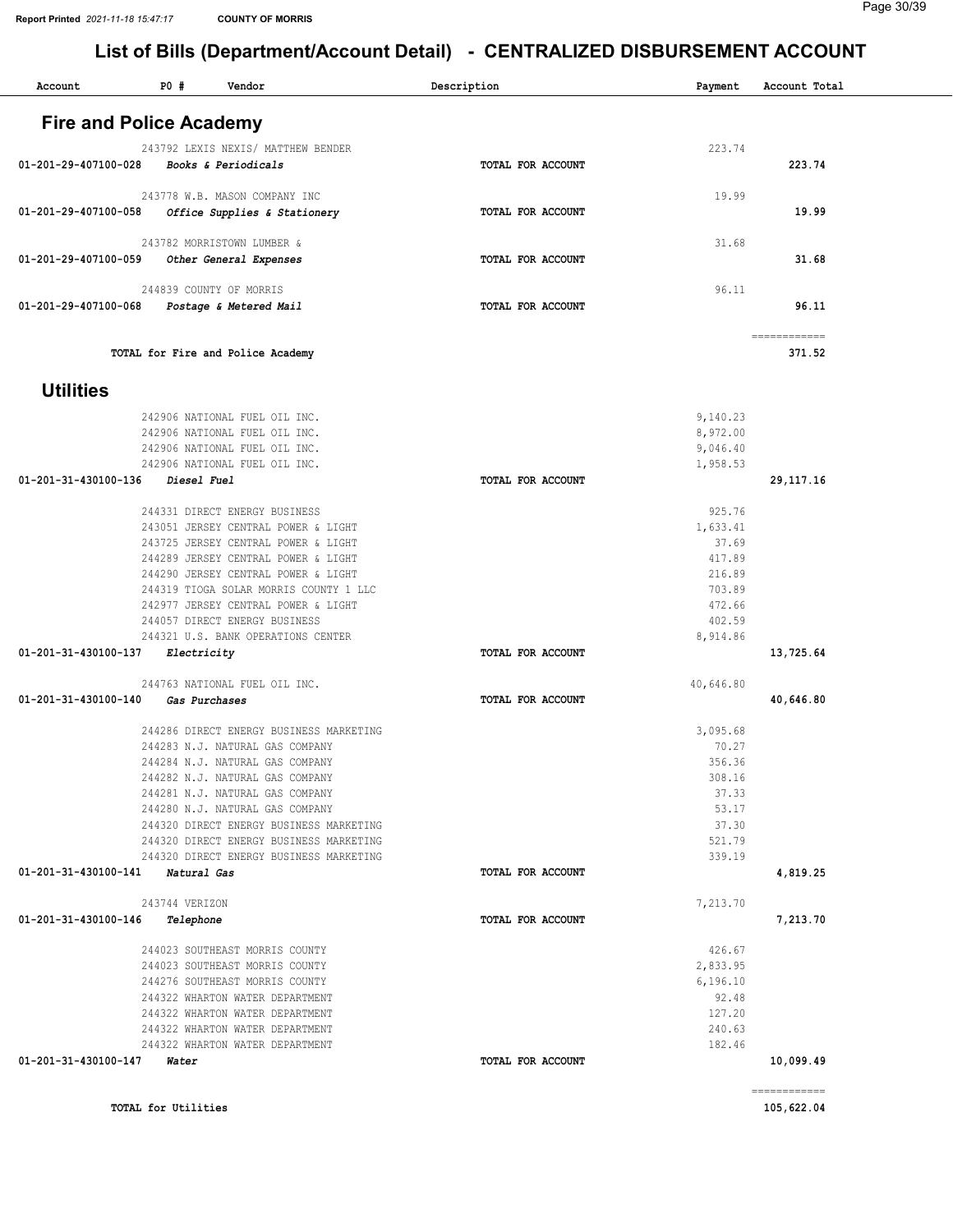| Account                   | P0 #                              | Vendor                       | Description              | Payment     | Account Total              |
|---------------------------|-----------------------------------|------------------------------|--------------------------|-------------|----------------------------|
|                           | DEPARTMENT 480000                 |                              |                          |             |                            |
|                           |                                   |                              |                          |             |                            |
| 01-287-55-480000-888      | 244562 PINO CONSULTING GROUP INC. |                              |                          | 530,000.00  |                            |
|                           | Reserve for Litigation            |                              | TOTAL FOR ACCOUNT        |             | 530,000.00                 |
|                           | TOTAL for DEPARTMENT 480000       |                              |                          |             | ------------<br>530,000.00 |
| <b>Nutrition</b>          |                                   |                              |                          |             |                            |
|                           | 243546 W.B. MASON COMPANY INC     |                              |                          | 223.96      |                            |
|                           | 243546 W.B. MASON COMPANY INC     |                              |                          | 5.49        |                            |
|                           | 243546 W.B. MASON COMPANY INC     |                              |                          | 1.00        |                            |
| 01-201-41-716100-058      |                                   | Office Supplies & Stationery | TOTAL FOR ACCOUNT        |             | 230.45                     |
|                           | 243546 W.B. MASON COMPANY INC     |                              |                          | 15.30       |                            |
|                           | 243546 W.B. MASON COMPANY INC     |                              |                          | 11.39       |                            |
|                           | 244371 CORE PROMOTIONS, LLC       |                              |                          | 689.00      |                            |
|                           | 244371 CORE PROMOTIONS, LLC       |                              |                          | 83.45       |                            |
|                           | 244364 CORE PROMOTIONS, LLC       |                              |                          | 16.06       |                            |
|                           | 244364 CORE PROMOTIONS, LLC       |                              |                          | 4.00        |                            |
| 01-201-41-716100-059      | Other General Expenses            |                              | TOTAL FOR ACCOUNT        |             | 819.20                     |
|                           | 244015 PATRICIA W. GIBBONS        |                              |                          | 29.96       |                            |
|                           | 244015 PATRICIA W. GIBBONS        |                              |                          | 255.36      |                            |
| 01-201-41-716100-084      | Other Outside Services            |                              | <b>TOTAL FOR ACCOUNT</b> |             | 285.32                     |
|                           | 244763 NATIONAL FUEL OIL INC.     |                              |                          | 3,221.96    |                            |
| 01-201-41-716100-140      | Gas Purchases                     |                              | TOTAL FOR ACCOUNT        |             | 3,221.96                   |
|                           | 244111 NU-WAY CONCESSIONAIRES INC |                              |                          | 105, 937.72 |                            |
|                           | 244111 NU-WAY CONCESSIONAIRES INC |                              |                          | 13, 122.62  |                            |
|                           | 244111 NU-WAY CONCESSIONAIRES INC |                              |                          | 106.65      |                            |
|                           | 244112 NU-WAY CONCESSIONAIRES INC |                              |                          | 26, 362.49  |                            |
|                           | 244113 NU-WAY CONCESSIONAIRES INC |                              |                          | 9,051.70    |                            |
|                           | 244114 NU-WAY CONCESSIONAIRES INC |                              |                          | 4,155.40    |                            |
|                           | 244114 NU-WAY CONCESSIONAIRES INC |                              |                          | 4,147.50    |                            |
|                           | 244114 NU-WAY CONCESSIONAIRES INC |                              |                          | 1,848.60    |                            |
|                           | 244115 NU-WAY CONCESSIONAIRES INC |                              |                          | 5,075.75    |                            |
|                           | 244110 NU-WAY CONCESSIONAIRES INC |                              |                          | 1,086.03    |                            |
| 01-201-41-716100-185      | Food                              |                              | TOTAL FOR ACCOUNT        |             | 170,894.46                 |
|                           | TOTAL for Nutrition               |                              |                          |             | ============<br>175,451.39 |
| <b>Cash Held In Trust</b> |                                   |                              |                          |             |                            |
|                           | 244110 NU-WAY CONCESSIONAIRES INC |                              |                          | 19,958.00   |                            |
| 01-204-55-999999-520      | Other Expenses CP                 |                              | TOTAL FOR ACCOUNT        |             | 19,958.00                  |

TOTAL for Cash Held In Trust 19,958.00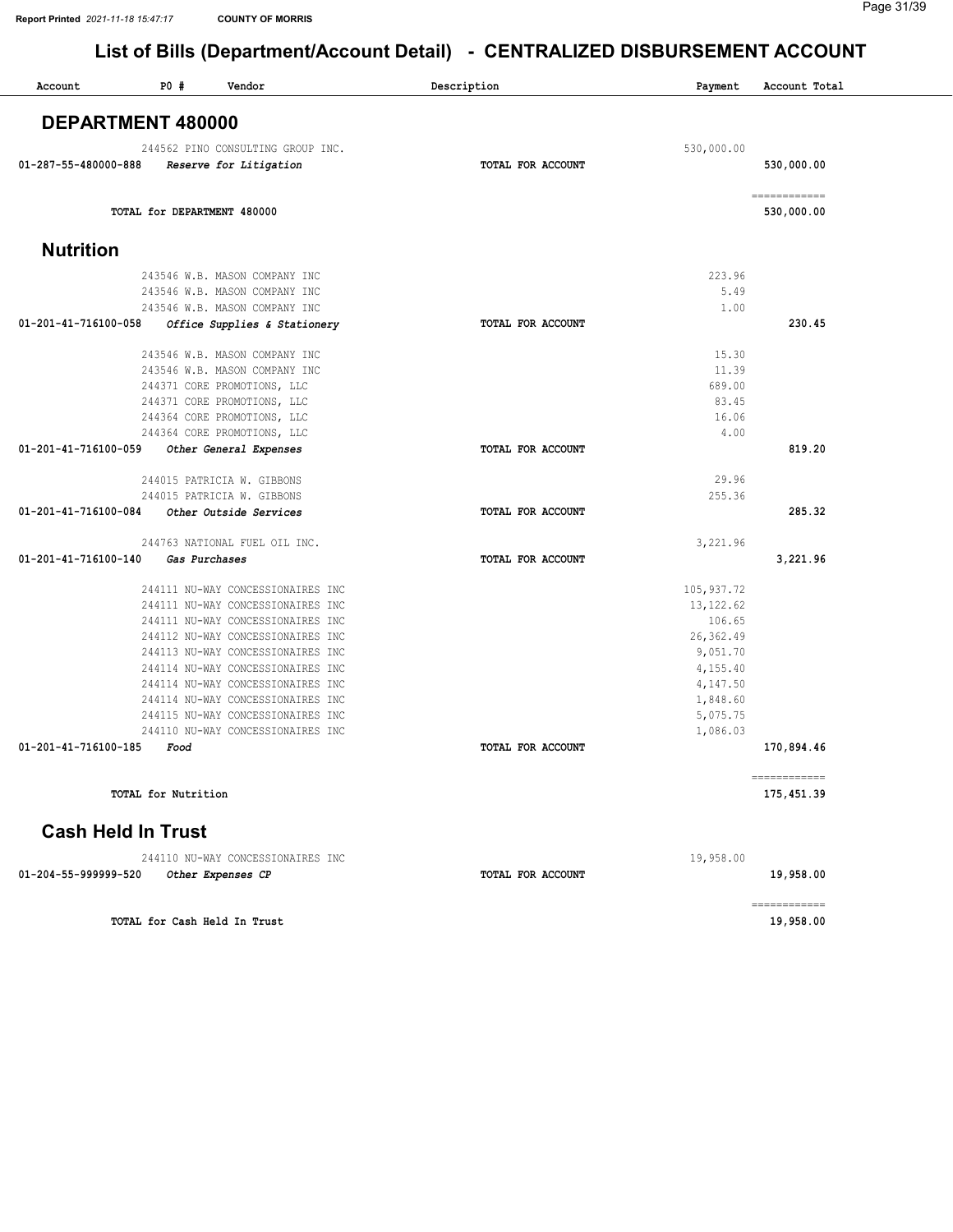| Account              | P0#                                                                     | Vendor                                                                                                                                                                                                                                                                       |                   | Description       | Payment                                                    | Account Total                                                                                                                                                                                                                                                                                                                                                                                                                                                                                      |
|----------------------|-------------------------------------------------------------------------|------------------------------------------------------------------------------------------------------------------------------------------------------------------------------------------------------------------------------------------------------------------------------|-------------------|-------------------|------------------------------------------------------------|----------------------------------------------------------------------------------------------------------------------------------------------------------------------------------------------------------------------------------------------------------------------------------------------------------------------------------------------------------------------------------------------------------------------------------------------------------------------------------------------------|
|                      |                                                                         |                                                                                                                                                                                                                                                                              | <b>Grant Fund</b> |                   |                                                            |                                                                                                                                                                                                                                                                                                                                                                                                                                                                                                    |
|                      | DEPARTMENT 716220                                                       |                                                                                                                                                                                                                                                                              |                   |                   |                                                            |                                                                                                                                                                                                                                                                                                                                                                                                                                                                                                    |
|                      |                                                                         | 243598 OFFICE CONCEPTS GROUP, INC.<br>243598 OFFICE CONCEPTS GROUP, INC.<br>243598 OFFICE CONCEPTS GROUP, INC.<br>243598 OFFICE CONCEPTS GROUP, INC.<br>243598 OFFICE CONCEPTS GROUP, INC.<br>243598 OFFICE CONCEPTS GROUP, INC.                                             |                   |                   | 299.94<br>166.05<br>32.04<br>86.98<br>92.60<br>49.79       |                                                                                                                                                                                                                                                                                                                                                                                                                                                                                                    |
|                      |                                                                         | 243598 OFFICE CONCEPTS GROUP, INC.<br>243598 OFFICE CONCEPTS GROUP, INC.                                                                                                                                                                                                     |                   |                   | 103.00<br>$-404.14$                                        |                                                                                                                                                                                                                                                                                                                                                                                                                                                                                                    |
| 02-213-41-716220-391 |                                                                         | Area Plan Grant - CRRSA $(4/1/21-9/30/22)$                                                                                                                                                                                                                                   |                   | TOTAL FOR ACCOUNT |                                                            | 426.26                                                                                                                                                                                                                                                                                                                                                                                                                                                                                             |
|                      | TOTAL for DEPARTMENT 716220                                             |                                                                                                                                                                                                                                                                              |                   |                   |                                                            | $\begin{array}{cccccccccc} \multicolumn{2}{c}{} & \multicolumn{2}{c}{} & \multicolumn{2}{c}{} & \multicolumn{2}{c}{} & \multicolumn{2}{c}{} & \multicolumn{2}{c}{} & \multicolumn{2}{c}{} & \multicolumn{2}{c}{} & \multicolumn{2}{c}{} & \multicolumn{2}{c}{} & \multicolumn{2}{c}{} & \multicolumn{2}{c}{} & \multicolumn{2}{c}{} & \multicolumn{2}{c}{} & \multicolumn{2}{c}{} & \multicolumn{2}{c}{} & \multicolumn{2}{c}{} & \multicolumn{2}{c}{} & \multicolumn{2}{c}{} & \mult$<br>426.26   |
|                      | <b>DEPARTMENT 718125</b>                                                |                                                                                                                                                                                                                                                                              |                   |                   |                                                            |                                                                                                                                                                                                                                                                                                                                                                                                                                                                                                    |
| 02-213-41-718125-391 |                                                                         | 242941 MUNICIPAL EMERGENCY SERVICES<br>242941 MUNICIPAL EMERGENCY SERVICES<br>242941 MUNICIPAL EMERGENCY SERVICES<br>242941 MUNICIPAL EMERGENCY SERVICES<br>240135 FLEMINGTON DEPT STORE INC<br>240135 FLEMINGTON DEPT STORE INC<br>Helping Hand Grant 14-20(9/1/20-8/31/21) |                   | TOTAL FOR ACCOUNT | 860.00<br>860.00<br>92.00<br>12.00<br>1,765.96<br>1,858.85 | 5,448.81                                                                                                                                                                                                                                                                                                                                                                                                                                                                                           |
|                      | TOTAL for DEPARTMENT 718125                                             |                                                                                                                                                                                                                                                                              |                   |                   |                                                            | $\begin{array}{cccccccccc} \multicolumn{2}{c}{} & \multicolumn{2}{c}{} & \multicolumn{2}{c}{} & \multicolumn{2}{c}{} & \multicolumn{2}{c}{} & \multicolumn{2}{c}{} & \multicolumn{2}{c}{} & \multicolumn{2}{c}{} & \multicolumn{2}{c}{} & \multicolumn{2}{c}{} & \multicolumn{2}{c}{} & \multicolumn{2}{c}{} & \multicolumn{2}{c}{} & \multicolumn{2}{c}{} & \multicolumn{2}{c}{} & \multicolumn{2}{c}{} & \multicolumn{2}{c}{} & \multicolumn{2}{c}{} & \multicolumn{2}{c}{} & \mult$<br>5,448.81 |
|                      | <b>DEPARTMENT 718205</b>                                                |                                                                                                                                                                                                                                                                              |                   |                   |                                                            |                                                                                                                                                                                                                                                                                                                                                                                                                                                                                                    |
| 02-213-41-718205-391 |                                                                         | 244862 COUNTY OF MORRIS<br>Public Health Emer Grant (7/1/21-6/30/22)                                                                                                                                                                                                         |                   | TOTAL FOR ACCOUNT | 95.43                                                      | 95.43                                                                                                                                                                                                                                                                                                                                                                                                                                                                                              |
|                      | TOTAL for DEPARTMENT 718205                                             |                                                                                                                                                                                                                                                                              |                   |                   |                                                            | ecceccecece<br>95.43                                                                                                                                                                                                                                                                                                                                                                                                                                                                               |
| <b>TANF</b>          |                                                                         |                                                                                                                                                                                                                                                                              |                   |                   |                                                            |                                                                                                                                                                                                                                                                                                                                                                                                                                                                                                    |
| 02-213-41-741215-392 |                                                                         | 243868 MORRIS COUNTY CHAMBER OF<br>243867 TELESEARCH INC<br>243867 TELESEARCH INC<br>243867 TELESEARCH INC<br>243880 NEW JERSEY BUSINESS &<br>WFNJ-TANF (7/1/21-12/31/22)                                                                                                    |                   | TOTAL FOR ACCOUNT | 16.00<br>273.77<br>28.82<br>273.77<br>15.80                | 608.16                                                                                                                                                                                                                                                                                                                                                                                                                                                                                             |
|                      | TOTAL for TANF                                                          |                                                                                                                                                                                                                                                                              |                   |                   |                                                            | ============<br>608.16                                                                                                                                                                                                                                                                                                                                                                                                                                                                             |
|                      | <b>GENERAL ASSISTANCE</b>                                               |                                                                                                                                                                                                                                                                              |                   |                   |                                                            |                                                                                                                                                                                                                                                                                                                                                                                                                                                                                                    |
| 02-213-41-741220-392 | 243867 TELESEARCH INC<br>243867 TELESEARCH INC<br>243867 TELESEARCH INC | 243868 MORRIS COUNTY CHAMBER OF<br>243880 NEW JERSEY BUSINESS &<br>WFNJ-General Assistance (7/1/21-12/31/22)                                                                                                                                                                 |                   | TOTAL FOR ACCOUNT | 28.00<br>486.71<br>50.43<br>486.71<br>27.65                | 1,079.50                                                                                                                                                                                                                                                                                                                                                                                                                                                                                           |
|                      | TOTAL for GENERAL ASSISTANCE                                            |                                                                                                                                                                                                                                                                              |                   |                   |                                                            | ============<br>1,079.50                                                                                                                                                                                                                                                                                                                                                                                                                                                                           |
| <b>WIA: Adult</b>    |                                                                         |                                                                                                                                                                                                                                                                              |                   |                   |                                                            |                                                                                                                                                                                                                                                                                                                                                                                                                                                                                                    |
|                      |                                                                         | 243866 EZ WHEELS DRIVING SCHOOL<br>243865 WEISS-AUG, INC<br>243865 WEISS-AUG, INC<br>243864 WEISS-AUG, INC                                                                                                                                                                   |                   |                   | 1,706.24<br>5,000.00<br>5,000.00<br>5,000.00               |                                                                                                                                                                                                                                                                                                                                                                                                                                                                                                    |
| 02-213-41-742205-391 |                                                                         | WIOA Adult (7/1/20-6/30/22)                                                                                                                                                                                                                                                  |                   | TOTAL FOR ACCOUNT |                                                            | 16,706.24                                                                                                                                                                                                                                                                                                                                                                                                                                                                                          |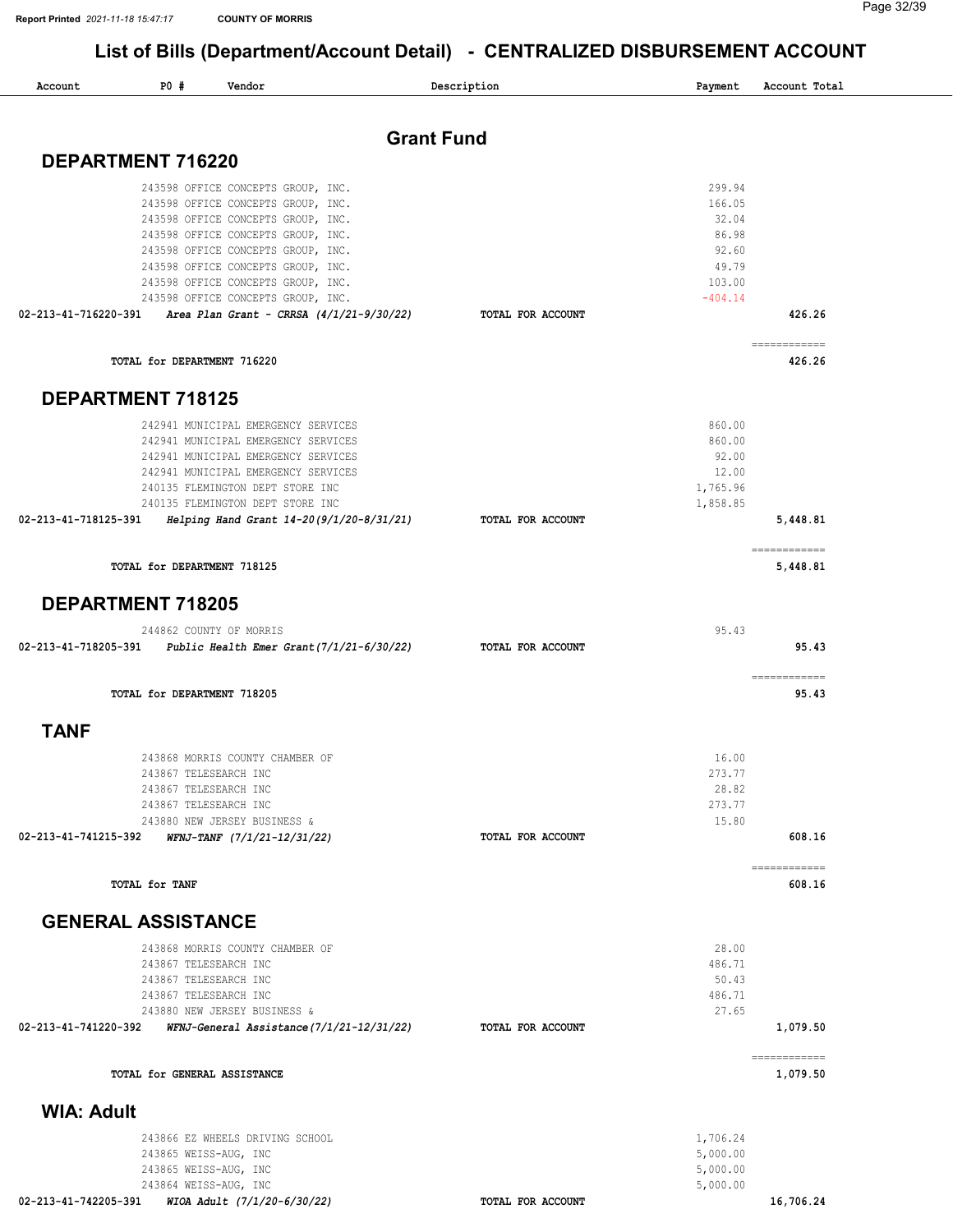| Account                        | <b>PO #</b>          | Vendor                                                           | Description       | Payment           | Account Total             |
|--------------------------------|----------------------|------------------------------------------------------------------|-------------------|-------------------|---------------------------|
| <b>WIA: Adult</b>              |                      |                                                                  |                   |                   |                           |
|                                |                      |                                                                  |                   |                   |                           |
|                                | TOTAL for WIA: Adult |                                                                  |                   |                   | ------------<br>16,706.24 |
| <b>WIA: Disclocated Worker</b> |                      |                                                                  |                   |                   |                           |
|                                |                      |                                                                  |                   |                   |                           |
|                                |                      | 244240 MONICA CORREA                                             |                   | 120.00            |                           |
|                                |                      | 244240 MONICA CORREA                                             |                   | 130.00            |                           |
|                                |                      | 243869 LINCOLN TECHNICAL INSTITUTE                               |                   | 800.00            |                           |
|                                | 244336 DENICE HILL   |                                                                  |                   | 121.00            |                           |
|                                |                      | 244862 COUNTY OF MORRIS                                          |                   | 60.97             |                           |
|                                |                      | 243873 FITNESS COACHING LLC                                      |                   | 1,067.18          |                           |
| 02-213-41-742210-391           |                      | WIOA Dislocated Worker $(7/1/20-6/30/22)$                        | TOTAL FOR ACCOUNT |                   | 2,299.15                  |
|                                |                      | TOTAL for WIA: Disclocated Worker                                |                   |                   | ------------<br>2,299.15  |
|                                |                      |                                                                  |                   |                   |                           |
| <b>WIA: Youth</b>              |                      |                                                                  |                   |                   |                           |
|                                |                      | 243863 PHILLIPSBURG SCHOOL BASED                                 |                   | 400.00            |                           |
|                                |                      | 243863 PHILLIPSBURG SCHOOL BASED                                 |                   | 400.00            |                           |
|                                |                      | 243862 PHILLIPSBURG SCHOOL BASED                                 |                   | 400.00            |                           |
|                                |                      | 243862 PHILLIPSBURG SCHOOL BASED                                 |                   | 400.00            |                           |
|                                |                      | 243883 NEWBRIDGE SERVICES INC                                    |                   | 557.00            |                           |
|                                |                      | 243882 NEWBRIDGE SERVICES INC                                    |                   | 250.00            |                           |
|                                |                      | 243882 NEWBRIDGE SERVICES INC                                    |                   | 250.00            |                           |
|                                |                      | 243882 NEWBRIDGE SERVICES INC                                    |                   | 450.00            |                           |
|                                |                      | 243882 NEWBRIDGE SERVICES INC                                    |                   | 675.00            |                           |
|                                |                      | 243882 NEWBRIDGE SERVICES INC                                    |                   | 675.00            |                           |
|                                |                      | 243882 NEWBRIDGE SERVICES INC<br>243868 MORRIS COUNTY CHAMBER OF |                   | 1,275.00<br>84.00 |                           |
|                                |                      | 243867 TELESEARCH INC                                            |                   | 151.29            |                           |
|                                |                      | 243875 NEWBRIDGE SERVICES INC                                    |                   | 244.00            |                           |
|                                |                      | 243875 NEWBRIDGE SERVICES INC                                    |                   | 244.00            |                           |
|                                |                      | 243875 NEWBRIDGE SERVICES INC                                    |                   | 399.00            |                           |
|                                |                      | 243875 NEWBRIDGE SERVICES INC                                    |                   | 244.00            |                           |
|                                |                      | 243875 NEWBRIDGE SERVICES INC                                    |                   | 244.00            |                           |
|                                |                      | 243874 PHILLIPSBURG SCHOOL BASED                                 |                   | 400.00            |                           |
|                                |                      | 243877 PHILLIPSBURG SCHOOL BASED                                 |                   | 985.00            |                           |
|                                |                      | 243877 PHILLIPSBURG SCHOOL BASED                                 |                   | 1,050.00          |                           |
|                                |                      | 243877 PHILLIPSBURG SCHOOL BASED                                 |                   | 1,050.00          |                           |
|                                |                      | 243877 PHILLIPSBURG SCHOOL BASED                                 |                   | 640.00            |                           |
|                                |                      | 243877 PHILLIPSBURG SCHOOL BASED                                 |                   | 280.00            |                           |
|                                |                      | 243877 PHILLIPSBURG SCHOOL BASED                                 |                   | 280.00            |                           |
|                                |                      | 243877 PHILLIPSBURG SCHOOL BASED                                 |                   | 1,050.00          |                           |
|                                |                      | 243877 PHILLIPSBURG SCHOOL BASED                                 |                   | 500.00            |                           |
|                                |                      | 243878 PHILLIPSBURG SCHOOL BASED                                 |                   | 640.00            |                           |
|                                |                      | 243878 PHILLIPSBURG SCHOOL BASED                                 |                   | 280.00            |                           |
|                                |                      | 243878 PHILLIPSBURG SCHOOL BASED                                 |                   | 280.00            |                           |
|                                |                      | 243878 PHILLIPSBURG SCHOOL BASED                                 |                   | 640.00            |                           |

PHILLIPSBURG SCHOOL BASED 1,050.00

PHILLIPSBURG SCHOOL BASED 985.00

PHILLIPSBURG SCHOOL BASED 1,050.00

243879 PHILLIPSBURG SCHOOL BASED

 PHILLIPSBURG SCHOOL BASED 280.00 PHILLIPSBURG SCHOOL BASED 985.00

PHILLIPSBURG SCHOOL BASED 985.00

 PHILLIPSBURG SCHOOL BASED 1,050.00 PHILLIPSBURG SCHOOL BASED 400.00 PHILLIPSBURG SCHOOL BASED 400.00 PHILLIPSBURG SCHOOL BASED 400.00

PHILLIPSBURG SCHOOL BASED 1,050.00

 PHILLIPSBURG SCHOOL BASED 640.00 PHILLIPSBURG SCHOOL BASED 500.00 PHILLIPSBURG SCHOOL BASED 280.00 PHILLIPSBURG SCHOOL BASED 500.00 PHILLIPSBURG SCHOOL BASED 985.00

PHILLIPSBURG SCHOOL BASED 1,050.00

 PHILLIPSBURG SCHOOL BASED 985.00 PHILLIPSBURG SCHOOL BASED 1,050.00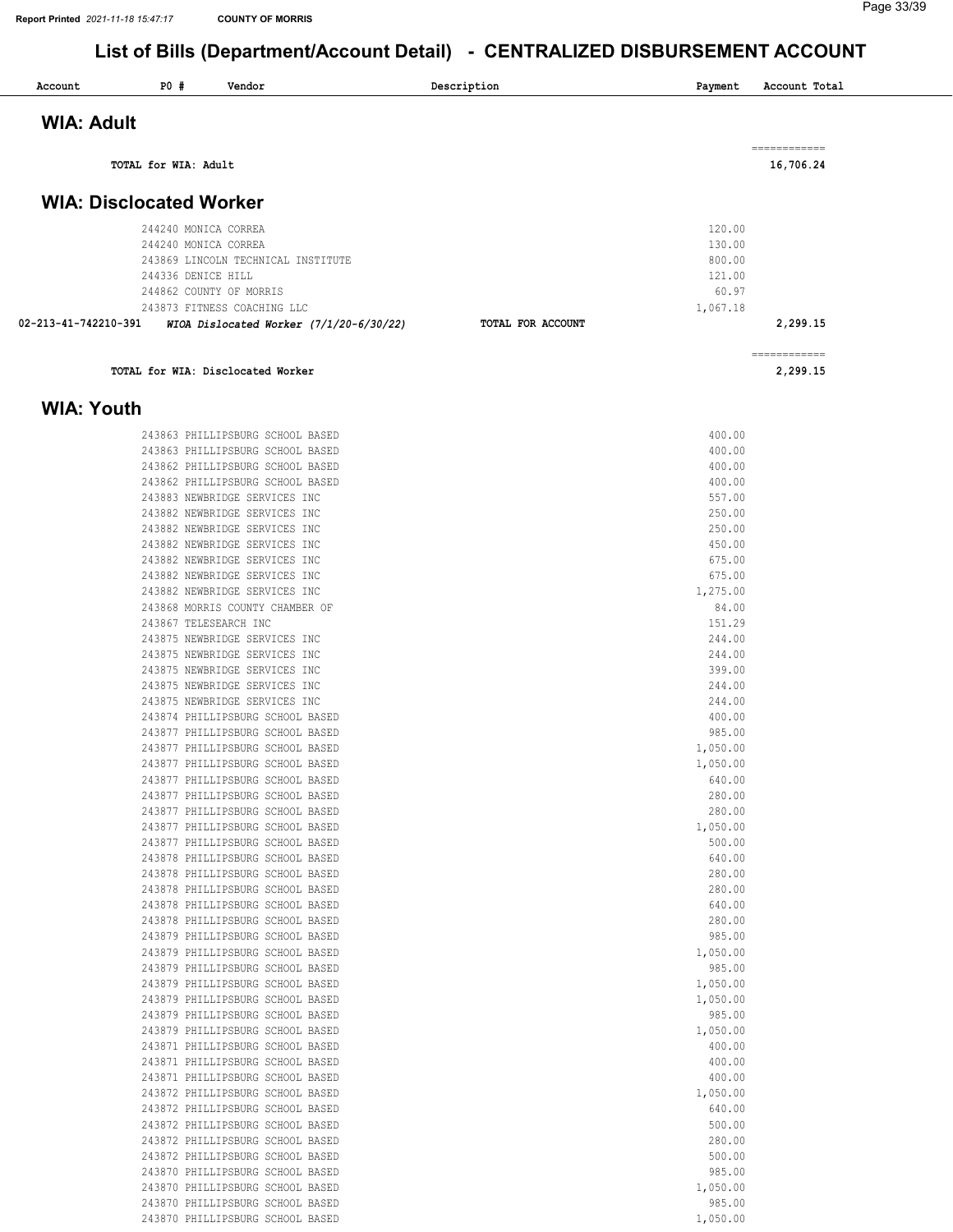| Account              | PO#                           | Vendor                                                                                                                                                                                                                     | Description       | Payment                                                  | Account Total             |
|----------------------|-------------------------------|----------------------------------------------------------------------------------------------------------------------------------------------------------------------------------------------------------------------------|-------------------|----------------------------------------------------------|---------------------------|
| <b>WIA: Youth</b>    |                               |                                                                                                                                                                                                                            |                   |                                                          |                           |
| 02-213-41-742220-391 |                               | 243870 PHILLIPSBURG SCHOOL BASED<br>243870 PHILLIPSBURG SCHOOL BASED<br>243880 NEW JERSEY BUSINESS &<br>WIOA Youth (7/1/20-6/30/22)                                                                                        | TOTAL FOR ACCOUNT | 985.00<br>1,050.00<br>82.95                              | 33,210.24                 |
|                      | TOTAL for WIA: Youth          |                                                                                                                                                                                                                            |                   |                                                          | ------------<br>33,210.24 |
|                      | <b>DEPARTMENT 742305</b>      |                                                                                                                                                                                                                            |                   |                                                          |                           |
| 02-213-41-742305-391 |                               | 243868 MORRIS COUNTY CHAMBER OF<br>243867 TELESEARCH INC<br>243880 NEW JERSEY BUSINESS &<br>WIOA Adult (7/1/21-6/30/23)                                                                                                    | TOTAL FOR ACCOUNT | 80.00<br>144.09<br>79.00                                 | 303.09                    |
|                      | TOTAL for DEPARTMENT 742305   |                                                                                                                                                                                                                            |                   |                                                          | ------------<br>303.09    |
|                      | DEPARTMENT 742310             |                                                                                                                                                                                                                            |                   |                                                          |                           |
|                      |                               | 243949 ROBOTECH CAD SOLUTIONS<br>243881 ROBOTECH CAD SOLUTIONS<br>243868 MORRIS COUNTY CHAMBER OF<br>243867 TELESEARCH INC<br>243880 NEW JERSEY BUSINESS &<br>02-213-41-742310-391 WIOA Dislocated Worker (7/1/21-6/30/23) | TOTAL FOR ACCOUNT | 1,680.00<br>1,680.00<br>192.00<br>345.81<br>189.60       | 4,087.41                  |
|                      | TOTAL for DEPARTMENT 742310   |                                                                                                                                                                                                                            |                   |                                                          | ============<br>4,087.41  |
|                      | DEPARTMENT 783110             |                                                                                                                                                                                                                            |                   |                                                          |                           |
| 02-213-41-783110-391 | 242118 IAFN<br>242119 SIRCHIE | 242115 ARROWHEAD FORENSICS<br>242280 W.B. MASON COMPANY INC<br>242280 W.B. MASON COMPANY INC<br>SART/FNE (VS-35-19) (10/1/20-9/30/21)                                                                                      | TOTAL FOR ACCOUNT | 1,105.52<br>5,707.82<br>4,394.95<br>9,024.26<br>5,697.00 | 25,929.55                 |
|                      | TOTAL for DEPARTMENT 783110   |                                                                                                                                                                                                                            |                   |                                                          | ------------<br>25,929.55 |
| <b>MAPS</b>          |                               |                                                                                                                                                                                                                            |                   |                                                          |                           |
| 02-213-41-786105-394 |                               | 244364 CORE PROMOTIONS, LLC<br>244364 CORE PROMOTIONS, LLC<br>244763 NATIONAL FUEL OIL INC.<br>MAPS (1/1/21-12/31/21)                                                                                                      | TOTAL FOR ACCOUNT | 8.03<br>1.95<br>7,089.04                                 | 7,099.02                  |
|                      | <b>TOTAL for MAPS</b>         |                                                                                                                                                                                                                            |                   |                                                          | ------------<br>7,099.02  |
|                      | <b>DEPARTMENT 790215</b>      |                                                                                                                                                                                                                            |                   |                                                          |                           |
| 02-213-41-790215-391 |                               | 243450 WATERS, MCPHERSON, MCNEILL, P.C.<br>243692 WATERS, MCPHERSON, MCNEILL, P.C.<br>243692 WATERS, MCPHERSON, MCNEILL, P.C.<br>NYS&W Bicycle/Ped Path (6/29/18-6/29/22)                                                  | TOTAL FOR ACCOUNT | 217.00<br>1,036.00<br>1,147.00                           | 2,400.00<br>------------  |
|                      | TOTAL for DEPARTMENT 790215   |                                                                                                                                                                                                                            |                   |                                                          | 2,400.00                  |
|                      | DEPARTMENT 806135             |                                                                                                                                                                                                                            |                   |                                                          |                           |
|                      |                               | 244106 EPIPHANY COMMUNITY SERVICES, INC<br>244107 MENTAL HEALTH ASSOCIATION OF<br>244105 PREVENTION IS KEY                                                                                                                 |                   | 2,000.00<br>9,222.00<br>12,083.00                        |                           |
| 02-213-41-806135-392 |                               | Hope One Program $(1/1/21-6/30/21)$                                                                                                                                                                                        | TOTAL FOR ACCOUNT |                                                          | 23,305.00                 |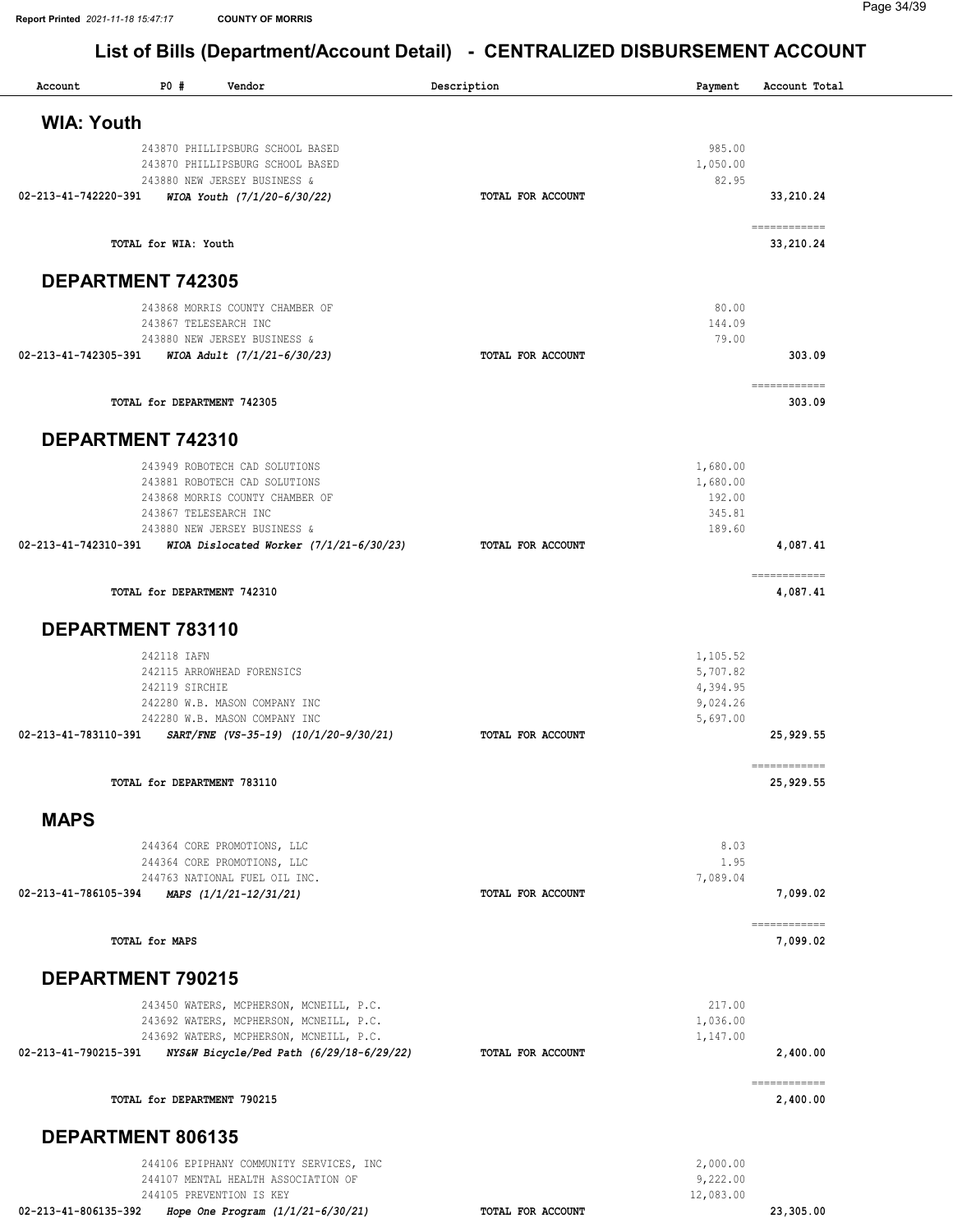| Account              | <b>PO #</b>                                | Vendor                                                                             | Description       | Payment                  | Account Total              |
|----------------------|--------------------------------------------|------------------------------------------------------------------------------------|-------------------|--------------------------|----------------------------|
|                      | DEPARTMENT 806135                          |                                                                                    |                   |                          |                            |
|                      | TOTAL for DEPARTMENT 806135                |                                                                                    |                   |                          | ============<br>23,305.00  |
|                      | DEPARTMENT 860205                          |                                                                                    |                   |                          |                            |
|                      | 243998 LINDA SMOLAN                        |                                                                                    |                   | 147.00                   |                            |
|                      | 243998 LINDA SMOLAN                        |                                                                                    |                   | 70.00                    |                            |
|                      | 243998 LINDA SMOLAN                        |                                                                                    |                   | 105.00                   |                            |
|                      | 243998 LINDA SMOLAN                        |                                                                                    |                   | 105.00                   |                            |
|                      | 243998 LINDA SMOLAN<br>243998 LINDA SMOLAN |                                                                                    |                   | 105.00<br>105.00         |                            |
|                      | 243998 LINDA SMOLAN                        |                                                                                    |                   | 105.00                   |                            |
|                      | 243409 ALPHAGRAPHICS                       |                                                                                    |                   | 2,584.00                 |                            |
|                      | 244000 DALE KRAMER                         | 243896 JESSICA FIGUEROA                                                            |                   | 10.65<br>161.00          |                            |
|                      |                                            | 243896 JESSICA FIGUEROA                                                            |                   | 175.00                   |                            |
|                      |                                            | 243896 JESSICA FIGUEROA                                                            |                   | 147.00                   |                            |
|                      |                                            | 243896 JESSICA FIGUEROA                                                            |                   | 182.00                   |                            |
|                      |                                            | 243896 JESSICA FIGUEROA<br>242975 U-LINE SHIPPING SUPPLY                           |                   | 98.00<br>3,400.00        |                            |
|                      |                                            | 242975 U-LINE SHIPPING SUPPLY                                                      |                   | 160.39                   |                            |
| 02-213-41-860205-392 |                                            | EarlyVoting 2021Election (7/1/21-6/30/22)                                          | TOTAL FOR ACCOUNT |                          | 7,660.04                   |
|                      | TOTAL for DEPARTMENT 860205                |                                                                                    |                   |                          | ------------<br>7,660.04   |
|                      | <b>DEPARTMENT 864185</b>                   |                                                                                    |                   |                          |                            |
|                      |                                            |                                                                                    |                   |                          |                            |
|                      |                                            | 244549 J.A. ALEXANDER INC.<br>244548 J.A. ALEXANDER INC.                           |                   | 26,793.61<br>364, 944.77 |                            |
|                      |                                            | 244459 RIVERVIEW PAVING, INC.                                                      |                   | 260,741.34               |                            |
|                      |                                            | 244590 J.A. ALEXANDER INC.                                                         |                   | 42,644.29                |                            |
| 02-213-41-864185-391 |                                            | 2021 ATP - County Aid (4/15/21-4/15/24)                                            | TOTAL FOR ACCOUNT |                          | 695,124.01                 |
|                      | TOTAL for DEPARTMENT 864185                |                                                                                    |                   |                          | ============<br>695,124.01 |
|                      | <b>DEPARTMENT 864250</b>                   |                                                                                    |                   |                          |                            |
|                      | 243529 TITLE LINES LLC                     |                                                                                    |                   | 462.00                   |                            |
|                      |                                            | 243529 TITLE LINES LLC                                                             |                   | 564.00                   |                            |
|                      |                                            | 243533 TITLE LINES LLC<br>243813 HARRY L. SCHWARZ & CO.                            |                   | 608.00<br>3,510.00       |                            |
|                      |                                            | 243691 WATERS, MCPHERSON, MCNEILL, P.C.                                            |                   | 635.50                   |                            |
|                      |                                            | 243691 WATERS, MCPHERSON, MCNEILL, P.C.                                            |                   | 7,083.50                 |                            |
|                      |                                            | 243691 WATERS, MCPHERSON, MCNEILL, P.C.                                            |                   | 2,309.50                 |                            |
|                      |                                            | 243691 WATERS, MCPHERSON, MCNEILL, P.C.<br>243691 WATERS, MCPHERSON, MCNEILL, P.C. |                   | 1,240.00<br>3,813.00     |                            |
|                      |                                            | 243691 WATERS, MCPHERSON, MCNEILL, P.C.                                            |                   | 7,855.20                 |                            |
|                      |                                            | 243691 WATERS, MCPHERSON, MCNEILL, P.C.                                            |                   | 1,470.50                 |                            |
|                      |                                            | 243691 WATERS, MCPHERSON, MCNEILL, P.C.<br>243691 WATERS, MCPHERSON, MCNEILL, P.C. |                   | 108.50<br>217.00         |                            |
|                      |                                            | 243691 WATERS, MCPHERSON, MCNEILL, P.C.                                            |                   | 108.50                   |                            |
|                      |                                            | 243691 WATERS, MCPHERSON, MCNEILL, P.C.                                            |                   | 108.50                   |                            |
|                      |                                            | 243691 WATERS, MCPHERSON, MCNEILL, P.C.                                            |                   | 1,643.00                 |                            |
|                      |                                            | 243691 WATERS, MCPHERSON, MCNEILL, P.C.<br>243691 WATERS, MCPHERSON, MCNEILL, P.C. |                   | 1,684.80<br>93.00        |                            |
|                      |                                            | 243691 WATERS, MCPHERSON, MCNEILL, P.C.                                            |                   | 356.50                   |                            |
|                      |                                            | 243691 WATERS, MCPHERSON, MCNEILL, P.C.                                            |                   | 139.50                   |                            |
|                      |                                            | 243691 WATERS, MCPHERSON, MCNEILL, P.C.<br>243691 WATERS, MCPHERSON, MCNEILL, P.C. |                   | 248.00<br>108.50         |                            |
|                      |                                            | 243691 WATERS, MCPHERSON, MCNEILL, P.C.                                            |                   | 108.50                   |                            |
|                      |                                            | 243691 WATERS, MCPHERSON, MCNEILL, P.C.                                            |                   | 232.50                   |                            |
|                      |                                            | 243691 WATERS, MCPHERSON, MCNEILL, P.C.                                            |                   | 108.50                   |                            |
|                      |                                            | 243691 WATERS, MCPHERSON, MCNEILL, P.C.                                            |                   | 62.00                    |                            |

02-213-41-864250-392 Landing Rd Bridge Repl (12/5/19-12/5/22) TOTAL FOR ACCOUNT 34,878.50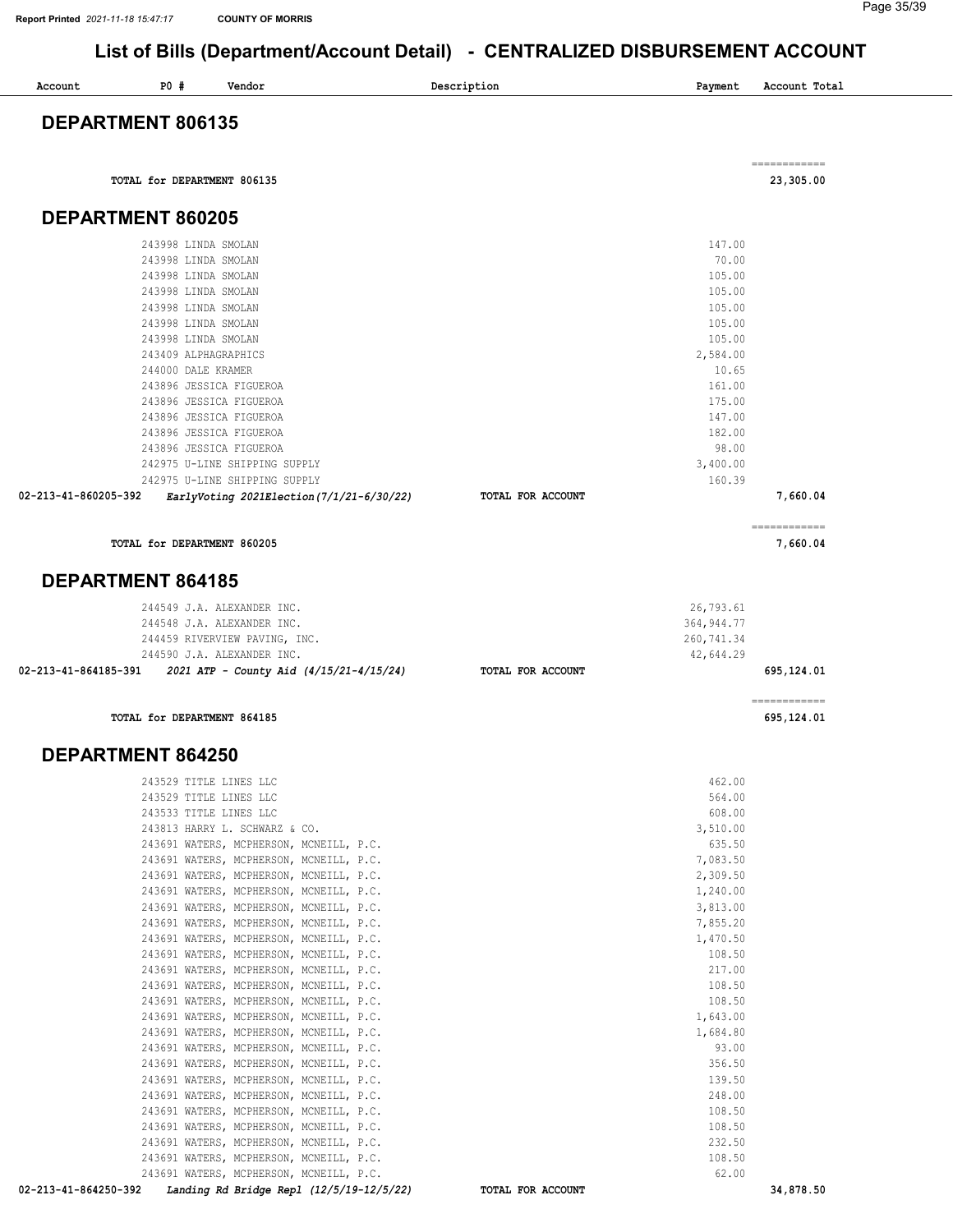| Account              | PO#                         | Vendor                         | Description       | Payment | Account Total              |  |
|----------------------|-----------------------------|--------------------------------|-------------------|---------|----------------------------|--|
| DEPARTMENT 864250    |                             |                                |                   |         | ------------<br>---------- |  |
|                      | TOTAL for DEPARTMENT 864250 |                                |                   |         | 34,878.50                  |  |
| DEPARTMENT 865702    |                             |                                |                   |         |                            |  |
|                      |                             | 244866 NW FINANCIAL GROUP LLC  |                   | 450.00  |                            |  |
| 02-213-41-865702-391 |                             | 7.2 Evaluation & Data Analysis | TOTAL FOR ACCOUNT |         | 450.00                     |  |
|                      |                             |                                |                   |         | ===========                |  |
|                      | TOTAL for DEPARTMENT 865702 |                                |                   |         | 450.00                     |  |
|                      |                             |                                |                   |         |                            |  |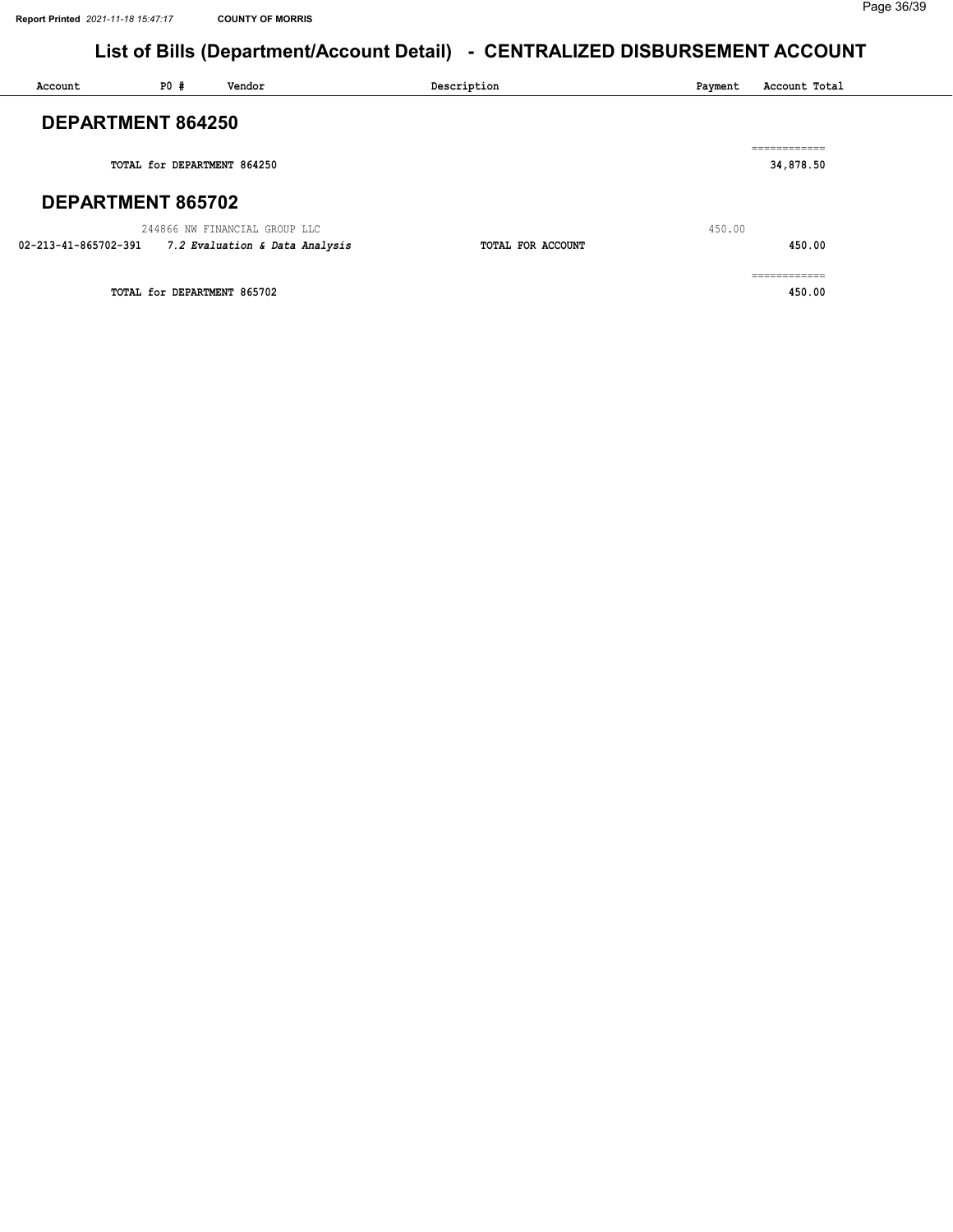| Account                  | P0#                         | Vendor                                                                                                            |                       | Description       | Payment                        | Account Total                                                                                                                                                                                                                                                                                                                                                                                                                                                                                      |
|--------------------------|-----------------------------|-------------------------------------------------------------------------------------------------------------------|-----------------------|-------------------|--------------------------------|----------------------------------------------------------------------------------------------------------------------------------------------------------------------------------------------------------------------------------------------------------------------------------------------------------------------------------------------------------------------------------------------------------------------------------------------------------------------------------------------------|
|                          |                             |                                                                                                                   | <b>County Capital</b> |                   |                                |                                                                                                                                                                                                                                                                                                                                                                                                                                                                                                    |
| DEPARTMENT 953235        |                             |                                                                                                                   |                       |                   |                                |                                                                                                                                                                                                                                                                                                                                                                                                                                                                                                    |
| 04-216-55-953235-956     |                             | 243889 OPEN SYSTEMS INTEGRATORS, INC.<br>Upgrades to Fire/Sprinkler Sys-var Facil                                 |                       | TOTAL FOR ACCOUNT | 64,608.18                      | 64,608.18                                                                                                                                                                                                                                                                                                                                                                                                                                                                                          |
|                          |                             | TOTAL for DEPARTMENT 953235                                                                                       |                       |                   |                                | ------------<br>64,608.18                                                                                                                                                                                                                                                                                                                                                                                                                                                                          |
| DEPARTMENT 953382        |                             |                                                                                                                   |                       |                   |                                |                                                                                                                                                                                                                                                                                                                                                                                                                                                                                                    |
| 04-216-55-953382-909     |                             | 217032 PAULUS, SOKOLOWSKI & SARTOR LLC<br>Road Resurfacing, MV arking lot, Railrd                                 |                       | TOTAL FOR ACCOUNT | 1,414.00                       | 1,414.00                                                                                                                                                                                                                                                                                                                                                                                                                                                                                           |
|                          |                             | TOTAL for DEPARTMENT 953382                                                                                       |                       |                   |                                | ============<br>1,414.00                                                                                                                                                                                                                                                                                                                                                                                                                                                                           |
| <b>DEPARTMENT 953454</b> |                             |                                                                                                                   |                       |                   |                                |                                                                                                                                                                                                                                                                                                                                                                                                                                                                                                    |
|                          |                             | 235300 FRENCH & PARRELLO ASSOCIATES<br>235300 FRENCH & PARRELLO ASSOCIATES<br>232645 FRENCH & PARRELLO ASSOCIATES |                       |                   | 224.83<br>3,750.00<br>2,244.38 |                                                                                                                                                                                                                                                                                                                                                                                                                                                                                                    |
| 04-216-55-953454-909     |                             | RoadResurf/IntersectConstr&RR-PublicWrks                                                                          |                       | TOTAL FOR ACCOUNT |                                | 6,219.21                                                                                                                                                                                                                                                                                                                                                                                                                                                                                           |
| 04-216-55-953454-940     |                             | 244549 J.A. ALEXANDER INC.<br>244548 J.A. ALEXANDER INC.<br>RoadResurf/IntersectConstr&RR-PublicWrks              |                       | TOTAL FOR ACCOUNT | 1,694.59<br>38,901.37          | 40,595.96                                                                                                                                                                                                                                                                                                                                                                                                                                                                                          |
|                          |                             |                                                                                                                   |                       |                   |                                |                                                                                                                                                                                                                                                                                                                                                                                                                                                                                                    |
|                          |                             | TOTAL for DEPARTMENT 953454                                                                                       |                       |                   |                                | ------------<br>46,815.17                                                                                                                                                                                                                                                                                                                                                                                                                                                                          |
| <b>DEPARTMENT 953464</b> |                             |                                                                                                                   |                       |                   |                                |                                                                                                                                                                                                                                                                                                                                                                                                                                                                                                    |
| 04-216-55-953464-951     |                             | 244248 SPEEDWELL ELECTRIC MOTORS<br>242712 B & G RESTORATION INC.<br>Interior Bldg Upgrades - Bldgs & Grounds     |                       | TOTAL FOR ACCOUNT | 985.00<br>2,300.00             | 3,285.00                                                                                                                                                                                                                                                                                                                                                                                                                                                                                           |
|                          |                             |                                                                                                                   |                       |                   |                                | ============                                                                                                                                                                                                                                                                                                                                                                                                                                                                                       |
|                          | TOTAL for DEPARTMENT 953464 |                                                                                                                   |                       |                   |                                | 3,285.00                                                                                                                                                                                                                                                                                                                                                                                                                                                                                           |
| <b>DEPARTMENT 953529</b> |                             |                                                                                                                   |                       |                   |                                |                                                                                                                                                                                                                                                                                                                                                                                                                                                                                                    |
| 04-216-55-953529-940     |                             | 244872 PARAGON RESTORATION CO.<br>ExteriorProjects&BucketTruck-Bldgs&Grnds                                        |                       | TOTAL FOR ACCOUNT | 61,700.80                      | 61,700.80                                                                                                                                                                                                                                                                                                                                                                                                                                                                                          |
|                          |                             | TOTAL for DEPARTMENT 953529                                                                                       |                       |                   |                                | ============<br>61,700.80                                                                                                                                                                                                                                                                                                                                                                                                                                                                          |
| <b>DEPARTMENT 953531</b> |                             |                                                                                                                   |                       |                   |                                |                                                                                                                                                                                                                                                                                                                                                                                                                                                                                                    |
| 04-216-55-953531-909     |                             | 225973 JOHNSON MIRMIRAN AND THOMPSON, INC.<br>Bridge&DrainageDesign/Constr-Engineering                            |                       | TOTAL FOR ACCOUNT | 5,996.16                       | 5,996.16                                                                                                                                                                                                                                                                                                                                                                                                                                                                                           |
|                          |                             | TOTAL for DEPARTMENT 953531                                                                                       |                       |                   |                                | $\begin{array}{cccccccccc} \multicolumn{2}{c}{} & \multicolumn{2}{c}{} & \multicolumn{2}{c}{} & \multicolumn{2}{c}{} & \multicolumn{2}{c}{} & \multicolumn{2}{c}{} & \multicolumn{2}{c}{} & \multicolumn{2}{c}{} & \multicolumn{2}{c}{} & \multicolumn{2}{c}{} & \multicolumn{2}{c}{} & \multicolumn{2}{c}{} & \multicolumn{2}{c}{} & \multicolumn{2}{c}{} & \multicolumn{2}{c}{} & \multicolumn{2}{c}{} & \multicolumn{2}{c}{} & \multicolumn{2}{c}{} & \multicolumn{2}{c}{} & \mult$<br>5,996.16 |
| <b>DEPARTMENT 953556</b> |                             |                                                                                                                   |                       |                   |                                |                                                                                                                                                                                                                                                                                                                                                                                                                                                                                                    |
| 04-216-55-953556-940     |                             | 244525 SPARWICK CONTRACTING, INC.<br>Railroad Rehab & Improvement-Engineering                                     |                       | TOTAL FOR ACCOUNT | 220, 387.30                    | 220, 387.30                                                                                                                                                                                                                                                                                                                                                                                                                                                                                        |
|                          |                             | TOTAL for DEPARTMENT 953556                                                                                       |                       |                   |                                | ============<br>220,387.30                                                                                                                                                                                                                                                                                                                                                                                                                                                                         |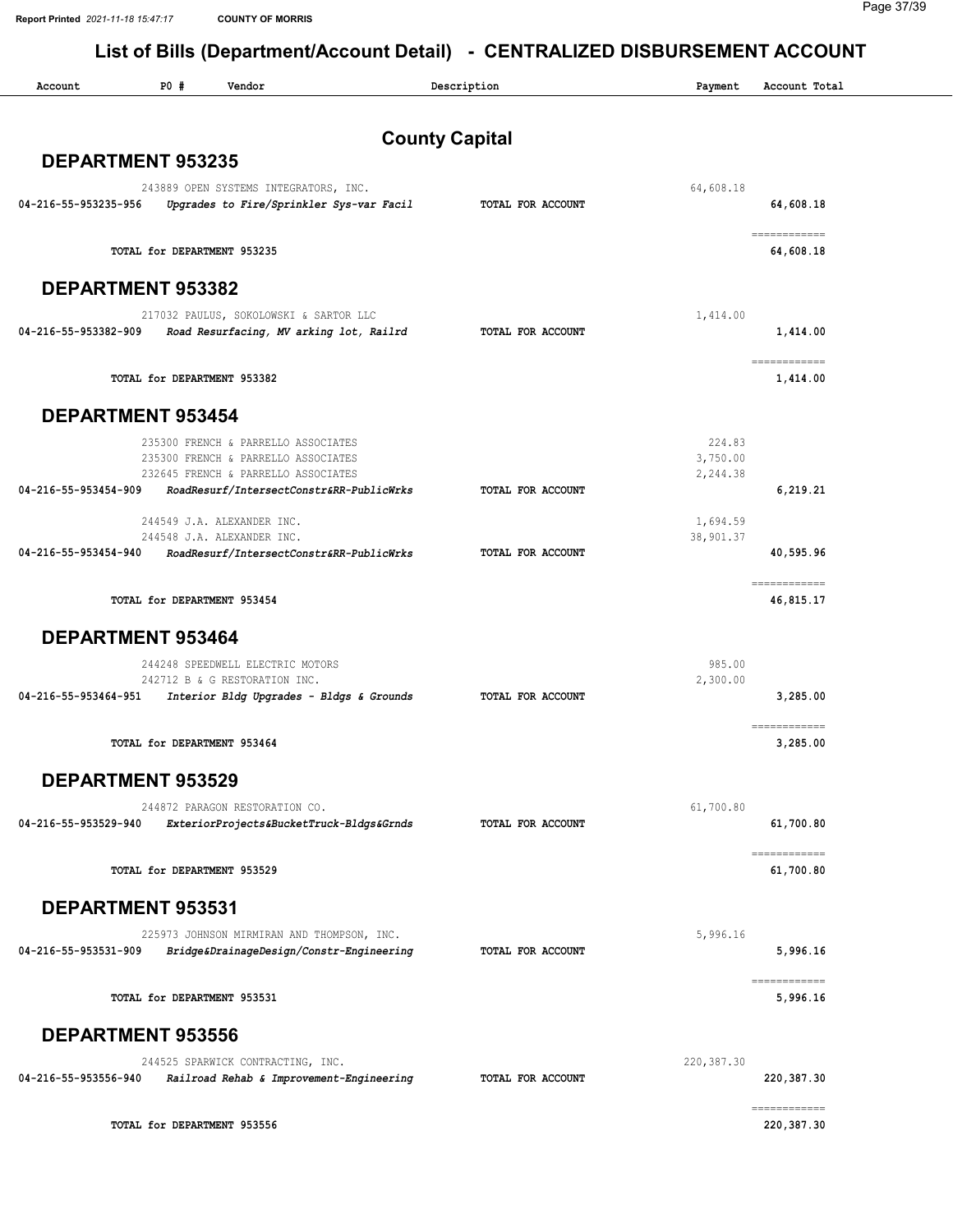| Account                  | P0 #             | Vendor                                                                                                         | Description       | Payment               | Account Total                                                                                                                                                                                                                                                                                                                                                                                                                                                                                        |
|--------------------------|------------------|----------------------------------------------------------------------------------------------------------------|-------------------|-----------------------|------------------------------------------------------------------------------------------------------------------------------------------------------------------------------------------------------------------------------------------------------------------------------------------------------------------------------------------------------------------------------------------------------------------------------------------------------------------------------------------------------|
| <b>DEPARTMENT 953560</b> |                  |                                                                                                                |                   |                       |                                                                                                                                                                                                                                                                                                                                                                                                                                                                                                      |
| 04-216-55-953560-909     |                  | 243961 R.S. KNAPP CO. INC.<br>Bridge Design/Rehab/Drainage-Engineering                                         | TOTAL FOR ACCOUNT | 1,667.04              | 1,667.04                                                                                                                                                                                                                                                                                                                                                                                                                                                                                             |
|                          |                  | TOTAL for DEPARTMENT 953560                                                                                    |                   |                       | $\begin{array}{cccccccccc} \multicolumn{2}{c}{} & \multicolumn{2}{c}{} & \multicolumn{2}{c}{} & \multicolumn{2}{c}{} & \multicolumn{2}{c}{} & \multicolumn{2}{c}{} & \multicolumn{2}{c}{} & \multicolumn{2}{c}{} & \multicolumn{2}{c}{} & \multicolumn{2}{c}{} & \multicolumn{2}{c}{} & \multicolumn{2}{c}{} & \multicolumn{2}{c}{} & \multicolumn{2}{c}{} & \multicolumn{2}{c}{} & \multicolumn{2}{c}{} & \multicolumn{2}{c}{} & \multicolumn{2}{c}{} & \multicolumn{2}{c}{} & \mult$<br>1,667.04   |
| DEPARTMENT 953562        |                  |                                                                                                                |                   |                       |                                                                                                                                                                                                                                                                                                                                                                                                                                                                                                      |
| 04-216-55-953562-940     | 243662 CONNECTEK | Interior Building Improvements - B&G                                                                           | TOTAL FOR ACCOUNT | 10,890.00             | 10,890.00                                                                                                                                                                                                                                                                                                                                                                                                                                                                                            |
|                          |                  | TOTAL for DEPARTMENT 953562                                                                                    |                   |                       | ============<br>10,890.00                                                                                                                                                                                                                                                                                                                                                                                                                                                                            |
| <b>DEPARTMENT 953568</b> |                  |                                                                                                                |                   |                       |                                                                                                                                                                                                                                                                                                                                                                                                                                                                                                      |
| 04-216-55-953568-940     | 244769 VMG GROUP | Exterior Projects & Bldg Imprvmnts - B&G                                                                       | TOTAL FOR ACCOUNT | 121,528.75            | 121,528.75                                                                                                                                                                                                                                                                                                                                                                                                                                                                                           |
|                          |                  | TOTAL for DEPARTMENT 953568                                                                                    |                   |                       | $\begin{array}{cccccccccc} \multicolumn{2}{c}{} & \multicolumn{2}{c}{} & \multicolumn{2}{c}{} & \multicolumn{2}{c}{} & \multicolumn{2}{c}{} & \multicolumn{2}{c}{} & \multicolumn{2}{c}{} & \multicolumn{2}{c}{} & \multicolumn{2}{c}{} & \multicolumn{2}{c}{} & \multicolumn{2}{c}{} & \multicolumn{2}{c}{} & \multicolumn{2}{c}{} & \multicolumn{2}{c}{} & \multicolumn{2}{c}{} & \multicolumn{2}{c}{} & \multicolumn{2}{c}{} & \multicolumn{2}{c}{} & \multicolumn{2}{c}{} & \mult$<br>121,528.75 |
| DEPARTMENT 953610        |                  |                                                                                                                |                   |                       |                                                                                                                                                                                                                                                                                                                                                                                                                                                                                                      |
| 04-216-55-953610-909     |                  | 243813 HARRY L. SCHWARZ & CO.<br>243813 HARRY L. SCHWARZ & CO.<br>Rd Paving/Improv &RR Rehab-Engineering       | TOTAL FOR ACCOUNT | 2,115.00<br>3,015.00  | 5,130.00                                                                                                                                                                                                                                                                                                                                                                                                                                                                                             |
|                          |                  | TOTAL for DEPARTMENT 953610                                                                                    |                   |                       | ============<br>5,130.00                                                                                                                                                                                                                                                                                                                                                                                                                                                                             |
| <b>DEPARTMENT 964479</b> |                  |                                                                                                                |                   |                       |                                                                                                                                                                                                                                                                                                                                                                                                                                                                                                      |
| 04-216-55-964479-956     |                  | 243909 OPEN SYSTEMS INTEGRATORS, INC.<br>Upgrade Fire Alarm Sys Equip-Risk Mgmt                                | TOTAL FOR ACCOUNT | 1,000.00              | 1,000.00                                                                                                                                                                                                                                                                                                                                                                                                                                                                                             |
|                          |                  | TOTAL for DEPARTMENT 964479                                                                                    |                   |                       | ============<br>1,000.00                                                                                                                                                                                                                                                                                                                                                                                                                                                                             |
| DEPARTMENT 969612        |                  |                                                                                                                |                   |                       |                                                                                                                                                                                                                                                                                                                                                                                                                                                                                                      |
| 04-216-55-969612-909     |                  | 244864 COUNTY COLLEGE OF MORRIS<br>244864 COUNTY COLLEGE OF MORRIS<br>Imprv Roads/Walks/Parking/Bldg Modif-CCM | TOTAL FOR ACCOUNT | 10,820.00<br>6,610.00 | 17,430.00                                                                                                                                                                                                                                                                                                                                                                                                                                                                                            |
|                          |                  | TOTAL for DEPARTMENT 969612                                                                                    |                   |                       | ============<br>17,430.00                                                                                                                                                                                                                                                                                                                                                                                                                                                                            |